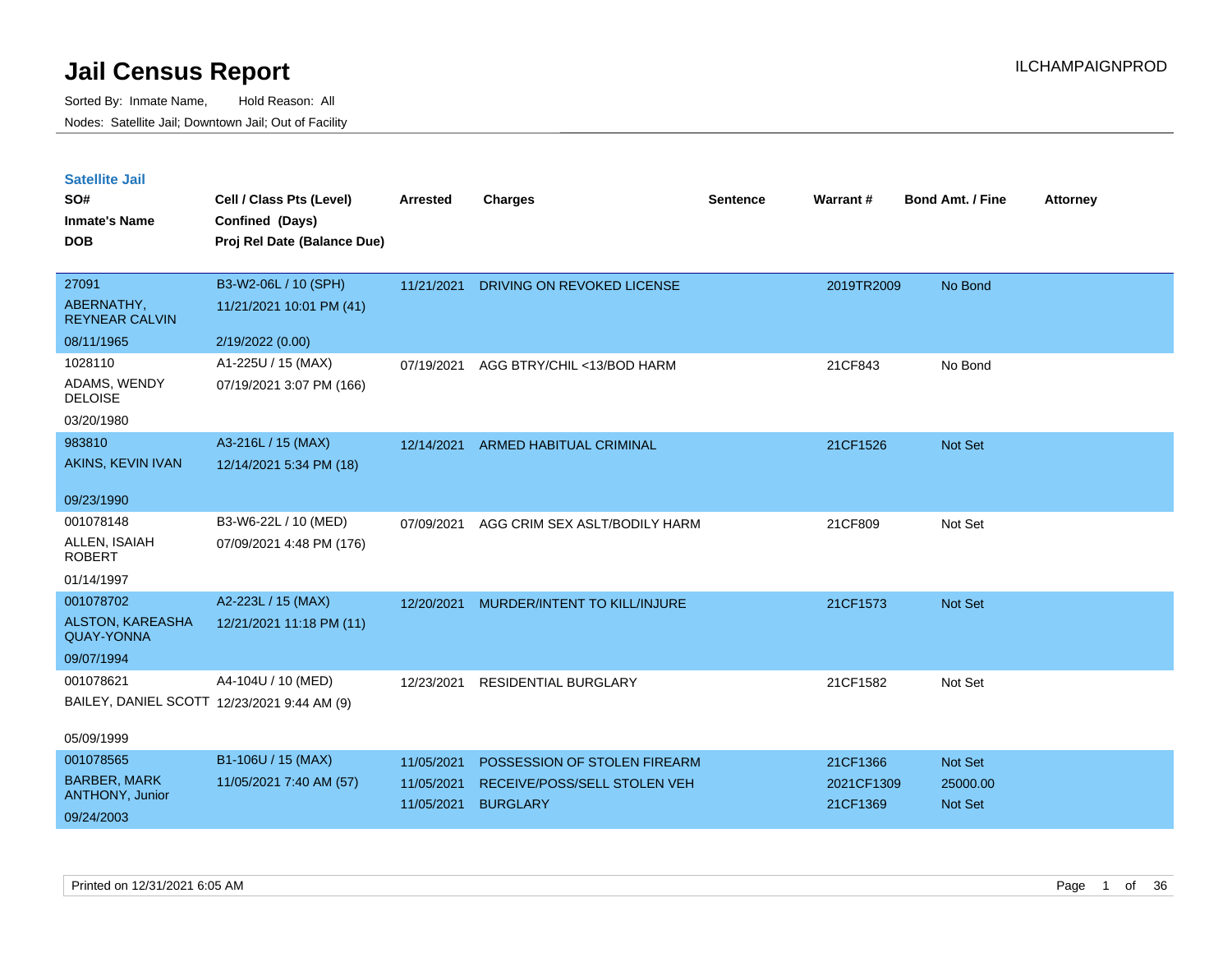Sorted By: Inmate Name, Hold Reason: All Nodes: Satellite Jail; Downtown Jail; Out of Facility

| ivouss. Satellite Jali, Downtown Jali, Out of Facility |                             |                 |                                |                 |           |                         |                 |
|--------------------------------------------------------|-----------------------------|-----------------|--------------------------------|-----------------|-----------|-------------------------|-----------------|
| SO#                                                    | Cell / Class Pts (Level)    | <b>Arrested</b> | <b>Charges</b>                 | <b>Sentence</b> | Warrant#  | <b>Bond Amt. / Fine</b> | <b>Attorney</b> |
| Inmate's Name                                          | Confined (Days)             |                 |                                |                 |           |                         |                 |
| <b>DOB</b>                                             | Proj Rel Date (Balance Due) |                 |                                |                 |           |                         |                 |
|                                                        |                             |                 |                                |                 |           |                         |                 |
| 1073281                                                | A2-221L / 5 (ADS)           | 11/15/2021      | DOM BTRY/CONTACT/1-2 PRECONV   |                 | 2021CF206 | 5000.00                 |                 |
| <b>BASLER, MONET</b><br>MARISA                         | 11/15/2021 11:08 PM (47)    |                 |                                |                 |           |                         |                 |
| 08/17/1994                                             |                             |                 |                                |                 |           |                         |                 |
| 001078535                                              | B2-T2-07U / 15 (SPH)        | 10/26/2021      | <b>CRIM SEX ASSAULT/FORCE</b>  |                 | 21CF1305  | Not Set                 |                 |
| BERRY, DAVID ISAAC                                     | 10/26/2021 10:52 AM (67)    |                 |                                |                 |           |                         |                 |
| 09/23/2000                                             |                             |                 |                                |                 |           |                         |                 |
| 1057334                                                | B4-221U / 15 (MAX)          | 10/27/2021      | MURDER/INTENT TO KILL/INJURE   |                 |           | No Bond                 |                 |
| <b>BEVERLY, DAVID</b><br><b>BENJAMIN</b>               | 10/27/2021 1:42 PM (66)     |                 |                                |                 |           |                         |                 |
| 03/31/1987                                             |                             |                 |                                |                 |           |                         |                 |
| 29626                                                  | B1-105U / 10 (MED)          | 11/09/2021      | MFG/DEL 15<100 GR COCA/ANALOG  |                 | 21CF1387  | Not Set                 |                 |
| <b>BISHOP, DARRELL</b><br>EDWARD                       | 11/09/2021 4:46 PM (53)     |                 |                                |                 |           |                         |                 |
| 07/18/1968                                             |                             |                 |                                |                 |           |                         |                 |
| 963337                                                 | A3-215L / 10 (ADS)          | 12/14/2021      | CRIMINAL DAMAGE <\$500/SCHOOL  |                 | 21CF262   | <b>Not Set</b>          |                 |
| <b>BONE, DALLAS</b><br>LOWELL                          | 12/14/2021 11:37 AM (18)    |                 |                                |                 |           |                         |                 |
| 06/12/1984                                             |                             |                 |                                |                 |           |                         |                 |
| 1027929                                                | A4-204L / 15 (MAX)          | 12/18/2021      | HOME INVASION/CAUSE INJURY     |                 | 21CF1560  | No Bond                 |                 |
| <b>BROUGHTON, MARK</b><br>ANTHONY, Junior              | 12/18/2021 2:55 AM (14)     |                 |                                |                 |           |                         |                 |
| 02/15/1990                                             |                             |                 |                                |                 |           |                         |                 |
| 51247                                                  | B1-202U / 10 (MED)          | 04/15/2021      | FELON POSS/USE WEAPON/FIREARM  |                 | 21CF411   | <b>Not Set</b>          |                 |
| <b>BROWN, DANTE</b><br>MAURICE                         | 04/15/2021 6:24 PM (261)    |                 |                                |                 |           |                         |                 |
| 04/19/1979                                             |                             |                 |                                |                 |           |                         |                 |
| 995432                                                 | A3-113L / 10 (MED)          | 12/20/2021      | FAIL TO RPT WKLY/NO FIXED ADDR |                 | 21CF1559  | Not Set                 |                 |
| BROWN, JAVON<br>SHANTEZ                                | 12/20/2021 2:06 AM (12)     |                 |                                |                 |           |                         |                 |
| 10/14/1991                                             |                             |                 |                                |                 |           |                         |                 |

Printed on 12/31/2021 6:05 AM Page 2 of 36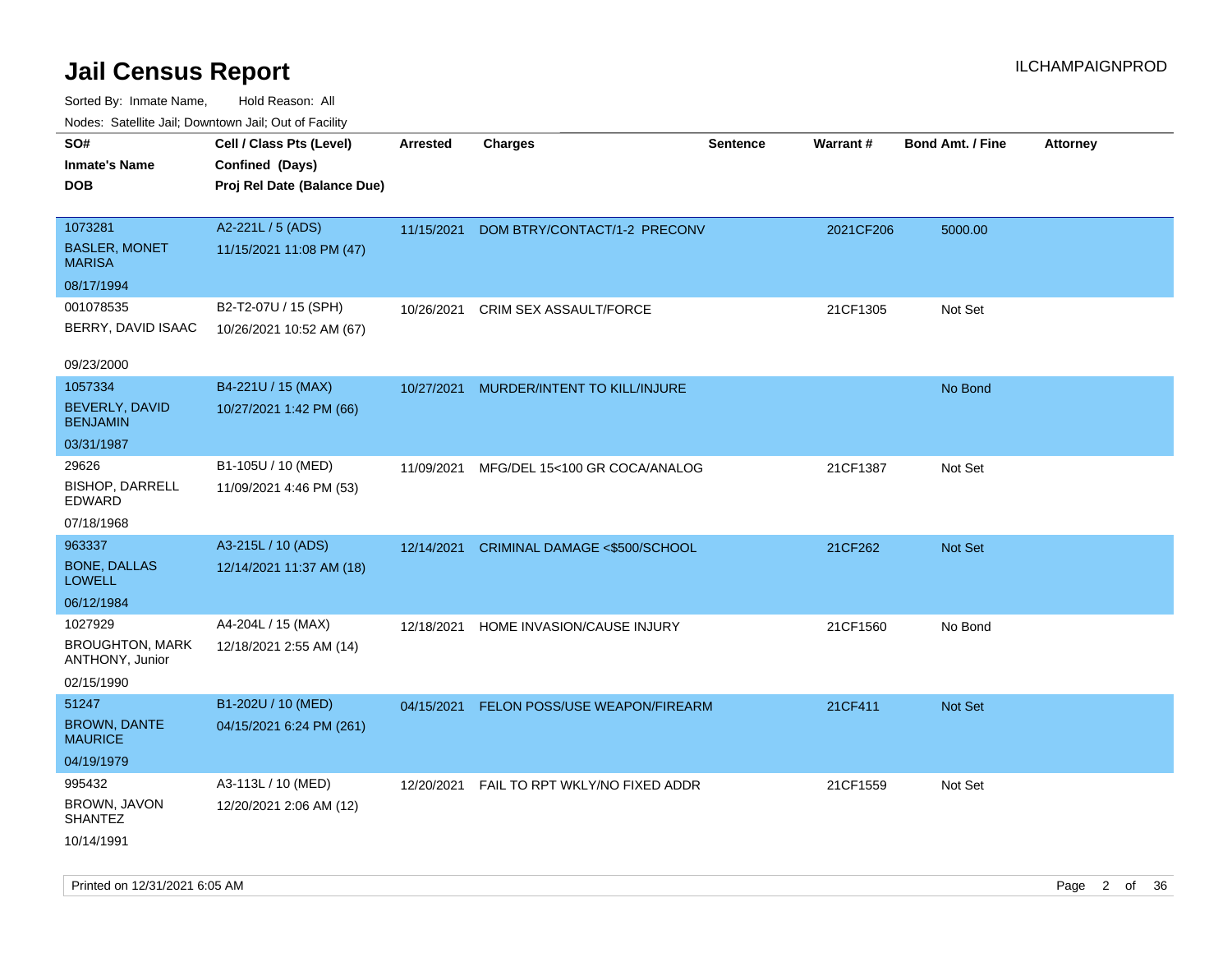| SO#                                        | Cell / Class Pts (Level)    | <b>Arrested</b> | <b>Charges</b>                    | Sentence     | Warrant#   | <b>Bond Amt. / Fine</b> | <b>Attorney</b> |
|--------------------------------------------|-----------------------------|-----------------|-----------------------------------|--------------|------------|-------------------------|-----------------|
| <b>Inmate's Name</b>                       | Confined (Days)             |                 |                                   |              |            |                         |                 |
| <b>DOB</b>                                 | Proj Rel Date (Balance Due) |                 |                                   |              |            |                         |                 |
|                                            |                             |                 |                                   |              |            |                         |                 |
| 29957                                      | B4-222L / 15 (MAX)          | 11/13/2021      | FELON POSS/USE WEAPON/FIREARM     |              | 21CF1390   | <b>Not Set</b>          |                 |
| <b>BROWN, RODNEY</b><br>LOUIS              | 11/13/2021 8:57 PM (49)     | 11/13/2021      | AGG CRIM SX AB/>5 YR OLDER VIC    |              | 2019CF0718 | 250000.00               |                 |
| 01/07/1968                                 |                             |                 |                                   |              |            |                         |                 |
| 001077945                                  | A1-124L / 10 (MED)          | 11/13/2021      | AGG ASLT PEACE OFF/FIRE/ER WRK    |              | 2021CF637  | 1000.00                 |                 |
| <b>BROWN, SIDREA</b>                       | 11/13/2021 10:49 AM (49)    | 11/13/2021      | <b>BURGLARY</b>                   |              | 2021CF543  | 50000.00                |                 |
| <b>RENEIA</b>                              |                             | 11/17/2021      | <b>BURGLARY</b>                   |              | 21CF1264   | 1000.00                 |                 |
| 07/23/1992                                 |                             |                 |                                   |              |            |                         |                 |
| 50281                                      | BOOKH-5                     | 12/30/2021      | <b>DOMESTIC BATTERY</b>           |              | 2021CFAWOW | <b>Not Set</b>          |                 |
| <b>BRUBAKER, ERIKA</b><br><b>LATRICE</b>   | 12/30/2021 3:03 PM (2)      |                 |                                   |              |            |                         |                 |
| 06/13/1971                                 |                             |                 |                                   |              |            |                         |                 |
| 1068812                                    | A3-214L / 10 (ADS)          | 12/21/2021      | AGG DISCHARGE FIREARM/OCC VEH     |              | 21CF741    | Not Set                 |                 |
| BRYANT, DANNY<br><b>EUGENE</b>             | 12/21/2021 1:50 PM (11)     | 12/21/2021      | FELON POSS/USE FIREARM PRIOR      |              | 21CF1568   | Not Set                 |                 |
| 11/22/1989                                 |                             |                 |                                   |              |            |                         |                 |
| 988541                                     | B3-W5-20L / 5 (MIN)         | 12/06/2021      | POSSESSING A CONTROLLED SUBSTANC  |              | 2020CF1195 | No Bond                 |                 |
| <b>BURDETTE, SHANE</b><br><b>DILLON</b>    | 12/06/2021 2:57 PM (26)     |                 |                                   |              |            |                         |                 |
| 11/29/1991                                 | 1/3/2022 (0.00)             |                 |                                   |              |            |                         |                 |
| 001078724                                  | BOOKH-7                     | 12/30/2021      | <b>CRIMINAL TRESPASS BUILDING</b> |              | 2021CMAWOW | 100.00                  |                 |
| BURTON,<br><b>CHRISTOPHER</b>              | 12/30/2021 6:05 PM (2)      |                 |                                   |              |            |                         |                 |
| 04/22/1987                                 |                             |                 |                                   |              |            |                         |                 |
| 995894                                     | A4-202L / 10 (ADS)          | 12/28/2021      | FELON POSSESS WEAPON/2ND+         | 5y(DOC)      | 2020CF709  | No Bond                 |                 |
| BUTLER, JAMES LYNN 12/28/2021 11:05 AM (4) |                             |                 |                                   |              |            |                         |                 |
|                                            |                             |                 |                                   |              |            |                         |                 |
| 12/04/1991                                 |                             |                 |                                   |              |            |                         |                 |
| 56936                                      | B2-T1-01U / 15 (SPH)        | 11/01/2021      | PUBLIC INDECENCY/EXPOSURE/3+      | 3y/0m/0d (DO |            | Not Set                 |                 |
| CALDWELL, STEVEN<br>ANDRE                  | 11/01/2021 1:09 PM (61)     |                 |                                   |              |            |                         |                 |
| 04/19/1982                                 |                             |                 |                                   |              |            |                         |                 |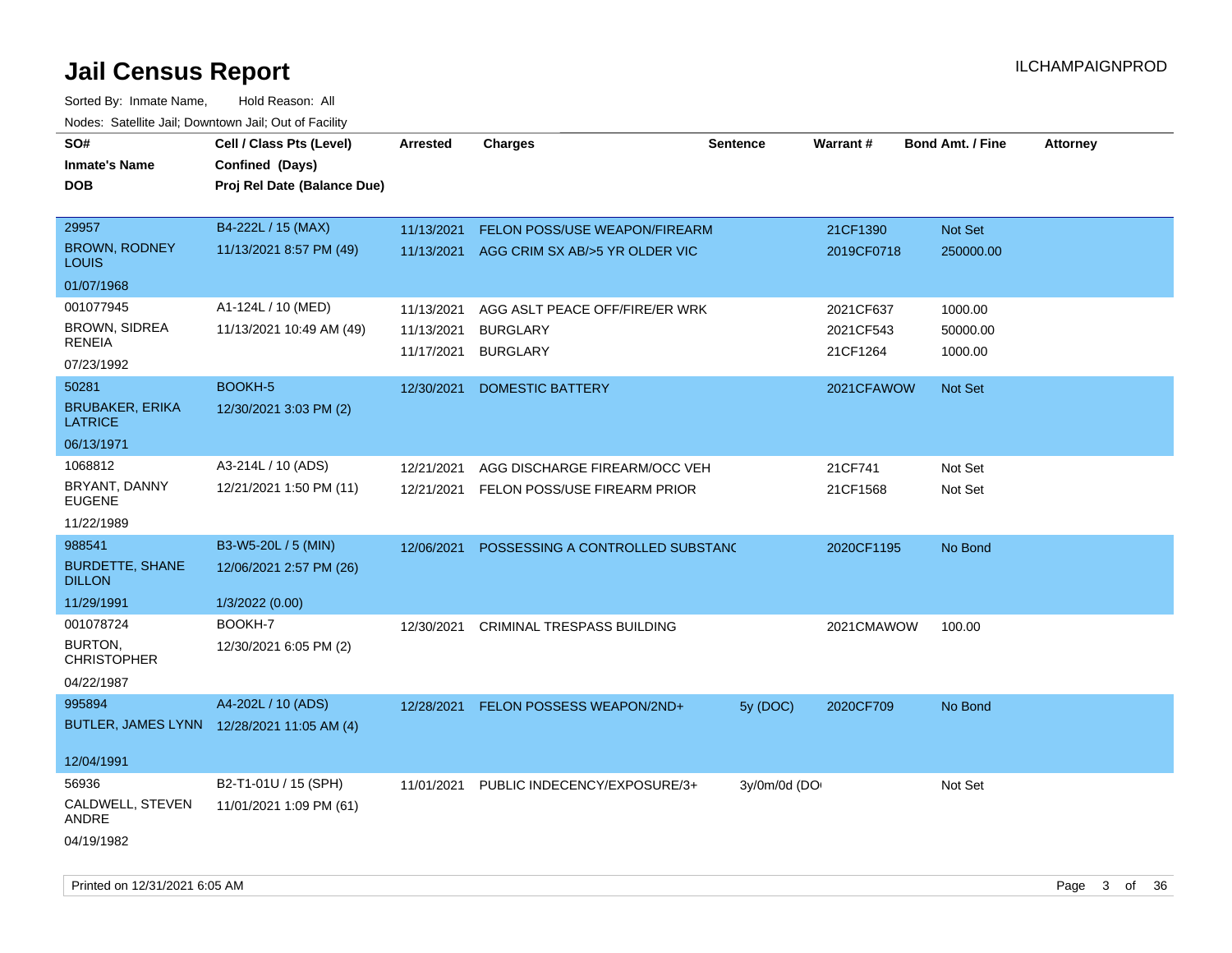Sorted By: Inmate Name, Hold Reason: All Nodes: Satellite Jail; Downtown Jail; Out of Facility

| Noues. Salenne Jan, Downlown Jan, Out of Facility |                                             |                 |                                     |                 |            |                         |                 |
|---------------------------------------------------|---------------------------------------------|-----------------|-------------------------------------|-----------------|------------|-------------------------|-----------------|
| SO#                                               | Cell / Class Pts (Level)                    | <b>Arrested</b> | <b>Charges</b>                      | <b>Sentence</b> | Warrant#   | <b>Bond Amt. / Fine</b> | <b>Attorney</b> |
| <b>Inmate's Name</b>                              | Confined (Days)                             |                 |                                     |                 |            |                         |                 |
| <b>DOB</b>                                        | Proj Rel Date (Balance Due)                 |                 |                                     |                 |            |                         |                 |
|                                                   |                                             |                 |                                     |                 |            |                         |                 |
| 001077954                                         | A3-214U / 10 (ADS)                          | 12/21/2021      | <b>RESIDENTIAL BURGLARY</b>         |                 | 21CF1570   | Not Set                 |                 |
|                                                   | CALKINS, STEVEN RAY 12/21/2021 6:35 AM (11) |                 |                                     |                 |            |                         |                 |
| 01/01/1992                                        |                                             |                 |                                     |                 |            |                         |                 |
| 39474                                             | B1-101U / 10 (ADS)                          | 07/06/2021      | MFG/DEL 15<100 GR HEROIN/ANLG       |                 | 21CF792    | Not Set                 |                 |
| CAMPBELL, AARON<br>JACOB                          | 07/06/2021 11:56 PM (179)                   |                 |                                     |                 |            |                         |                 |
| 07/18/1974                                        |                                             |                 |                                     |                 |            |                         |                 |
| 1029088                                           | A3-213U / 15 (ADS)                          | 12/21/2021      | <b>FELON POSS/USE FIREARM PRIOR</b> |                 | 21CF1338   | 250000.00               |                 |
| <b>CHAPPLE, MALIK</b><br><b>BIANCO</b>            | 12/22/2021 10:02 AM (10)                    |                 |                                     |                 |            |                         |                 |
| 10/25/1994                                        |                                             |                 |                                     |                 |            |                         |                 |
| 001078092                                         | A4-102L / 10 (ADS)                          | 12/27/2021      | AGG BATTERY/PUBLIC PLACE            |                 | 2021CF1042 | 5000.00                 |                 |
| WILLIAM                                           | CHOUNARD, STANLEY 12/27/2021 10:47 PM (5)   |                 |                                     |                 |            |                         |                 |
| 06/25/1986                                        |                                             |                 |                                     |                 |            |                         |                 |
| 001077485                                         | A2-222L / 15 (MAX)                          | 12/21/2021      | MURDER/INTENT TO KILL/INJURE        |                 | 2021CF1282 | 1000000.00              |                 |
| <b>COLBERT, ARIEANA</b><br><b>FELICIA</b>         | 12/21/2021 2:08 PM (11)                     |                 |                                     |                 |            |                         |                 |
| 12/13/2000                                        |                                             |                 |                                     |                 |            |                         |                 |
| 1048488                                           | BOOKH-7                                     | 12/30/2021      | ARMED VIOLENCE/CATEGORY I           |                 | 2021CFAWOW | Not Set                 |                 |
| COLSON, WAYNE<br>ARTHUR, Third                    | 12/30/2021 8:27 AM (2)                      | 12/30/2021      | MFG/DEL 1<15 GR COCAINE/ANLG        |                 | 2021CFAWOW | Not Set                 |                 |
| 10/14/1995                                        |                                             |                 |                                     |                 |            |                         |                 |
| 1076276                                           | A3-217L / 10 (ADS)                          | 12/20/2021      | THEFT/CONTROL <\$500/PRIOR          | 2y/6m (DOC)     | 21CF1565   | Not Set                 |                 |
| <b>COX, SEAN MICHAEL</b>                          | 12/20/2021 12:45 PM (12)                    | 12/20/2021      | <b>WARRANT OUT OF COUNTY</b>        |                 | 21CM99     | 3000.00                 |                 |
|                                                   |                                             |                 |                                     |                 |            |                         |                 |
| 02/06/1985                                        |                                             |                 |                                     |                 |            |                         |                 |
| 1074319                                           | B2-T1-04L / 15 (SPH)                        | 10/12/2021      | AGGRAVATED CRUELTY TO ANIMALS       |                 | 21CF1238   | Not Set                 |                 |
| CRAIG, DAVUCCI<br><b>DAVION</b>                   | 10/12/2021 11:36 AM (81)                    | 10/14/2021      | <b>MURDER</b>                       |                 | 21CF1239   | Not Set                 |                 |
|                                                   |                                             |                 |                                     |                 |            |                         |                 |

08/02/2001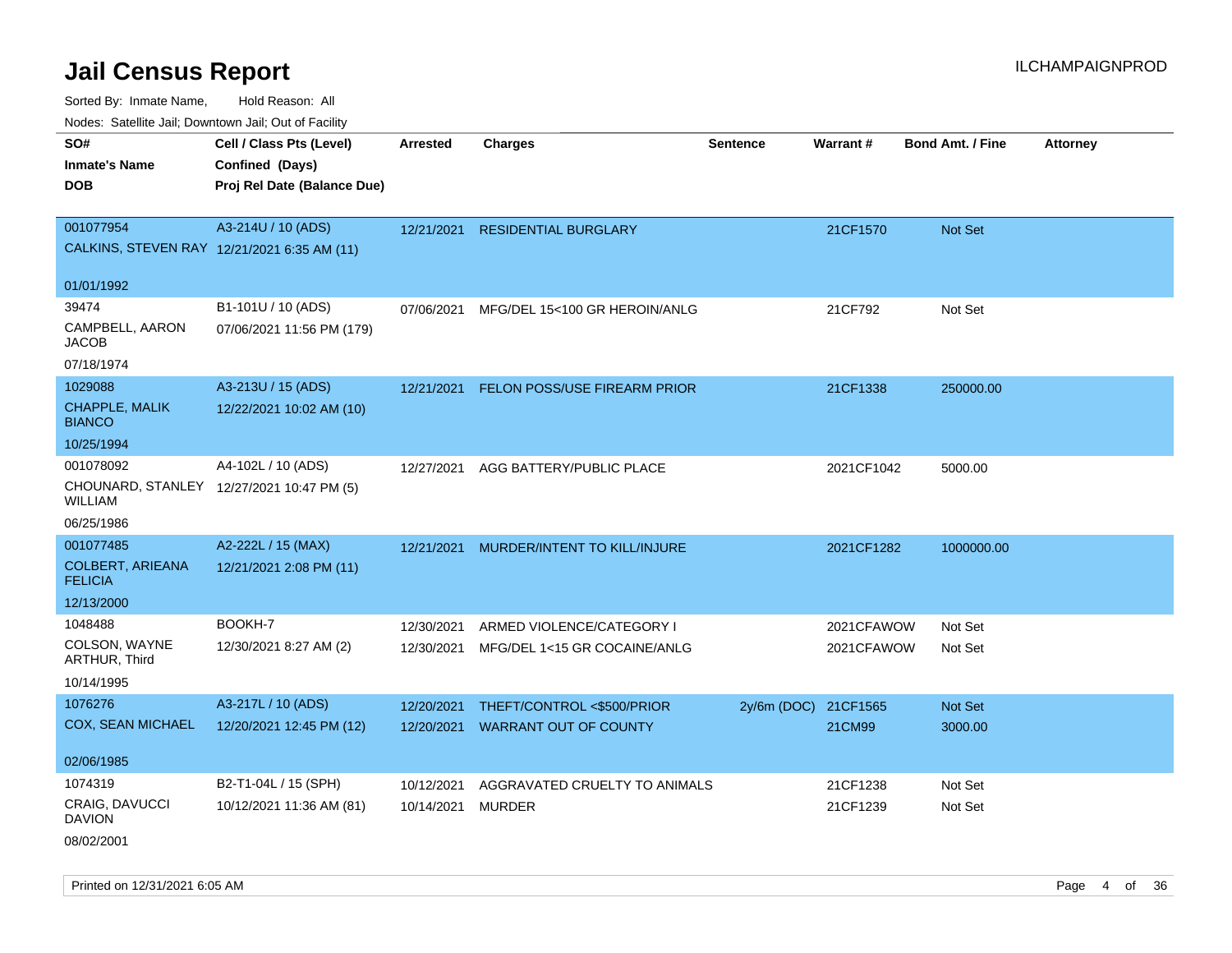Sorted By: Inmate Name, Hold Reason: All Nodes: Satellite Jail; Downtown Jail; Out of Facility

| <u>Houco. Catolino dall, Downtown dall, Out of Fabilit</u> |                             |                 |                                          |                 |            |                         |                 |
|------------------------------------------------------------|-----------------------------|-----------------|------------------------------------------|-----------------|------------|-------------------------|-----------------|
| SO#                                                        | Cell / Class Pts (Level)    | <b>Arrested</b> | <b>Charges</b>                           | <b>Sentence</b> | Warrant#   | <b>Bond Amt. / Fine</b> | <b>Attorney</b> |
| <b>Inmate's Name</b>                                       | Confined (Days)             |                 |                                          |                 |            |                         |                 |
| <b>DOB</b>                                                 | Proj Rel Date (Balance Due) |                 |                                          |                 |            |                         |                 |
|                                                            |                             |                 |                                          |                 |            |                         |                 |
| 001077549                                                  | B2-T3-10L / 10 (SPH)        |                 | 12/22/2020 PRED CRIM SEX ASLT/VICTIM <13 |                 | 2020CF1469 | Not Set                 |                 |
| CRISTOBAL-MATEO,<br><b>CRISTOBAL</b>                       | 12/22/2020 1:17 PM (375)    |                 |                                          |                 |            |                         |                 |
| 12/02/1988                                                 |                             |                 |                                          |                 |            |                         |                 |
| 988538                                                     | A4-207L / 10 (MED)          | 12/21/2021      | AGGRAVATED DOMESTIC BATTERY              |                 | 21CF1564   | Not Set                 |                 |
| DAVIDSON, HARLEY<br><b>KYLE SCOTT</b>                      | 12/21/2021 5:45 AM (11)     |                 |                                          |                 |            |                         |                 |
| 08/05/1990                                                 |                             |                 |                                          |                 |            |                         |                 |
| 1023587                                                    | B1-203U / 15 (MAX)          | 09/24/2021      | MFG/DEL CANNABIS/2.5-10 GRAMS            |                 | 21CF1155   | Not Set                 |                 |
| <b>DAVIS, MARTIN</b><br><b>DENNIS</b>                      | 09/24/2021 9:38 PM (99)     | 09/24/2021      | ARMED HABITUAL CRIMINAL                  |                 | 2021-CF681 | 500000.00               |                 |
| 12/02/1994                                                 |                             |                 |                                          |                 |            |                         |                 |
| 001077214                                                  | A3-212L / 15 (MAX)          | 12/20/2021      | <b>MURDER</b>                            |                 | 21CF1572   | Not Set                 |                 |
| DAVIS-MURDOCK,<br><b>ERION VASSHAD</b>                     | 12/21/2021 10:13 AM (11)    | 12/22/2021      | PAROLE REVOCATION                        |                 | CH2107977  | Not Set                 |                 |
| 06/22/1998                                                 |                             |                 |                                          |                 |            |                         |                 |
| 001078538                                                  | B1-205L / 10 (MED)          | 10/26/2021      | <b>CRIM SEX ASSAULT/FORCE</b>            |                 | 21CF1301   | Not Set                 |                 |
| DAWKINS, LEN                                               | 10/26/2021 8:18 PM (67)     |                 |                                          |                 |            |                         |                 |
| 03/23/1987                                                 |                             |                 |                                          |                 |            |                         |                 |
| 56972                                                      | B3-W8-32L / 10 (MED)        | 08/30/2021      | POSS STOLEN VEHICLE > \$25,000           |                 | 21CF1044   | Not Set                 |                 |
| DAY, DANIEL JOSEPH                                         | 08/30/2021 3:07 PM (124)    | 09/04/2021      | <b>BURGLARY</b>                          |                 | 21CF1054   | Not Set                 |                 |
| 10/16/1982                                                 |                             |                 |                                          |                 |            |                         |                 |
| 001078715                                                  | A4-203U / 5 (ADS)           |                 |                                          |                 |            |                         |                 |
| DEIGO, JUAN                                                |                             | 12/26/2021      | AGG DUI/NO VALID DL                      |                 | 2021CF1591 | <b>Not Set</b>          |                 |
|                                                            | 12/26/2021 10:03 PM (6)     | 12/26/2021      | AGG DUI/LIC SUSP OR REVOKED              |                 | 2015CF1325 | 2500.00                 |                 |
| 01/03/1972                                                 |                             | 12/26/2021      | AGG DUI/NO VALID DL                      |                 | 2018CF1067 | 2500.00                 |                 |
| 25659                                                      | B4-125L / 15 (MAX)          | 06/15/2021      | <b>RESIDENTIAL BURGLARY</b>              |                 | 2020CF1218 | 50000.00                |                 |
| DORRIS, LORENZO                                            | 06/15/2021 6:17 AM (200)    | 06/15/2021      | <b>BURGLARY</b>                          |                 | 21CF689    | Not Set                 |                 |

07/19/1966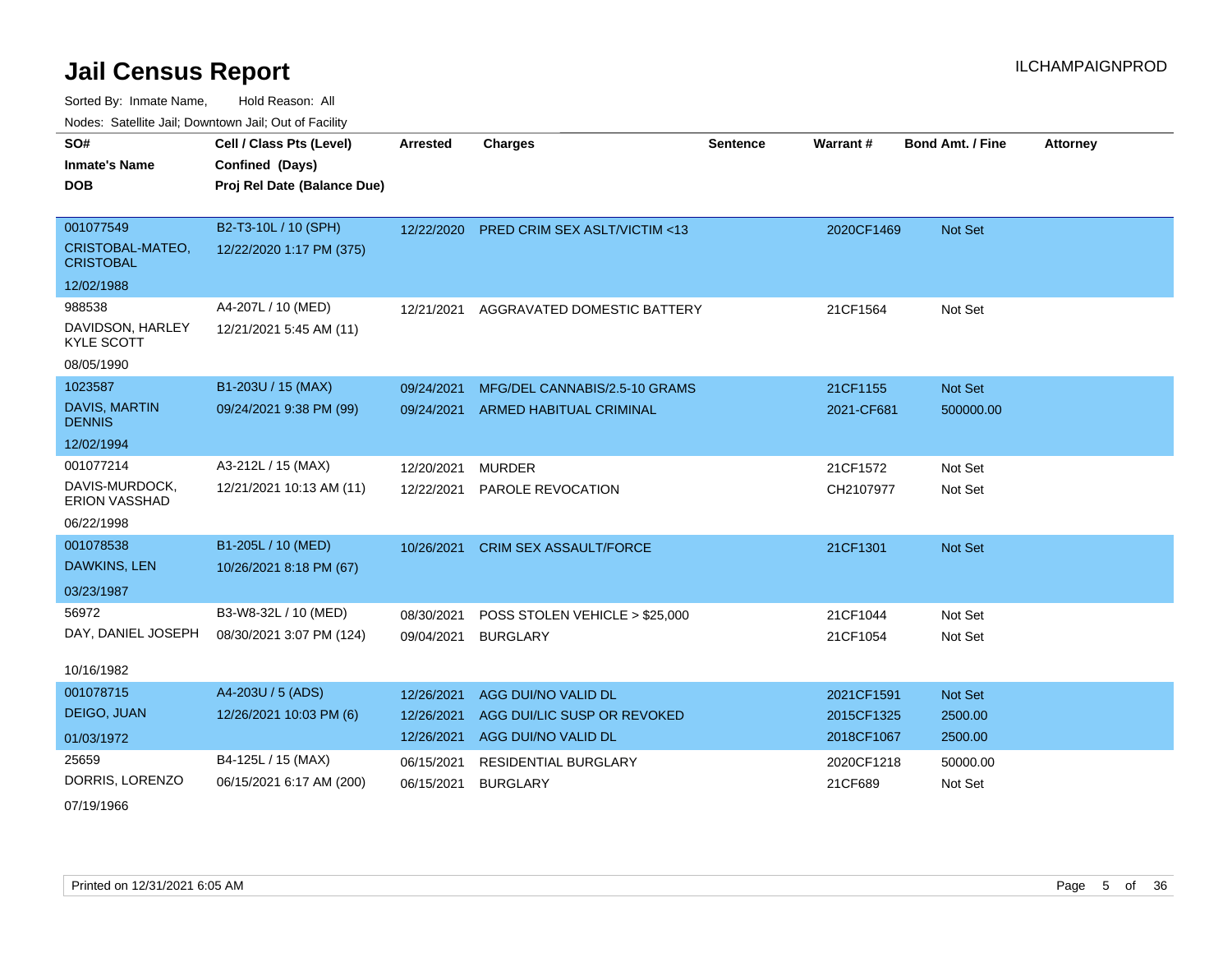| SO#                                     | Cell / Class Pts (Level)                    | <b>Arrested</b> | <b>Charges</b>                 | <b>Sentence</b> | Warrant#    | <b>Bond Amt. / Fine</b> | <b>Attorney</b> |
|-----------------------------------------|---------------------------------------------|-----------------|--------------------------------|-----------------|-------------|-------------------------|-----------------|
| <b>Inmate's Name</b>                    | Confined (Days)                             |                 |                                |                 |             |                         |                 |
| <b>DOB</b>                              | Proj Rel Date (Balance Due)                 |                 |                                |                 |             |                         |                 |
|                                         |                                             |                 |                                |                 |             |                         |                 |
| 1024895                                 | A4-106U / 10 (ADS)                          | 12/15/2021      | MFG/DEL 100<400 GR COCA/ANLG   |                 | 21CF1535    | Not Set                 |                 |
| <b>EDWARDS, GEORGE</b><br><b>CORTEZ</b> | 12/15/2021 12:26 PM (17)                    | 12/15/2021      | <b>AGGRAVATED BATTERY</b>      |                 | 21CF1536    | Not Set                 |                 |
| 06/19/1994                              |                                             |                 |                                |                 |             |                         |                 |
| 43977                                   | A3-117U / 5 (MIN)                           | 12/20/2021      | AGG FLEEING POLICE/21 MPH OVER |                 | 21CF1566    | Not Set                 |                 |
| EMKES, DOUGLAS<br>ALAN                  | 12/20/2021 9:59 AM (12)                     | 12/20/2021      | PAROLE REVOCATION              |                 |             | No Bond                 |                 |
| 06/08/1959                              |                                             |                 |                                |                 |             |                         |                 |
| 987328                                  | A2-122L / 10 (MED)                          | 12/11/2021      | AGG ASLT PEACE OFF/FIRE/ER WRK |                 | 21CF1515    | Not Set                 |                 |
| ERVIN, DEIDRA ANN<br>ruth               | 12/11/2021 8:48 PM (21)                     |                 |                                |                 |             |                         |                 |
| 04/15/1991                              |                                             |                 |                                |                 |             |                         |                 |
| 45194                                   | B3-W7-28L / 10 (MED)                        | 10/20/2021      | DOMESTIC BATTERY/OTHER PRIOR   |                 | 21CF1265    | Not Set                 |                 |
| FALLS, ANDREW                           | 10/20/2021 12:59 AM (73)                    |                 |                                |                 |             |                         |                 |
| 08/15/1976                              |                                             |                 |                                |                 |             |                         |                 |
| 527081                                  | B3-W6-24L / 10 (MED)                        | 09/06/2021      | ARSON/REAL/PERSONAL PROP>\$150 |                 | 2021 CF 797 | 25000.00                |                 |
| FERGUSON,<br><b>CHRISTOPHER</b>         | 09/06/2021 1:18 PM (117)                    |                 |                                |                 |             |                         |                 |
| 12/21/1981                              |                                             |                 |                                |                 |             |                         |                 |
| 1039744                                 | B4-224U / 15 (MAX)                          | 12/06/2021      | <b>MURDER</b>                  |                 | 20CF959     | 1000000.00              |                 |
| FONVILLE, TREVOY<br><b>JERMAINE</b>     | 12/06/2021 10:52 AM (26)                    |                 |                                |                 |             |                         |                 |
| 01/13/1996                              |                                             |                 |                                |                 |             |                         |                 |
| 518395                                  | B2-T3-12L / 15 (SPH)                        | 07/07/2020      | <b>CRIMINAL SEXUAL ASSAULT</b> |                 | 2020-CF735  | 250000.00               |                 |
|                                         | FRANDLE, MARK RYAN 07/07/2020 3:42 PM (543) |                 |                                |                 |             |                         |                 |
| 09/10/1985                              |                                             |                 |                                |                 |             |                         |                 |
| 001077934                               | A1-224L / 10 (MED)                          | 08/22/2021      | AGG DUI/ACCIDENT/DEATH         |                 | 21CF1024    | Not Set                 |                 |
| FREED, LOGAN<br><b>SUZANNE</b>          | 08/22/2021 11:45 PM (132)                   | 08/22/2021      | DOMESTIC BATTERY               |                 | 21 CM 172   | 10000.00                |                 |
| 08/18/1996                              |                                             |                 |                                |                 |             |                         |                 |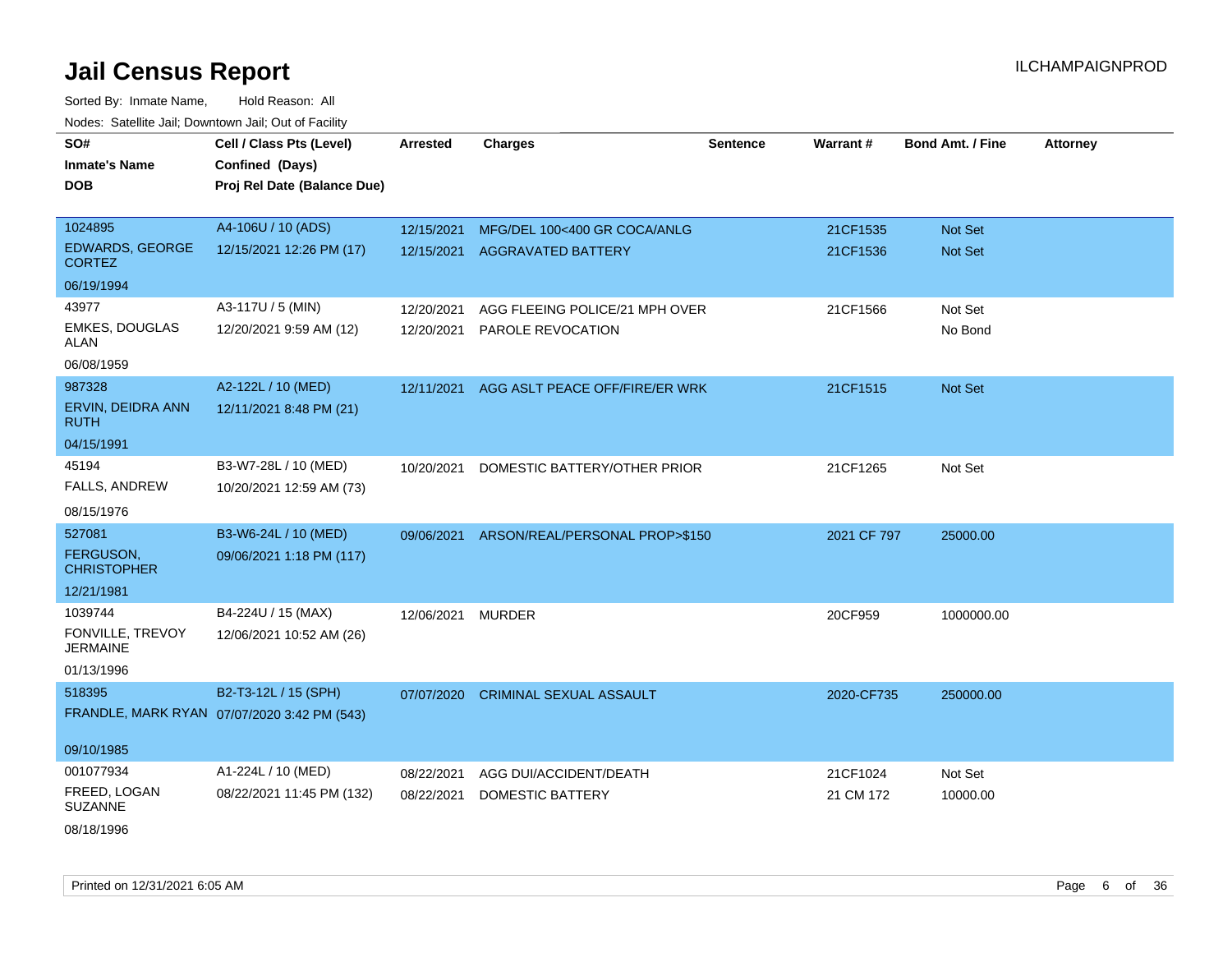Sorted By: Inmate Name, Hold Reason: All Nodes: Satellite Jail; Downtown Jail; Out of Facility

| rouce. Calcinic Jan, Downtown Jan, Out or Facility |                                            |                 |                                |                 |            |                         |                 |
|----------------------------------------------------|--------------------------------------------|-----------------|--------------------------------|-----------------|------------|-------------------------|-----------------|
| SO#                                                | Cell / Class Pts (Level)                   | <b>Arrested</b> | <b>Charges</b>                 | <b>Sentence</b> | Warrant#   | <b>Bond Amt. / Fine</b> | <b>Attorney</b> |
| <b>Inmate's Name</b>                               | Confined (Days)                            |                 |                                |                 |            |                         |                 |
| <b>DOB</b>                                         | Proj Rel Date (Balance Due)                |                 |                                |                 |            |                         |                 |
|                                                    |                                            |                 |                                |                 |            |                         |                 |
| 001078290                                          | A1-125U / 10 (ADS)                         | 08/19/2021      | MACHINE GUN/AUTO WEAPON/VEH    |                 | 21CF1012   | Not Set                 |                 |
| FREEMAN, ANGEL<br><b>JANILA KAY</b>                | 08/19/2021 1:26 AM (135)                   |                 |                                |                 |            |                         |                 |
| 12/25/1995                                         |                                            |                 |                                |                 |            |                         |                 |
| 001078633                                          | B2-T4-13U / 15 (MAX)                       | 12/01/2021      | PRED CRIM SEX ASLT/VICTIM <13  |                 | 21CF1416   | 250000.00               |                 |
| GONZALEZ-GUILLEN,<br><b>EDWARD</b>                 | 12/01/2021 12:08 PM (31)                   |                 |                                |                 |            |                         |                 |
| 08/25/2002                                         |                                            |                 |                                |                 |            |                         |                 |
| 001078607                                          | B4-221L / 15 (MAX)                         | 11/22/2021      | FELON POSS/USE FIREARM/PAROLE  |                 | 21CF1437   | Not Set                 |                 |
| <b>GRAY, WILLIAM</b><br>DA'VON                     | 11/22/2021 2:57 PM (40)                    | 11/22/2021      | ATTEMPT (FIRST DEGREE MURDER)  |                 | 21CF1435   | Not Set                 |                 |
| 04/18/1984                                         |                                            |                 |                                |                 |            |                         |                 |
| 56342                                              | B1-104L / 10 (MED)                         | 10/21/2021      | THEFT CONTROL INTENT <\$500    |                 | 17CF1451   | 10000.00                |                 |
| <b>GRIFFIN, NATHAN</b>                             | 10/21/2021 4:20 PM (72)                    | 10/21/2021      | DRIVING ON REVOKED LICENSE     |                 | 20TR1979   | 3000.00                 |                 |
| <b>EUGENE</b>                                      |                                            | 10/21/2021      | ARMED HABITUAL CRIMINAL        |                 | 21CF1279   | Not Set                 |                 |
| 02/24/1969                                         |                                            |                 |                                |                 |            |                         |                 |
| 1049103                                            | A4-203L / 5 (ADS)                          | 12/27/2021      | <b>DOMESTIC BATTERY</b>        |                 | 2021CM595  | <b>Not Set</b>          |                 |
| <b>HAGGARD, RYAN</b><br><b>PHILIP</b>              | 12/27/2021 9:15 PM (5)                     |                 |                                |                 |            |                         |                 |
| 06/01/1983                                         |                                            |                 |                                |                 |            |                         |                 |
| 001078705                                          | A3-211U / 5 (ADS)                          | 12/21/2021      | OBSTRUCT JUST/DESTROY EVIDENCE |                 | 2021CF1283 | 100000.00               |                 |
| HAYES, QUINCY<br>AARON                             | 12/21/2021 2:31 PM (11)                    |                 |                                |                 |            |                         |                 |
| 01/14/1994                                         |                                            |                 |                                |                 |            |                         |                 |
| 1038973                                            | B4-122U / 10 (MED)                         | 11/05/2021      | AGG DOMESTIC BATTERY/STRANGLE  |                 | 21CF1365   | Not Set                 |                 |
|                                                    | HAYS, DAMIEN CLYDE 11/05/2021 8:59 PM (57) |                 |                                |                 |            |                         |                 |
| 03/19/1994                                         |                                            |                 |                                |                 |            |                         |                 |
| 965829                                             | B2-T2-08L / 10 (SPH)                       | 09/09/2021      | HRSMT/NO CONVERSATION/KILL     |                 | 2021CF1072 | 25000.00                |                 |
| HEINZ, ANDREW<br><b>MICHAEL</b>                    | 09/09/2021 5:21 PM (114)                   | 09/13/2021      | PROBATION VIOLATION            |                 | 21CF7      | Not Set                 |                 |
| 07/01/1987                                         |                                            |                 |                                |                 |            |                         |                 |

Printed on 12/31/2021 6:05 AM **Page 7** of 36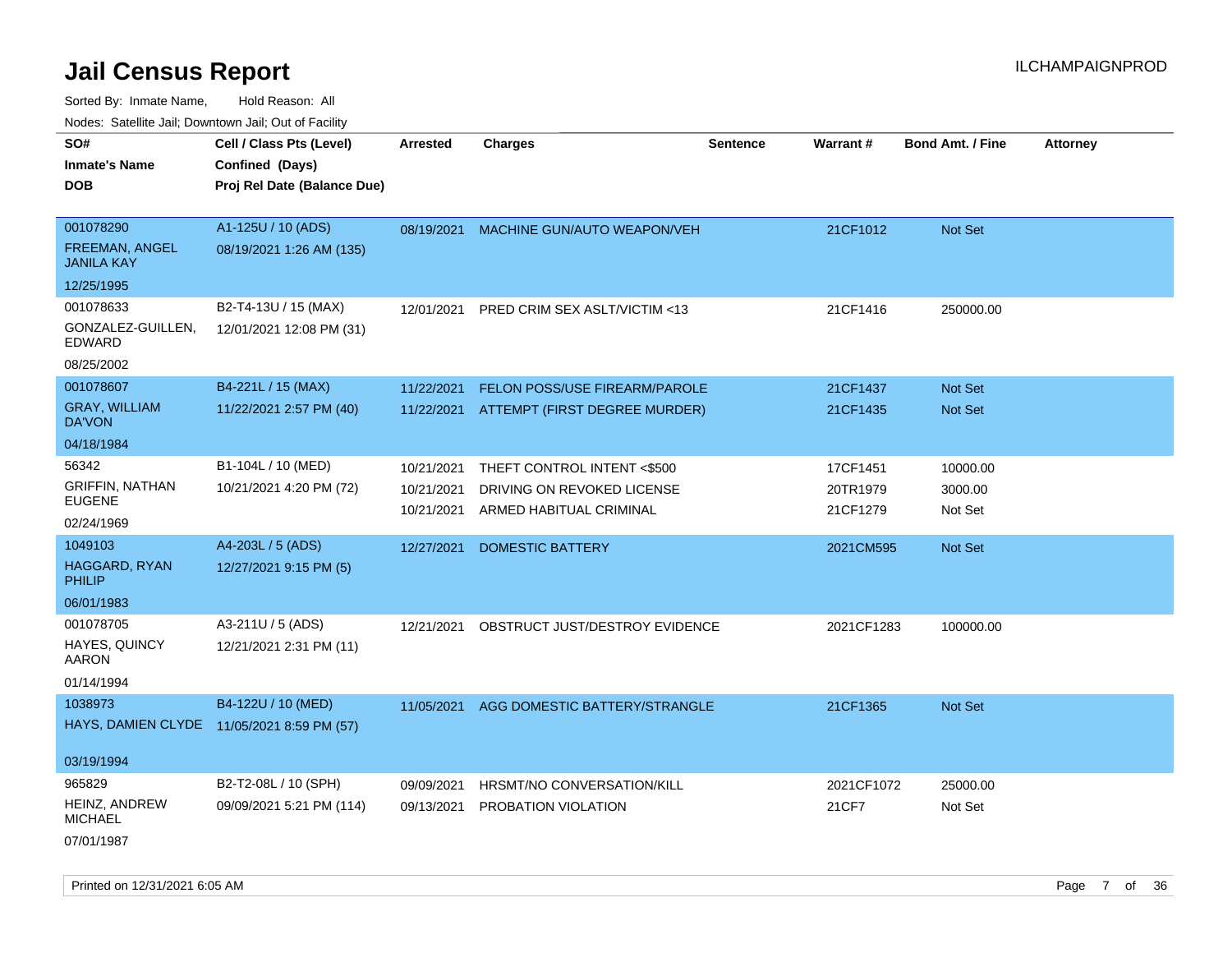| SO#<br><b>Inmate's Name</b><br><b>DOB</b> | Cell / Class Pts (Level)<br>Confined (Days)<br>Proj Rel Date (Balance Due) | <b>Arrested</b> | <b>Charges</b>                       | <b>Sentence</b> | Warrant#   | <b>Bond Amt. / Fine</b> | <b>Attorney</b> |
|-------------------------------------------|----------------------------------------------------------------------------|-----------------|--------------------------------------|-----------------|------------|-------------------------|-----------------|
| 001078488                                 | B2-T3-11U / 15 (SPH)                                                       | 10/14/2021      | PRED CRIM SEX ASLT/VICTIM <13        |                 | 21CF1232   | 500000.00               |                 |
| HERNANDEZ-LOPEZ,<br><b>ERNESTO</b>        | 10/14/2021 3:15 PM (79)                                                    | 10/14/2021      | <b>FUGITIVE FROM JUSTICE</b>         |                 | 21CF1246   | Not Set                 |                 |
| 11/28/1975                                |                                                                            |                 |                                      |                 |            |                         |                 |
| 975293                                    | B2-T4-14L / 10 (SPH)                                                       | 07/21/2021      | VIO ORDER/PRIOR VIO OF ORDER         |                 | 21CF914    | No Bond                 |                 |
| HILL, JACOB MILES                         | 07/21/2021 8:43 PM (164)                                                   | 07/21/2021      | <b>STALKING</b>                      |                 | 2021CF863  | Not Set                 |                 |
|                                           |                                                                            | 07/25/2021      | PAROLE REVOCATION                    |                 | CH2104646  | Not Set                 |                 |
| 02/06/1988                                |                                                                            | 08/18/2021      | <b>HARASS WITNESS/FAMILY MBR/REP</b> |                 | 21CF992    | Not Set                 |                 |
|                                           |                                                                            | 09/09/2021      | AGG STALKING/BODILY HARM             |                 | 21CF1073   | Not Set                 |                 |
| 48471                                     | B1-207L / 15 (MAX)                                                         | 08/08/2021      | AGG BATTERY/DISCHARGE FIREARM        |                 | 21CF946    | Not Set                 |                 |
| HILL, RAMESH<br><b>JERMAINE</b>           | 08/08/2021 4:45 AM (146)                                                   |                 |                                      |                 |            |                         |                 |
| 12/11/1978                                |                                                                            |                 |                                      |                 |            |                         |                 |
| 972300                                    | A3-211L / 10 (ADS)                                                         | 12/22/2021      | <b>RESIDENTIAL BURGLARY</b>          |                 | 18CF1691   | 25000.00                |                 |
| HOLT, MICHAEL<br><b>TERRELL</b>           | 12/22/2021 8:36 AM (10)                                                    | 12/22/2021      | AGG CRIM SEX ABUSE/VICTIM <9         |                 | 19CF1277   | 250000.00               |                 |
| 12/25/1989                                |                                                                            |                 |                                      |                 |            |                         |                 |
| 1043704                                   | B4-223L / 15 (MAX)                                                         | 07/13/2021      | ARMED ROBBERY/ARMED W/FIREARM        | 12y (DOC)       | 21CF815    | Not Set                 |                 |
| <b>HOUSTON, STEVEN</b><br><b>CORDELL</b>  | 07/13/2021 5:56 AM (172)                                                   |                 |                                      |                 |            |                         |                 |
| 01/24/1989                                |                                                                            |                 |                                      |                 |            |                         |                 |
| 999198                                    | B4-226L / 15 (MAX)                                                         | 11/30/2021      | FELON POSS/USE FIREARM PRIOR         |                 | 21CF1377   | 500000.00               |                 |
| HOWARD, BRION LIN                         | 11/30/2021 10:41 AM (32)                                                   |                 |                                      |                 |            |                         |                 |
| 06/10/1992                                |                                                                            |                 |                                      |                 |            |                         |                 |
| 1061996                                   | A1-225L / 5 (MIN)                                                          | 10/30/2021      | DRVG UNDER INFLUENCE OF DRUG         | 180d (CJ)       |            | No Bond                 |                 |
| HUBBARD, REBEKIAH                         | 10/30/2021 1:37 PM (63)                                                    | 10/30/2021      | RETAIL THEFT/DISP MERCH/<\$300       |                 | 2018CF1302 | 20000.00                |                 |
| <b>DIONA</b>                              |                                                                            | 10/31/2021      | USE FORGED CR/DEBIT CARD/<\$300      | 2y (DOC)        |            | No Bond                 |                 |
| 04/08/1998                                |                                                                            |                 |                                      |                 |            |                         |                 |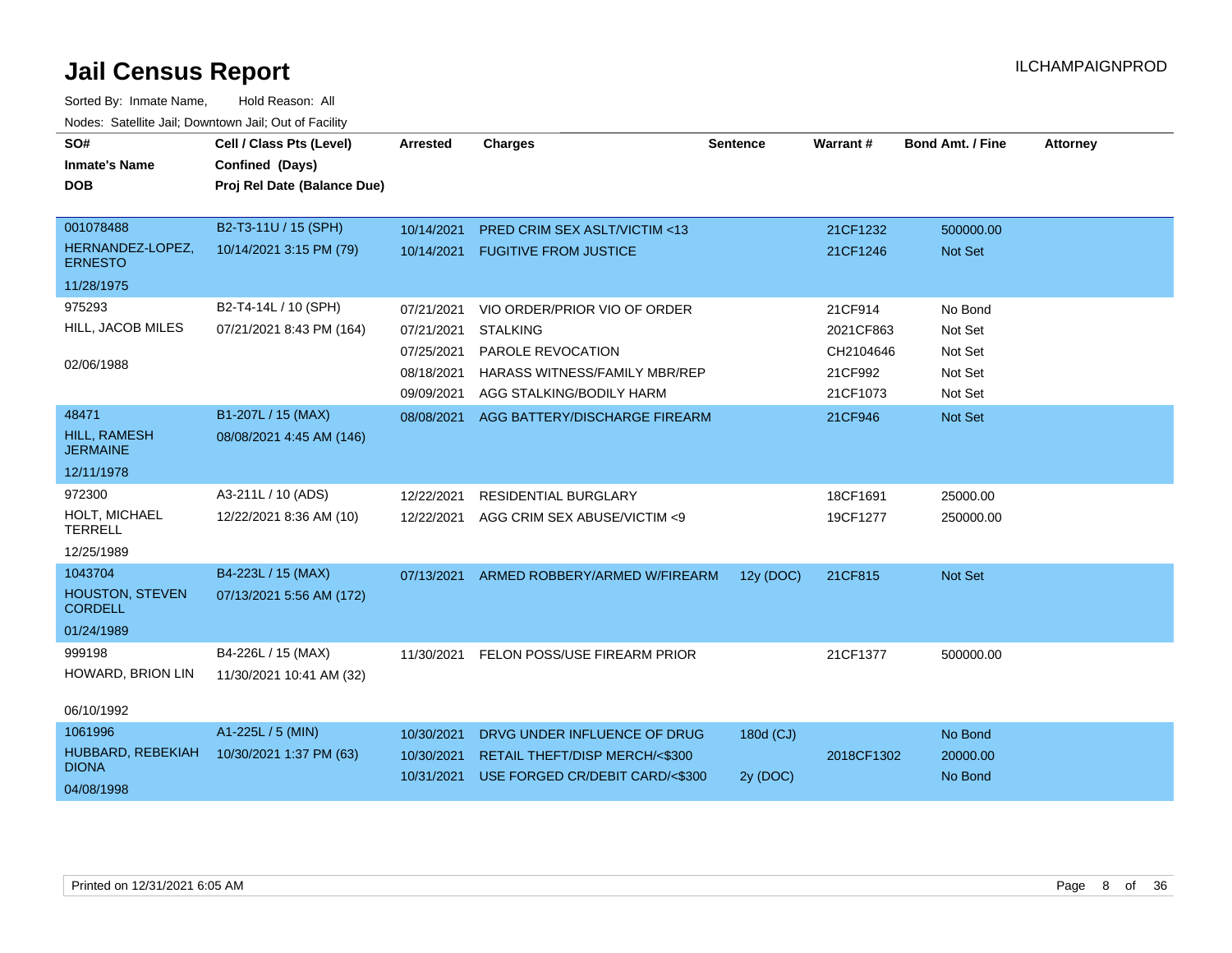| roaco. Oatomto dan, Downtown dan, Oat or Fability  |                                            |                 |                                           |                 |             |                         |                 |
|----------------------------------------------------|--------------------------------------------|-----------------|-------------------------------------------|-----------------|-------------|-------------------------|-----------------|
| SO#                                                | Cell / Class Pts (Level)                   | <b>Arrested</b> | <b>Charges</b>                            | <b>Sentence</b> | Warrant#    | <b>Bond Amt. / Fine</b> | <b>Attorney</b> |
| <b>Inmate's Name</b>                               | Confined (Days)                            |                 |                                           |                 |             |                         |                 |
| <b>DOB</b>                                         | Proj Rel Date (Balance Due)                |                 |                                           |                 |             |                         |                 |
|                                                    |                                            |                 |                                           |                 |             |                         |                 |
| 953555                                             | B4-122L / 15 (MAX)                         | 03/10/2021      | <b>CRIM TRESPASS TO RESIDENCE</b>         |                 | 21CF272     | Not Set                 |                 |
| HUNT, TAVARIS EARL                                 | 03/10/2021 4:58 AM (297)                   |                 | 04/14/2021 AGG FLEEING POLICE/21 MPH OVER | 3y (DOC)        | 2020CF94    | 10000.00                |                 |
|                                                    |                                            |                 |                                           |                 |             |                         |                 |
| 12/29/1987                                         |                                            |                 |                                           |                 |             |                         |                 |
| 001078639                                          | B1-206L / 10 (MED)                         | 12/02/2021      | <b>FUGITIVE FROM JUSTICE</b>              |                 | 21CF1465    | Not Set                 |                 |
| JACKSON, GREGORY<br>LYNN                           | 12/02/2021 3:43 AM (30)                    |                 |                                           |                 |             |                         |                 |
| 11/22/1994                                         |                                            |                 |                                           |                 |             |                         |                 |
| 38993                                              | B4-126L / 15 (MAX)                         |                 | 02/13/2021 ATTEMPT (FIRST DEGREE MURDER)  |                 | 21CF181     | Not Set                 |                 |
| JACKSON, LAMONT<br><b>JEREMIE</b>                  | 02/13/2021 7:45 AM (322)                   |                 |                                           |                 |             |                         |                 |
| 07/31/1973                                         |                                            |                 |                                           |                 |             |                         |                 |
| 001078689                                          | A3-112U / 15 (MAX)                         | 12/17/2021      | FIREARM/FOID INVALID/NOT ELIG             |                 | 21CF1551    | No Bond                 |                 |
| <b>JACKSON, PRENTISS</b><br><b>MANSION DEWAYNE</b> | 12/18/2021 12:39 AM (14)                   |                 |                                           |                 |             |                         |                 |
| 09/02/2003                                         |                                            |                 |                                           |                 |             |                         |                 |
| 001077487                                          | B3-W8-30L / 10 (MED)                       | 12/03/2020      | <b>FELON POSS/USE WEAPON/FIREARM</b>      |                 | 20CF1377    | Not Set                 |                 |
| <b>JACKSON, TERRELL</b><br><b>DANDRE</b>           | 12/03/2020 10:18 AM (394)                  | 11/09/2021      | AGG DISCHARGE FIREARM/OCC VEH             |                 | 21CR0331401 | No Bond                 |                 |
| 08/11/1990                                         |                                            |                 |                                           |                 |             |                         |                 |
| 001077864                                          | B1-103L / 15 (MAX)                         | 04/18/2021      | FELON POSS/USE WEAPON/FIREARM             |                 | 21CF428     | Not Set                 |                 |
| D                                                  | JAMERSON, ANTHONY 04/18/2021 7:21 PM (258) |                 |                                           |                 |             |                         |                 |
| 01/26/1990                                         |                                            |                 |                                           |                 |             |                         |                 |
| 001078703                                          | A2-223U / 15 (MAX)                         | 12/20/2021      | MURDER/INTENT TO KILL/INJURE              |                 | 21CF1574    | Not Set                 |                 |
| <b>JOHN, SHAMIQUH</b><br><b>THERESA</b>            | 12/22/2021 6:41 AM (10)                    |                 |                                           |                 |             |                         |                 |
| 04/03/1992                                         |                                            |                 |                                           |                 |             |                         |                 |
| 001077437                                          | B3-W1-02L / 10 (MED)                       | 08/23/2021      | DOM BTRY/CONTACT/1-2 PRECONV              |                 | 21CF1025    | Not Set                 |                 |
| JOHNSON, ANTONIO<br>LASHAUN                        | 08/23/2021 7:48 PM (131)                   |                 |                                           |                 |             |                         |                 |
| 01/06/1980                                         |                                            |                 |                                           |                 |             |                         |                 |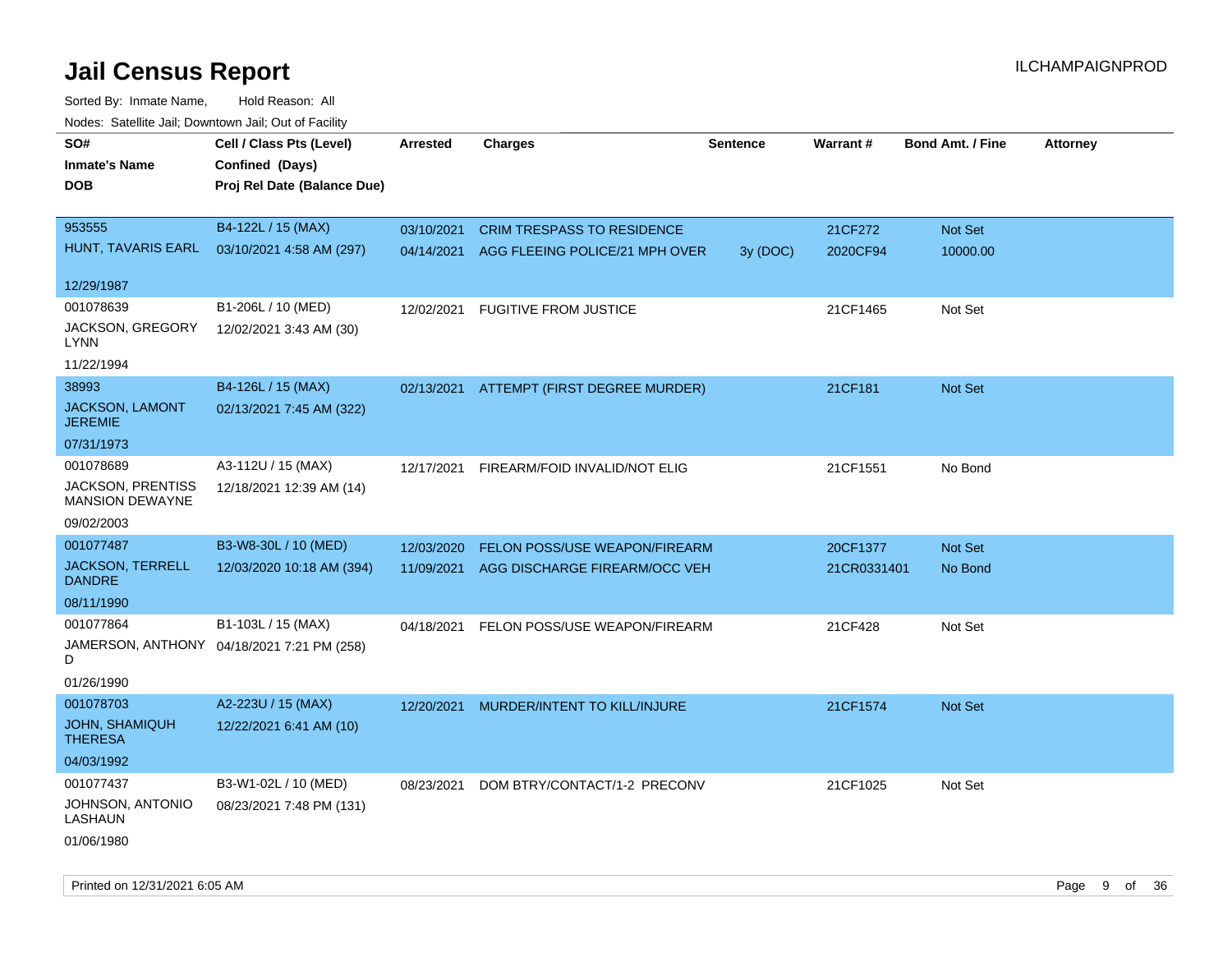Sorted By: Inmate Name, Hold Reason: All Nodes: Satellite Jail; Downtown Jail; Out of Facility

| Noues. Salenne Jan, Downtown Jan, Out of Facility |                                            |                 |                                |                 |           |                         |                 |
|---------------------------------------------------|--------------------------------------------|-----------------|--------------------------------|-----------------|-----------|-------------------------|-----------------|
| SO#                                               | Cell / Class Pts (Level)                   | <b>Arrested</b> | <b>Charges</b>                 | <b>Sentence</b> | Warrant#  | <b>Bond Amt. / Fine</b> | <b>Attorney</b> |
| <b>Inmate's Name</b>                              | Confined (Days)                            |                 |                                |                 |           |                         |                 |
| <b>DOB</b>                                        | Proj Rel Date (Balance Due)                |                 |                                |                 |           |                         |                 |
|                                                   |                                            |                 |                                |                 |           |                         |                 |
| 1071536                                           | B4-127L / 15 (MED)                         | 06/17/2021      | UNLAWFUL RESTRAINT             | 2y (DOC)        | 21CF702   | <b>Not Set</b>          |                 |
| <b>JOHNSON, ZACHERY</b><br><b>EDWARD</b>          | 06/17/2021 2:00 AM (198)                   |                 |                                |                 |           |                         |                 |
| 10/30/1987                                        |                                            |                 |                                |                 |           |                         |                 |
| 1017120                                           | B3-W4-14L / 5 (MIN)                        | 10/29/2021      | AGG ASLT/USE DDLY WEAPON       |                 |           | No Bond                 |                 |
|                                                   | JONES, JOSHUA LYNN 10/29/2021 3:15 AM (64) |                 |                                |                 |           |                         |                 |
|                                                   |                                            |                 |                                |                 |           |                         |                 |
| 05/16/1993                                        | 1/25/2022 (0.00)                           |                 |                                |                 |           |                         |                 |
| 001078645                                         | B4-222U / 10 (MED)                         | 12/02/2021      | AGG DISCHARGE FIREARM          |                 | 21CF1478  | No Bond                 |                 |
| <b>JONES, KELVIN</b><br><b>KHYRIC</b>             | 12/02/2021 6:56 PM (30)                    |                 |                                |                 |           |                         |                 |
| 02/27/2001                                        |                                            |                 |                                |                 |           |                         |                 |
| 956822                                            | B1-205U / 15 (MAX)                         | 11/25/2021      | AGGRAVATED DOMESTIC BATTERY    |                 | 21CF1442  | Not Set                 |                 |
| JONES, MARIO                                      | 11/25/2021 10:37 AM (37)                   | 11/25/2021      | PAROLE REVOCATION              |                 | CH2106361 | No Bond                 |                 |
| NATHANIEL                                         |                                            | 11/25/2021      | UNLAWFUL RESTRAINT             |                 | 21CF1443  | Not Set                 |                 |
| 10/27/1987                                        |                                            |                 |                                |                 |           |                         |                 |
| 1008468                                           | B4-226U / 10 (MED)                         | 12/01/2021      | FELON POSS/USE WEAPON/FIREARM  |                 | 21CF1472  | <b>Not Set</b>          |                 |
| JONES, MARTEZ<br><b>LAMONTE</b>                   | 12/01/2021 1:28 PM (31)                    | 12/02/2021      | PROBATION VIOLATION            |                 | 20CF1151  | Not Set                 |                 |
| 06/22/1993                                        |                                            |                 |                                |                 |           |                         |                 |
| 506244                                            | B1-204L / 15 (MAX)                         | 07/15/2021      | ARMED ROBBERY/ARMED W/FIREARM  |                 | 2021CF791 | 250000.00               |                 |
| JOSLIN, JASON LEE                                 | 07/15/2021 4:38 AM (170)                   |                 |                                |                 |           |                         |                 |
|                                                   |                                            |                 |                                |                 |           |                         |                 |
| 12/22/1985                                        |                                            |                 |                                |                 |           |                         |                 |
| 99271                                             | <b>BOOKH-7</b>                             | 12/30/2021      | POSS AMT CON SUB EXCEPT(A)/(D) |                 | 20CF675   | 25000.00                |                 |
| <b>KING, ARTHUR</b><br><b>EUGENE</b>              | 12/30/2021 3:52 PM (2)                     |                 |                                |                 |           |                         |                 |
| 09/24/1954                                        |                                            |                 |                                |                 |           |                         |                 |
| 66662                                             | B1-102L / 10 (MED)                         | 12/05/2021      | POSS AMT CON SUB EXCEPT(A)/(D) | 2y (DOC)        | 18CF597   | 200000.00               |                 |
| KINTNER, WESLEY J                                 | 12/05/2021 1:57 PM (27)                    |                 |                                |                 |           |                         |                 |
|                                                   |                                            |                 |                                |                 |           |                         |                 |

04/15/1986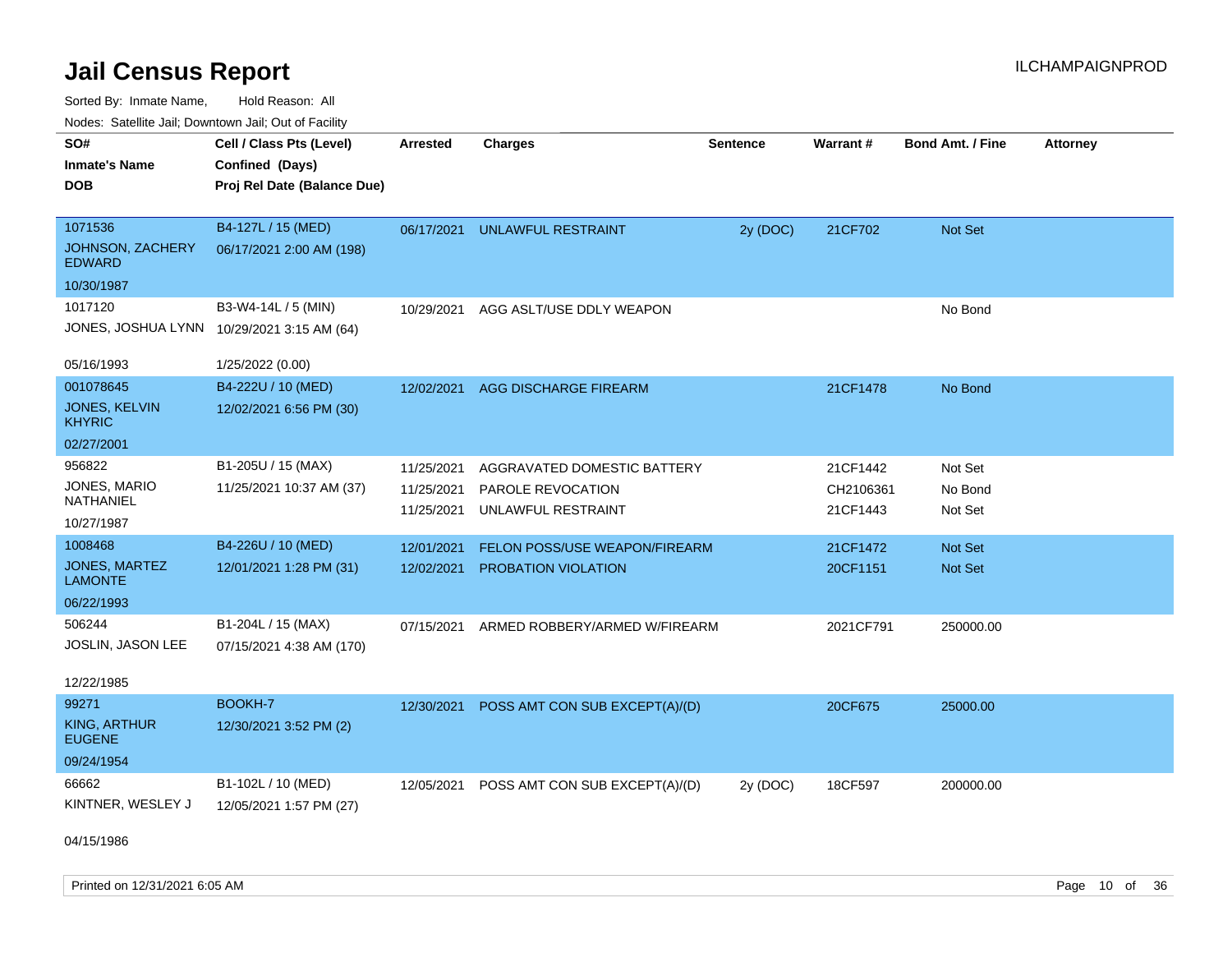Sorted By: Inmate Name, Hold Reason: All Nodes: Satellite Jail; Downtown Jail; Out of Facility

| SO#<br><b>Inmate's Name</b><br><b>DOB</b>                             | Cell / Class Pts (Level)<br>Confined (Days)<br>Proj Rel Date (Balance Due) | Arrested                                             | <b>Charges</b>                                                                                             | <b>Sentence</b> | Warrant#                                                     | <b>Bond Amt. / Fine</b>                       | <b>Attorney</b> |
|-----------------------------------------------------------------------|----------------------------------------------------------------------------|------------------------------------------------------|------------------------------------------------------------------------------------------------------------|-----------------|--------------------------------------------------------------|-----------------------------------------------|-----------------|
| 001078693<br>LARGE, JOSHUA DALE 12/19/2021 4:54 AM (13)<br>10/27/1985 | A4-205U / 15 (MAX)                                                         | 12/19/2021<br>12/19/2021<br>12/19/2021               | <b>RETAIL THEFT</b><br>RECEIVE/POSS/SELL STOLEN VEH<br><b>RETAIL THEFT</b>                                 |                 | 2021CF422<br>21CF1555<br>2021CM216                           | 20000.00<br>Not Set<br>5000.00                |                 |
| 26787<br>LAURENT, JOHN<br>WAYNE<br>02/01/1967                         | A4-205L / 10 (MED)<br>12/18/2021 9:30 PM (14)                              | 12/18/2021                                           | RESIDENTIAL BURGLARY                                                                                       |                 | 21CF1558                                                     | Not Set                                       |                 |
| 1070011<br>LAWS, WILLIAM<br>ZARAK, Third                              | B4-124U / 15 (MAX)<br>08/03/2021 3:53 PM (151)                             | 08/03/2021                                           | AGG DISCH FIREARM/1ST AID PERS                                                                             |                 | 21CF929                                                      | Not Set                                       |                 |
| 07/06/1999<br>548089<br>LEWIS, LAWRENCE<br>PAUL, Third<br>02/08/1993  | B1-204U / 15 (MAX)<br>12/04/2020 4:42 AM (393)                             | 12/04/2020<br>12/04/2020<br>12/04/2020               | ATTEMPT (FIRST DEGREE MURDER)<br>METH DELIVERY/100<400 GRAMS<br>AGG DOMESTIC BATTERY/STRANGLE              |                 | 20CF1378<br>20CF1481<br>18CF1507                             | Not Set<br>Not Set<br>10000.00                |                 |
| 001077524<br>LEWIS, TREVOR<br><b>DANIEL</b><br>06/03/2002             | B2-T4-15U / 10 (SPH)<br>12/14/2020 5:16 PM (383)                           | 12/14/2020<br>12/14/2020<br>12/14/2020<br>12/14/2020 | AGG BATTERY/JUDGE/EMT<br><b>RESIDENTIAL ARSON</b><br>AGG BATTERY/PUBLIC PLACE<br>AGG BATTERY/PEACE OFFICER |                 | 2020-CF-1212<br>2020-CF-1388<br>2020-CF-1231<br>2020-CF-1211 | 10000.00<br>150000.00<br>50000.00<br>10000.00 |                 |
| 1065002<br>LOVELESS, DUSTIN<br>DEE<br>06/17/1982                      | B3-W7-26L / 10 (MED)<br>11/16/2021 11:41 AM (46)                           | 11/16/2021                                           | DOMESTIC BTRY/CONTACT/VIO O/P                                                                              |                 | 2019CF001781                                                 | 25000.00                                      |                 |
| 1000869<br><b>MARTIN, MANNIX</b><br><b>TILMOND</b><br>07/19/1991      | B1-106L / 15 (MAX)<br>09/12/2021 12:40 AM (111)                            | 09/11/2021                                           | FELON POSS/USE WEAPON/FIREARM                                                                              |                 | 21CF1102                                                     | Not Set                                       |                 |
| 1063030<br>02/22/1991                                                 | A4-101L / 15 (MAX)<br>MASON, RYAN ONEIAL 12/21/2021 9:30 AM (11)           | 12/20/2021<br>12/22/2021                             | <b>MURDER</b><br>PAROLE REVOCATION                                                                         |                 | 21CF1571<br>CH2107979                                        | Not Set<br>Not Set                            |                 |

Printed on 12/31/2021 6:05 AM Page 11 of 36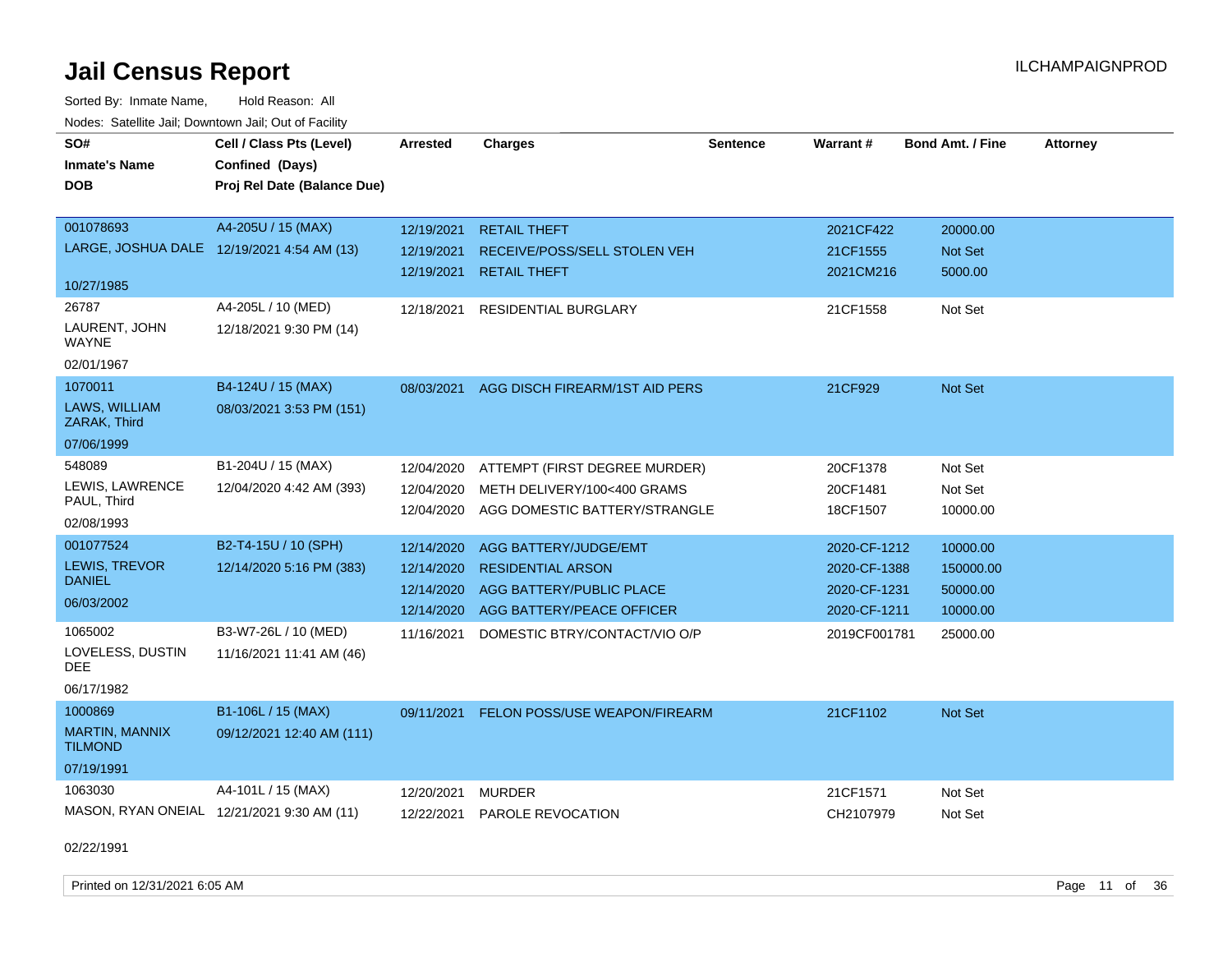| SO#<br><b>Inmate's Name</b><br><b>DOB</b>                       | Cell / Class Pts (Level)<br>Confined (Days)<br>Proj Rel Date (Balance Due) | <b>Arrested</b>                        | <b>Charges</b>                                                                  | <b>Sentence</b> | <b>Warrant#</b>                   | <b>Bond Amt. / Fine</b>       | <b>Attorney</b> |
|-----------------------------------------------------------------|----------------------------------------------------------------------------|----------------------------------------|---------------------------------------------------------------------------------|-----------------|-----------------------------------|-------------------------------|-----------------|
| 48792<br><b>MCCLAIN, HURCHEL</b><br><b>JOSEPH</b><br>05/01/1979 | B4-225U / 10 (MED)<br>11/20/2021 4:11 AM (42)                              |                                        | 11/19/2021 AGG BATTERY/DISCHARGE FIREARM                                        |                 | 21CF1425                          | Not Set                       |                 |
| 001077938<br>MCGAHA,<br><b>CHRISTOPHER D</b><br>07/27/1991      | BOOKH-2 / 15 (ADS)<br>05/10/2021 7:02 PM (236)                             | 05/10/2021<br>05/11/2021<br>05/27/2021 | AGG KIDNAPING DISCH FIR/HARM<br><b>MURDER</b><br>ESCAPE FROM DEPT OF CORRECTION |                 | 21CF532<br>2021-CF-215<br>21CF600 | Not Set<br>No Bond<br>Not Set |                 |
| 1043071<br><b>MERRELL-</b><br>SUTHERLAND, ALICIA<br>11/26/1972  | A2-220L / 10 (MED)<br>11/08/2021 2:22 AM (54)                              | 11/08/2021                             | CRIM DMG/GOVT PROP/<\$500                                                       |                 | 21CF1378                          | Not Set                       |                 |
| 1026478<br>MILLER, ANTHONY<br>02/20/1994                        | A4-104L / 5 (MIN)<br>12/24/2021 1:11 AM (8)                                | 12/24/2021<br>12/24/2021               | AGGRAVATED DOMESTIC BATTERY<br>DRIVING ON REVOKED LICENSE                       |                 | 21CF1587<br>20TR3647              | Not Set<br>790.00             |                 |
| 41584<br>10/07/1975                                             | B4-227U / 15 (MAX)<br>MILLER, JOSE LOVELL 12/02/2021 1:04 AM (30)          | 12/01/2021                             | ARMED HABITUAL CRIMINAL                                                         |                 | 21CF1467                          | Not Set                       |                 |
| 001078721<br>MIRAMONTES, RAUL<br>05/11/1989                     | <b>BOOKH-8 / 5 (MIN)</b><br>12/29/2021 4:02 AM (3)                         | 12/29/2021                             | VIOLATE ORDER PROTECTION                                                        |                 | 21CF1600                          | Not Set                       |                 |
| 001077902<br>MOFFETT, CAROLYN<br><b>REENE</b><br>10/23/1988     | A2-123L / 5 (ADS)<br>11/21/2021 10:31 AM (41)                              | 11/23/2021                             | BATTERY/CAUSE BODILY HARM                                                       |                 | 21CM187                           | Not Set                       |                 |
| 001078712<br>MONTGOMERY,<br>RASHARD MYKI<br>11/05/2001          | A4-107L / 10 (MED)<br>12/23/2021 4:27 PM (9)                               | 12/23/2021                             | AGG DISCH FIREARM/1ST AID PERS                                                  |                 | 21CF1581                          | Not Set                       |                 |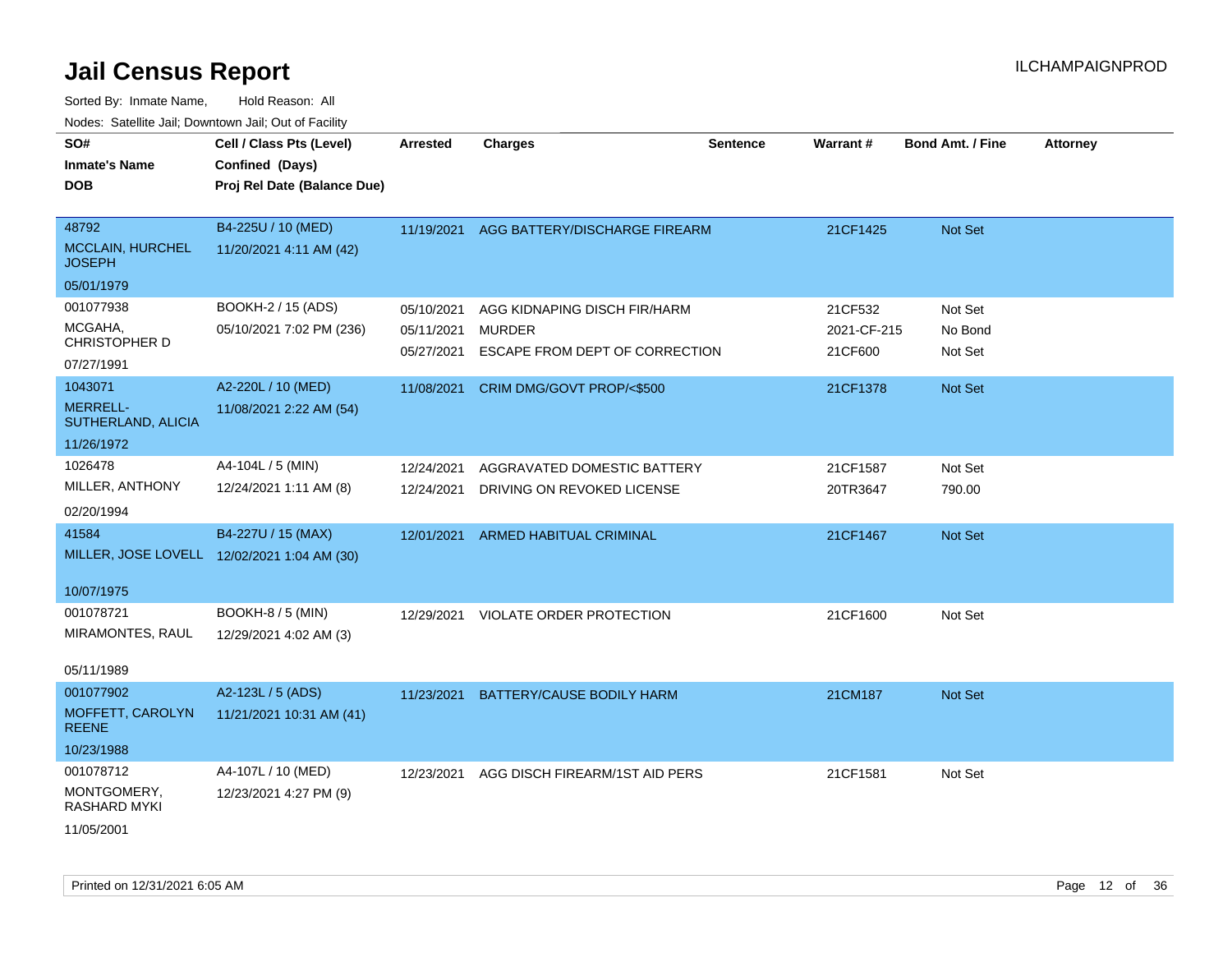Sorted By: Inmate Name, Hold Reason: All

Nodes: Satellite Jail; Downtown Jail; Out of Facility

| SO#                                         | Cell / Class Pts (Level)                     | <b>Arrested</b> | <b>Charges</b>                          | <b>Sentence</b> | Warrant#  | <b>Bond Amt. / Fine</b> | <b>Attorney</b> |
|---------------------------------------------|----------------------------------------------|-----------------|-----------------------------------------|-----------------|-----------|-------------------------|-----------------|
| <b>Inmate's Name</b>                        | Confined (Days)                              |                 |                                         |                 |           |                         |                 |
| <b>DOB</b>                                  |                                              |                 |                                         |                 |           |                         |                 |
|                                             | Proj Rel Date (Balance Due)                  |                 |                                         |                 |           |                         |                 |
| 39106                                       | B4-227L / 10 (MED)                           |                 |                                         |                 |           |                         |                 |
| MOORE, ANDREW LEE, 10/12/2021 1:02 AM (81)  |                                              | 10/12/2021      | DOMESTIC BATTERY/OTHER PRIOR            |                 | 21CF1217  | Not Set                 |                 |
| Junior                                      |                                              |                 |                                         |                 |           |                         |                 |
| 04/12/1973                                  |                                              |                 |                                         |                 |           |                         |                 |
| 1007239                                     | BOOKH-8 / 10 (MED)                           | 12/29/2021      | <b>DOMESTIC BATTERY</b>                 |                 | 21CF1607  | Not Set                 |                 |
| MOORE, ANDREW<br><b>VIRGIL</b>              | 12/29/2021 8:40 PM (3)                       |                 |                                         |                 |           |                         |                 |
| 08/20/1972                                  |                                              |                 |                                         |                 |           |                         |                 |
| 1076384                                     | A1-227L / 5 (MIN)                            | 10/28/2021      | RETAIL THEFT/DISP MERCH/<\$300          |                 | 21CM149   | 12500.00                |                 |
|                                             | MURPHY, AZIA CIMONE 10/29/2021 12:49 AM (64) |                 |                                         |                 |           |                         |                 |
| 09/23/1995                                  |                                              |                 |                                         |                 |           |                         |                 |
| 001078517                                   | B1-201L / 15 (MAX)                           | 10/19/2021      | ATTEMPT (FIRST DEGREE MURDER)           |                 | 21CF1267  | Not Set                 |                 |
| NELSON, RORY<br><b>DEMOND</b>               | 10/19/2021 3:55 AM (74)                      |                 |                                         |                 |           |                         |                 |
| 08/14/1984                                  |                                              |                 |                                         |                 |           |                         |                 |
| 1073913                                     | A1-124U / 5 (MIN)                            | 12/16/2021      | <b>RESIDENTIAL BURGLARY</b>             |                 | 21CF1537  | 100.00                  |                 |
| <b>OSBORNE, NICHOLE</b>                     | 12/16/2021 4:17 AM (16)                      | 12/16/2021      | <b>CRIMINAL TRESPASS TO VEHICLES</b>    |                 | 2021CM423 | 1500.00                 |                 |
| <b>MARIE</b>                                |                                              | 12/16/2021      | <b>RETAIL THEFT</b>                     |                 | 21CM522   | 5000.00                 |                 |
| 06/22/1979                                  |                                              |                 |                                         |                 |           |                         |                 |
| 1074169                                     | A4-207U / 10 (ADS)                           | 12/21/2021      | AGGRAVATED DOMESTIC BATTERY             |                 | 21CF1567  | Not Set                 |                 |
| PANZER, IAN RICHARD 12/21/2021 2:24 PM (11) |                                              |                 |                                         |                 |           |                         |                 |
| 07/04/1988                                  |                                              |                 |                                         |                 |           |                         |                 |
| 61251                                       | A4-103L / 15 (ADS)                           | 12/27/2021      | <b>PRED CRIM SEX ASLT/VICTIM &lt;13</b> |                 | 21CF651   | No Bond                 |                 |
| PETMECKY, JOHN<br><b>ROBERT</b>             | 12/27/2021 1:52 PM (5)                       |                 |                                         |                 |           |                         |                 |
| 03/09/1983                                  |                                              |                 |                                         |                 |           |                         |                 |
| 001078357                                   | B2-T1-02L / 15 (MAX)                         | 09/17/2021      | ARMED ROBBERY/ARMED W/FIREARM           |                 | 21CF1230  | Not Set                 |                 |
| PETTIGREW, CAREY                            | 09/17/2021 9:56 AM (106)                     | 09/17/2021      | ARMED ROBBERY/ARMED W/FIREARM           |                 | 21CF1129  | Not Set                 |                 |
| <b>CORNITRIAS DEOBLO</b>                    |                                              | 09/17/2021      | ARMED ROBBERY/ARMED W/FIREARM           |                 | 21CF1128  | Not Set                 |                 |
| 08/31/1986                                  |                                              |                 |                                         |                 |           |                         |                 |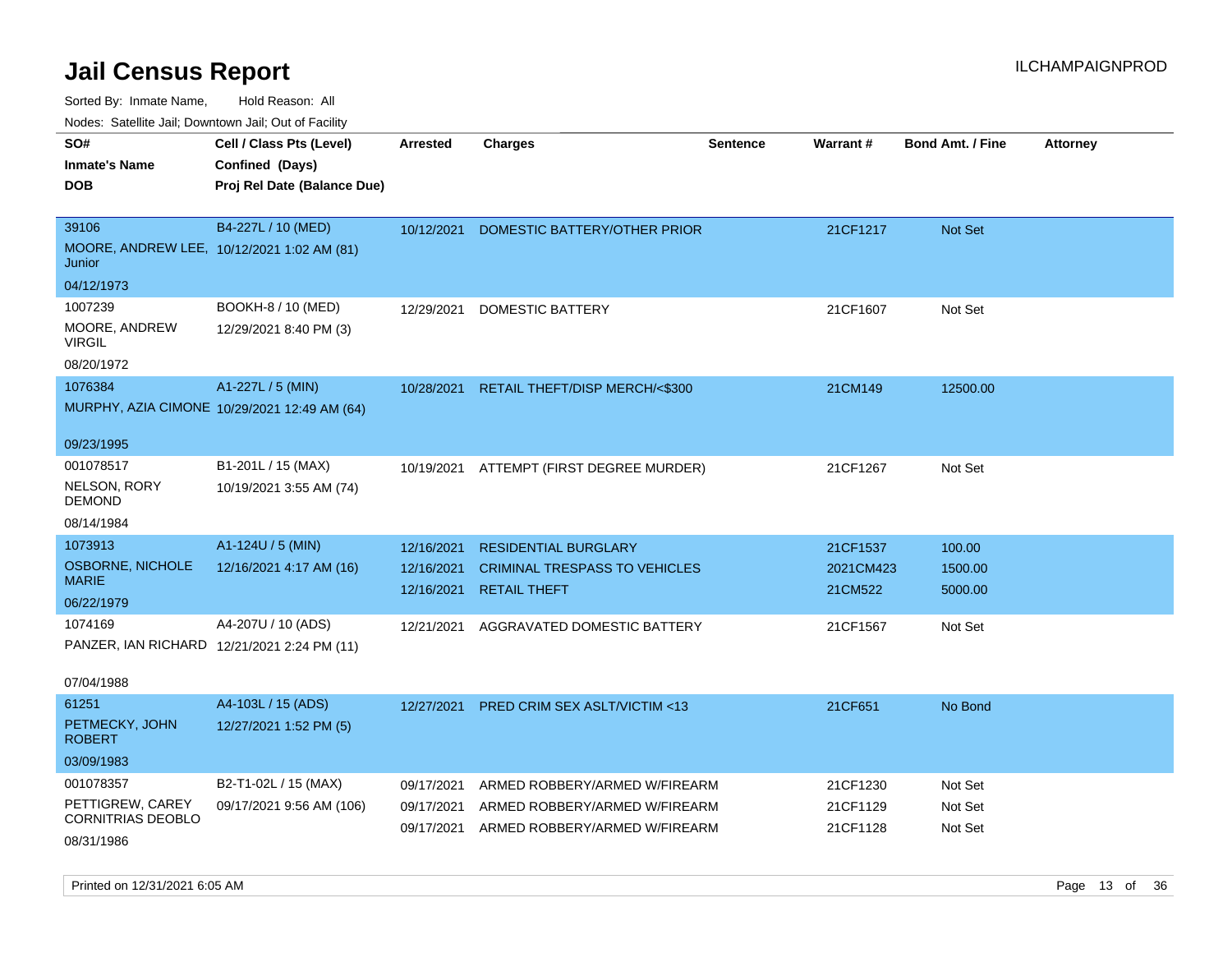| wacs. Calcinic Jan, Downtown Jan, Out of Facility |                             |                 |                                    |                 |           |                         |                 |
|---------------------------------------------------|-----------------------------|-----------------|------------------------------------|-----------------|-----------|-------------------------|-----------------|
| SO#                                               | Cell / Class Pts (Level)    | <b>Arrested</b> | <b>Charges</b>                     | <b>Sentence</b> | Warrant#  | <b>Bond Amt. / Fine</b> | <b>Attorney</b> |
| <b>Inmate's Name</b>                              | Confined (Days)             |                 |                                    |                 |           |                         |                 |
| <b>DOB</b>                                        | Proj Rel Date (Balance Due) |                 |                                    |                 |           |                         |                 |
|                                                   |                             |                 |                                    |                 |           |                         |                 |
| 1063325                                           | B1-104U / 10 (MED)          | 12/09/2021      | <b>DOMESTIC BATTERY</b>            |                 | 21CF1502  | Not Set                 |                 |
| PICKENS, JOSEPH<br><b>PARNELL</b>                 | 12/09/2021 4:43 AM (23)     |                 |                                    |                 |           |                         |                 |
| 04/27/1978                                        |                             |                 |                                    |                 |           |                         |                 |
| 999352                                            | B4-225L / 10 (MED)          | 09/09/2021      | <b>VIOLATE OP/OTHER PRIOR</b>      | 2y (DOC)        | 21CF1092  | Not Set                 |                 |
| PIRLOT, JUSTIN LEE                                | 09/09/2021 11:28 AM (114)   | 10/23/2021      | FALSE REPORT OF OFFENSE            |                 | 2019CF836 | 5000.00                 |                 |
| 11/08/1982                                        |                             |                 |                                    |                 |           |                         |                 |
| 001078669                                         | A4-105U / 10 (MED)          | 12/10/2021      | AGG DISCHARGE FIREARM/BLDG/SCH     |                 | 21CF1507  | Not Set                 |                 |
| RANGEL, ADRIAN                                    | 12/10/2021 12:53 AM (22)    |                 |                                    |                 |           |                         |                 |
| 11/25/2000                                        |                             |                 |                                    |                 |           |                         |                 |
| 1069524                                           | B4-224L / 15 (MAX)          | 08/08/2021      | MFG/DEL CANNABIS/30-500 GRAMS      |                 | 21CF953   | Not Set                 |                 |
| RAY-DAVIS, KAMARI<br><b>DAYVON</b>                | 08/09/2021 2:44 AM (145)    |                 |                                    |                 |           |                         |                 |
| 03/30/2000                                        |                             |                 |                                    |                 |           |                         |                 |
| 45473                                             | B1-202L / 15 (MAX)          | 11/23/2021      | CHIL SEX OFFEN/RESIDE DAY CARE     |                 | 21CF1275  | 10000.00                |                 |
| REXROAD, CALVIN<br><b>ALLEN</b>                   | 11/23/2021 6:27 PM (39)     | 11/23/2021      | <b>VIOLATE SEX OFFENDER REGIS</b>  |                 | 21CF546   | 50000.00                |                 |
| 10/04/1970                                        |                             |                 |                                    |                 |           |                         |                 |
| 979485                                            | B2-T4-16L / 15 (ADS)        | 03/12/2021      | PRED CRIM SEX ASLT/VICTIM <13      |                 | 21CF282   | Not Set                 |                 |
| RODRIGUEZ, JOSHUA<br><b>ANTHONY</b>               | 03/12/2021 1:57 PM (295)    |                 |                                    |                 |           |                         |                 |
| 04/06/1990                                        |                             |                 |                                    |                 |           |                         |                 |
| 61330                                             | B4-123L / 15 (MAX)          | 12/01/2021      | <b>ARMED HABITUAL CRIMINAL</b>     |                 | 21CF1473  | Not Set                 |                 |
| RUFFIN, JONATHON<br><b>CECIL</b>                  | 12/01/2021 5:34 AM (31)     | 12/01/2021      | PAROLE REVOCATION                  |                 | CH2107545 | No Bond                 |                 |
| 05/10/1984                                        |                             |                 |                                    |                 |           |                         |                 |
| 1071161                                           | B4-124L / 15 (MAX)          | 08/18/2021      | DELIVERY OF OR POSSESSION OF W/INT |                 | 21CF1008  | No Bond                 |                 |
| SANDERS, MARKELL<br>LAMAR                         | 08/18/2021 6:18 PM (136)    |                 |                                    |                 |           |                         |                 |
| 02/02/2000                                        |                             |                 |                                    |                 |           |                         |                 |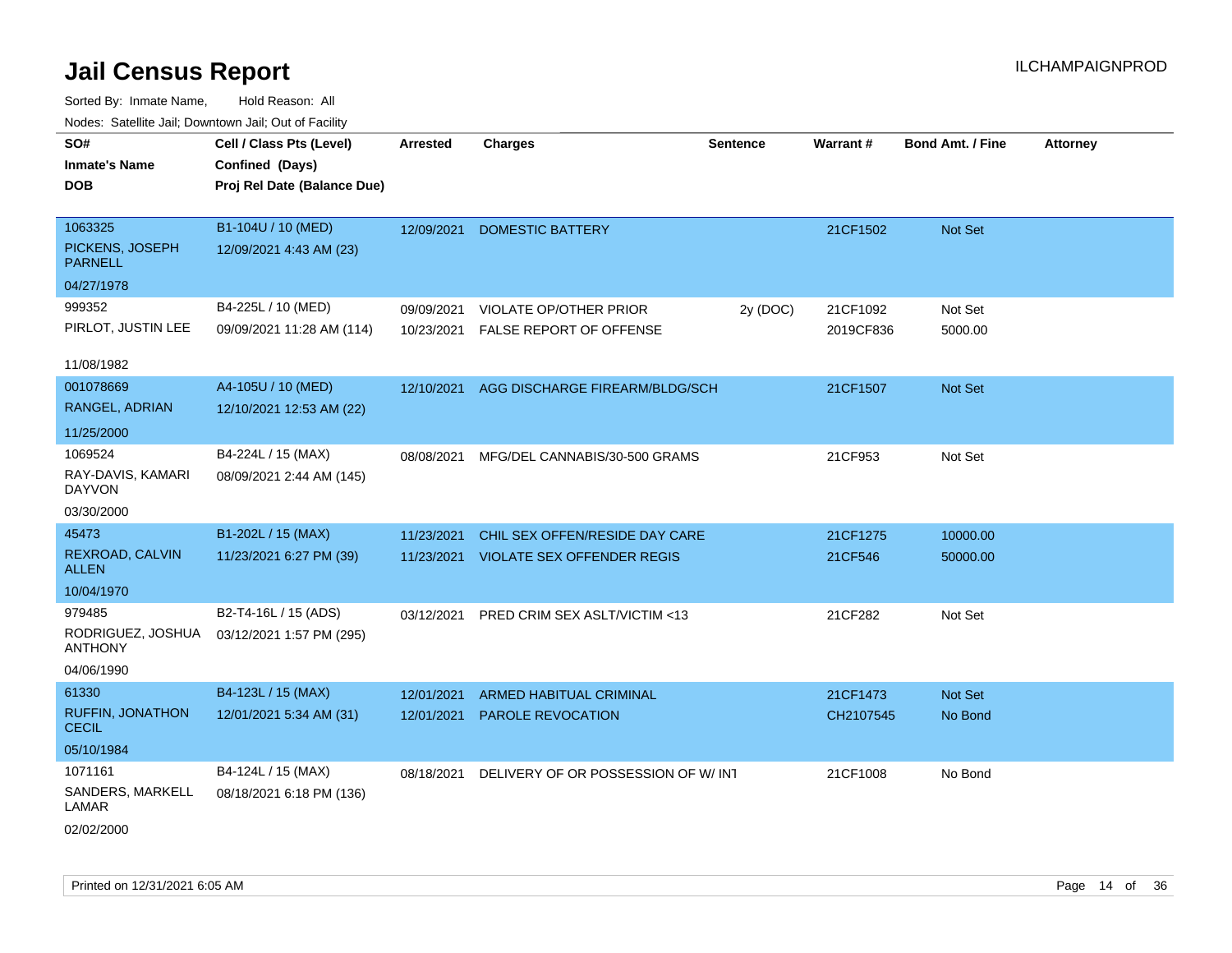Sorted By: Inmate Name, Hold Reason: All

Nodes: Satellite Jail; Downtown Jail; Out of Facility

| roaco. Catolino dall, Downtown dall, Out of Fability |                                              |                 |                                          |                 |            |                         |                 |
|------------------------------------------------------|----------------------------------------------|-----------------|------------------------------------------|-----------------|------------|-------------------------|-----------------|
| SO#                                                  | Cell / Class Pts (Level)                     | <b>Arrested</b> | <b>Charges</b>                           | <b>Sentence</b> | Warrant#   | <b>Bond Amt. / Fine</b> | <b>Attorney</b> |
| <b>Inmate's Name</b>                                 | Confined (Days)                              |                 |                                          |                 |            |                         |                 |
| <b>DOB</b>                                           | Proj Rel Date (Balance Due)                  |                 |                                          |                 |            |                         |                 |
|                                                      |                                              |                 |                                          |                 |            |                         |                 |
| 1047469                                              | B3-W5-18L / 10 (MED)                         |                 | 07/03/2021 CRIMINAL SEX ASSAULT/CONSENT  |                 | 21CF773    | Not Set                 |                 |
| <b>ALLEN</b>                                         | SCHINDLER, RICHARD 07/03/2021 10:25 PM (182) |                 |                                          |                 |            |                         |                 |
| 10/16/1979                                           |                                              |                 |                                          |                 |            |                         |                 |
| 001078704                                            | A3-212U / 15 (MAX)                           | 12/21/2021      | MURDER/INTENT TO KILL/INJURE             |                 | 21CF1575   | Not Set                 |                 |
| SHORTER, JAQUAN<br><b>MAURICE</b>                    | 12/23/2021 1:23 AM (9)                       |                 |                                          |                 |            |                         |                 |
| 10/08/1998                                           |                                              |                 |                                          |                 |            |                         |                 |
| 001078698                                            | A4-206U / 5 (MIN)                            | 12/20/2021      | DIRECT CRIMINAL CONTEMPT                 |                 | 2019F44    | No Bond                 |                 |
| <b>SIDES, BRIAN KEITH</b>                            | 12/20/2021 4:23 PM (12)                      |                 |                                          |                 |            |                         |                 |
|                                                      |                                              |                 |                                          |                 |            |                         |                 |
| 12/08/1969                                           |                                              |                 |                                          |                 |            |                         |                 |
| 47195                                                | <b>BOOKH-8 / 5 (ADS)</b>                     | 12/27/2021      | RESIDENTIAL BURGLARY                     |                 | 2020CF1222 | 10000.00                |                 |
| SIMMONS, JAMES                                       | 12/27/2021 8:42 AM (5)                       | 12/28/2021      | FORGERY/ISSUE DOCUMENT/1 UPC             |                 | 2021CF1595 | Not Set                 |                 |
| <b>ROBERT</b>                                        |                                              | 12/28/2021      | <b>RESIDENTIAL BURGLARY</b>              |                 | 2021CF1596 | Not Set                 |                 |
| 03/13/1975                                           |                                              |                 |                                          |                 |            |                         |                 |
| 001078441                                            | BOOKF-3 / 15 (ADS)                           | 10/01/2021      | <b>ARMED HABITUAL CRIMINAL</b>           |                 | 21CF1182   | <b>Not Set</b>          |                 |
| SINGLETON, CORRIE<br><b>DERRELL</b>                  | 10/01/2021 12:36 PM (92)                     |                 | 12/20/2021 SPEEDING 26-34 MPH OVER LIMIT |                 | 2021TR2701 | 1000.00                 |                 |
| 05/07/1983                                           |                                              |                 |                                          |                 |            |                         |                 |
| 38305                                                | B2-T2-06L / 10 (SPH)                         | 03/18/2020      | CRIMINAL SEXUAL ABUSE                    |                 | 20CF-343   | 500000.00               |                 |
| STOVER, JOSH<br>ANDREW                               | 03/18/2020 10:24 AM (654)                    |                 |                                          |                 |            |                         |                 |
| 08/18/1973                                           |                                              |                 |                                          |                 |            |                         |                 |
| 001078182                                            | A3-114L / 5 (MIN)                            | 12/20/2021      | DRIVING ON REVOKED LICENSE               |                 | 2021CF800  | No Bond                 |                 |
| <b>STRONG, KEVIN</b><br><b>GARDNER</b>               | 12/20/2021 4:34 PM (12)                      |                 |                                          |                 |            |                         |                 |
| 02/12/1963                                           | 3/19/2022 (0.00)                             |                 |                                          |                 |            |                         |                 |
| 65920                                                | A3-213L / 15 (MAX)                           | 12/21/2021      | ARMED ROBBERY/ARMED W/FIREARM            |                 | 2021CF1543 | 100000.00               |                 |
| TAPSCOTT,<br><b>CORNELIUS</b>                        | 12/21/2021 10:57 PM (11)                     |                 |                                          |                 |            |                         |                 |
| 07/14/1985                                           |                                              |                 |                                          |                 |            |                         |                 |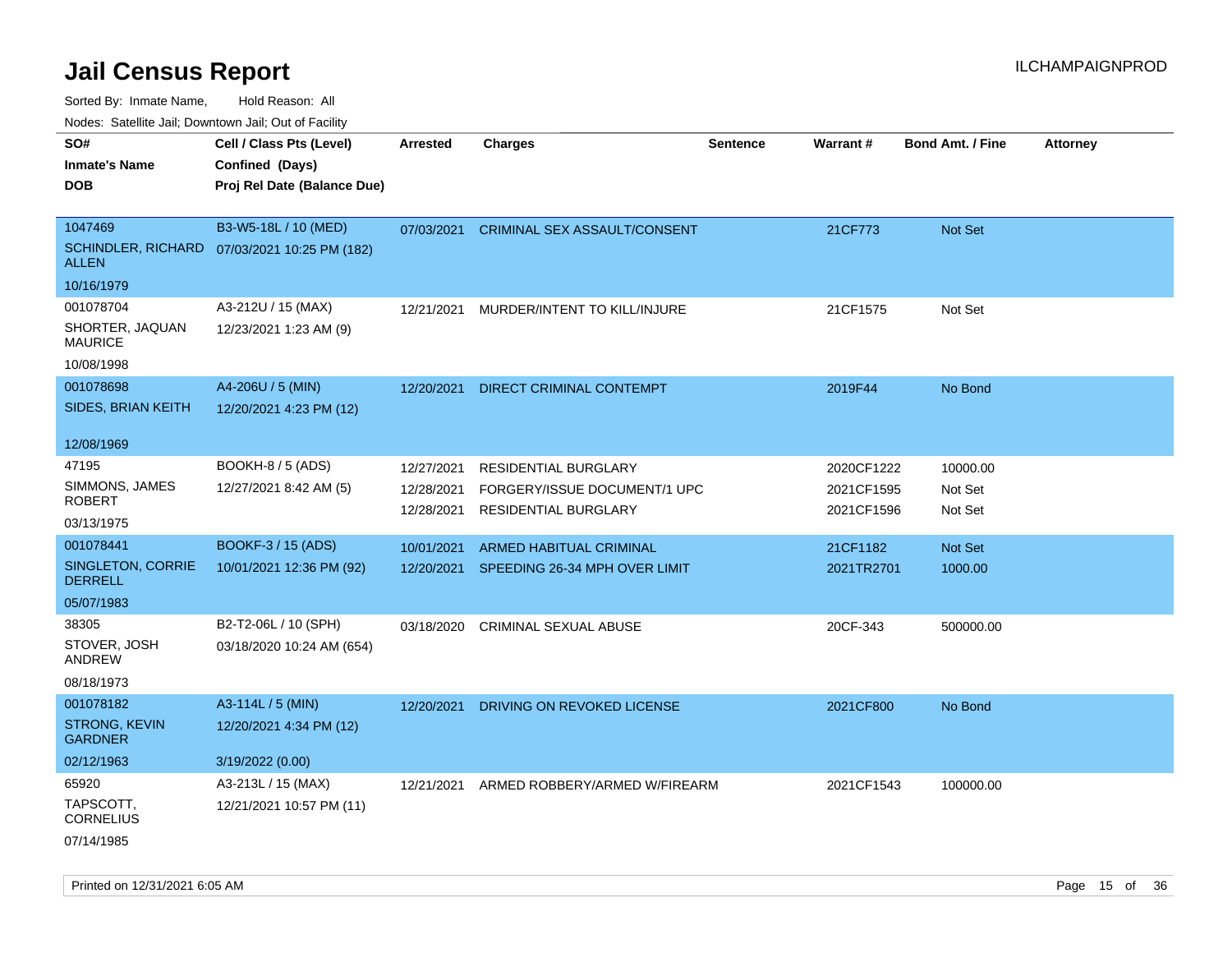| roaco. Catolino dall, Downtown dall, Out of Fability |                             |                 |                                    |                 |           |                         |                 |
|------------------------------------------------------|-----------------------------|-----------------|------------------------------------|-----------------|-----------|-------------------------|-----------------|
| SO#                                                  | Cell / Class Pts (Level)    | <b>Arrested</b> | <b>Charges</b>                     | <b>Sentence</b> | Warrant#  | <b>Bond Amt. / Fine</b> | <b>Attorney</b> |
| <b>Inmate's Name</b>                                 | Confined (Days)             |                 |                                    |                 |           |                         |                 |
| <b>DOB</b>                                           | Proj Rel Date (Balance Due) |                 |                                    |                 |           |                         |                 |
|                                                      |                             |                 |                                    |                 |           |                         |                 |
| 1066794                                              | B3-W4-16L / 5 (MIN)         |                 | 09/07/2021 VIOLATE OP/OTHER PRIOR  |                 | 21CF1061  | <b>Not Set</b>          |                 |
| <b>TAYLOR, STANLEY</b><br><b>JAMES</b>               | 09/07/2021 7:01 AM (116)    |                 |                                    |                 |           |                         |                 |
| 01/05/1994                                           |                             |                 |                                    |                 |           |                         |                 |
| 962484                                               | BOOKF-1 / 10 (MED)          | 12/29/2021      | AGGRAVATED DOMESTIC BATTERY        |                 | 21CF1608  | Not Set                 |                 |
| <b>TAYLOR, VINCENT</b><br><b>REGINALD</b>            | 12/29/2021 7:23 AM (3)      |                 |                                    |                 |           |                         |                 |
| 11/03/1988                                           |                             |                 |                                    |                 |           |                         |                 |
| 001078471                                            | B4-127U / 10 (MED)          |                 | 10/11/2021 AGG UUW/VEHICLE/<21     |                 | 21CF1210  | 100.00                  |                 |
| <b>THATCH, OMARION</b><br><b>DIAMONTE</b>            | 10/11/2021 1:26 AM (82)     |                 |                                    |                 |           |                         |                 |
| 09/05/2003                                           |                             |                 |                                    |                 |           |                         |                 |
| 21252                                                | B4-121U / 15 (MAX)          | 10/18/2021      | MFG/DEL 1<15 GR COCAINE/ANLG       |                 | 2021CF172 | 25000.00                |                 |
| THOMAS, ELIJAH                                       | 10/18/2021 12:35 AM (75)    |                 |                                    |                 |           |                         |                 |
| 07/31/1962                                           |                             |                 |                                    |                 |           |                         |                 |
| 32058                                                | B4-123U / 15 (MAX)          | 06/14/2021      | <b>AGG DISCH FIREARM</b>           |                 | 21CF690   | <b>Not Set</b>          |                 |
| <b>THOMPSON, STEVEN</b><br>ONEAL                     | 06/14/2021 6:44 AM (201)    |                 |                                    |                 |           |                         |                 |
| 03/14/1969                                           |                             |                 |                                    |                 |           |                         |                 |
| 32910                                                | B3-W3-12L / 10 (MED)        | 10/04/2021      | DOM BTRY/HARM/1-2 PRECONV          |                 | 21CF1189  | Not Set                 |                 |
| TULL, CHRISTOPHER<br><b>MICHAEL</b>                  | 10/04/2021 10:53 PM (89)    |                 |                                    |                 |           |                         |                 |
| 04/02/1971                                           |                             |                 |                                    |                 |           |                         |                 |
| 1070737                                              | A1-126L / 15 (MAX)          | 10/14/2021      | AGG KIDNAPG/<13/INTEL DISABL       |                 | 2020CF418 | 250000.00               |                 |
| <b>WASHINGTON,</b><br><b>JASTINA VIRGINIA</b>        | 10/14/2021 12:02 PM (79)    |                 |                                    |                 |           |                         |                 |
| 04/11/2000                                           |                             |                 |                                    |                 |           |                         |                 |
| 977140                                               | B1-203L / 10 (MED)          |                 | 10/24/2021 ARMED HABITUAL CRIMINAL |                 | 21CF1289  | Not Set                 |                 |
| WEBSTER, DERRIAL<br><b>DEVON</b>                     | 10/24/2021 2:46 AM (69)     |                 |                                    |                 |           |                         |                 |
| 01/14/1990                                           |                             |                 |                                    |                 |           |                         |                 |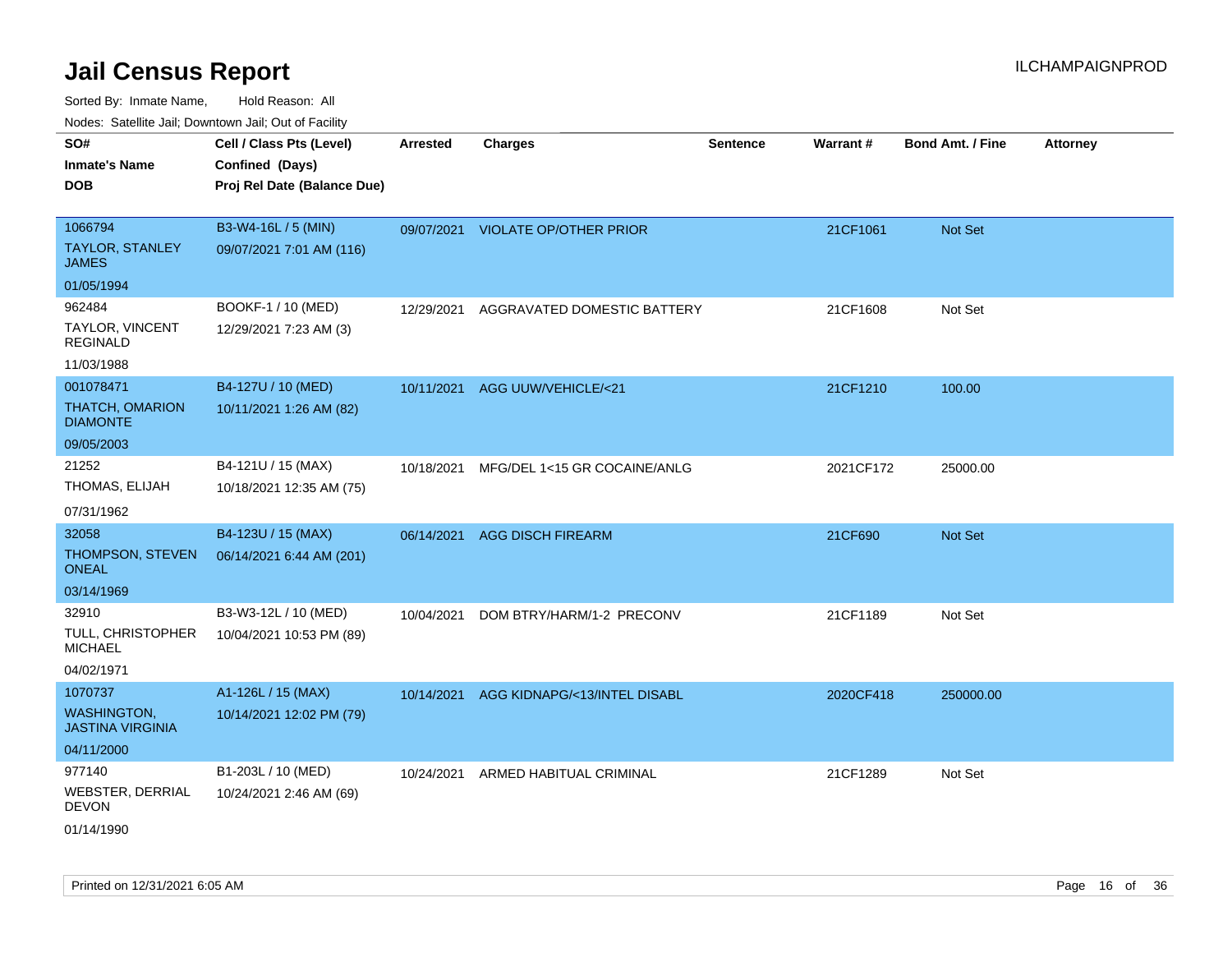| SO#<br><b>Inmate's Name</b><br><b>DOB</b>                                                          | Cell / Class Pts (Level)<br>Confined (Days)<br>Proj Rel Date (Balance Due)                      | Arrested                                                           | <b>Charges</b>                                                                                                                                       | <b>Sentence</b> | Warrant#                                                     | <b>Bond Amt. / Fine</b>                             | <b>Attorney</b> |
|----------------------------------------------------------------------------------------------------|-------------------------------------------------------------------------------------------------|--------------------------------------------------------------------|------------------------------------------------------------------------------------------------------------------------------------------------------|-----------------|--------------------------------------------------------------|-----------------------------------------------------|-----------------|
| 001078328<br>WHITE, JUSTIN<br><b>STEVEN</b><br>10/25/1995                                          | B1-207U / 15 (MAX)<br>08/30/2021 10:48 AM (124)                                                 |                                                                    | 08/30/2021 FELON POSS/USE WEAPON/FIREARM                                                                                                             |                 | 21CF1045                                                     | Not Set                                             |                 |
| 54212<br>WHITLOCK, GEORGE<br>ABRAM<br>11/10/1978<br>001078709<br>WILLIAMS, DAVID LEE<br>12/18/1989 | A4-201U / 10 (MED)<br>12/21/2021 1:20 PM (11)<br>A3-111L / 15 (MAX)<br>12/22/2021 11:00 AM (10) | 12/21/2021<br>12/21/2021<br>12/21/2021<br>12/21/2021<br>12/22/2021 | ARMED VIOLENCE/CATEGORY I<br>RECEIVE/POSS/SELL STOLEN VEH<br>VIOLATE ORDER PROTECTION<br>OBSTRUCT JUST/DESTROY EVIDENCE<br>ARMED VIOLENCE/CATEGORY I |                 | 21CF1576<br>2021CF669<br>2021CM391<br>2021CF1223<br>21CF1586 | Not Set<br>10000.00<br>1000.00<br>700.00<br>Not Set |                 |
| 1019420<br><b>WILLIAMS.</b><br><b>MARSHAWN ANTONIO</b><br>06/02/1994                               | A3-115L / 10 (MED)<br>12/14/2021 1:56 PM (18)                                                   | 12/14/2021                                                         | METH MANUFACTURING/15<100 GR                                                                                                                         | 8y (DOC)        | 21CF205                                                      | No Bond                                             |                 |
| 638552<br><b>WILLIAMS, MICHAEL</b><br><b>JAMES</b><br>03/29/1964                                   | <b>B2-DR / 5 (SPH)</b><br>10/07/2021 12:20 PM (86)                                              | 10/07/2021                                                         | CHILD PORNOGRAPHY/PHOTOGRAPH                                                                                                                         |                 | 2021CF1207                                                   | No Bond                                             |                 |
| 1066370<br>WILLIAMS, REONTE<br><b>REMIR</b><br>05/14/1999                                          | B1-101L / 15 (MAX)<br>07/28/2021 5:40 AM (157)                                                  | 07/28/2021                                                         | ARMED VIOLENCE/CATEGORY III                                                                                                                          |                 | 2021 CF 882                                                  | Not Set                                             |                 |
| 001077475<br><b>WILLIS, JAMARI</b><br><b>MIKALEE</b><br>03/29/2002                                 | BOOKH-8 / 5 (MIN)<br>12/29/2021 10:03 AM (3)<br>12/31/2021 (0.00)                               | 12/29/2021                                                         | <b>RESIST/OBSTRUCTING A PEACE OFFICEF</b>                                                                                                            |                 | 20 CM 751                                                    | No Bond                                             |                 |
| 001078711<br>WILLIS, RANDY<br>RAMEEL<br>09/10/2003                                                 | A3-116L / 10 (MED)<br>12/22/2021 4:15 PM (10)                                                   | 12/22/2021                                                         | AGG DISCHARGE FIREARM/OCC BLDG                                                                                                                       |                 | 21CF1585                                                     | Not Set                                             |                 |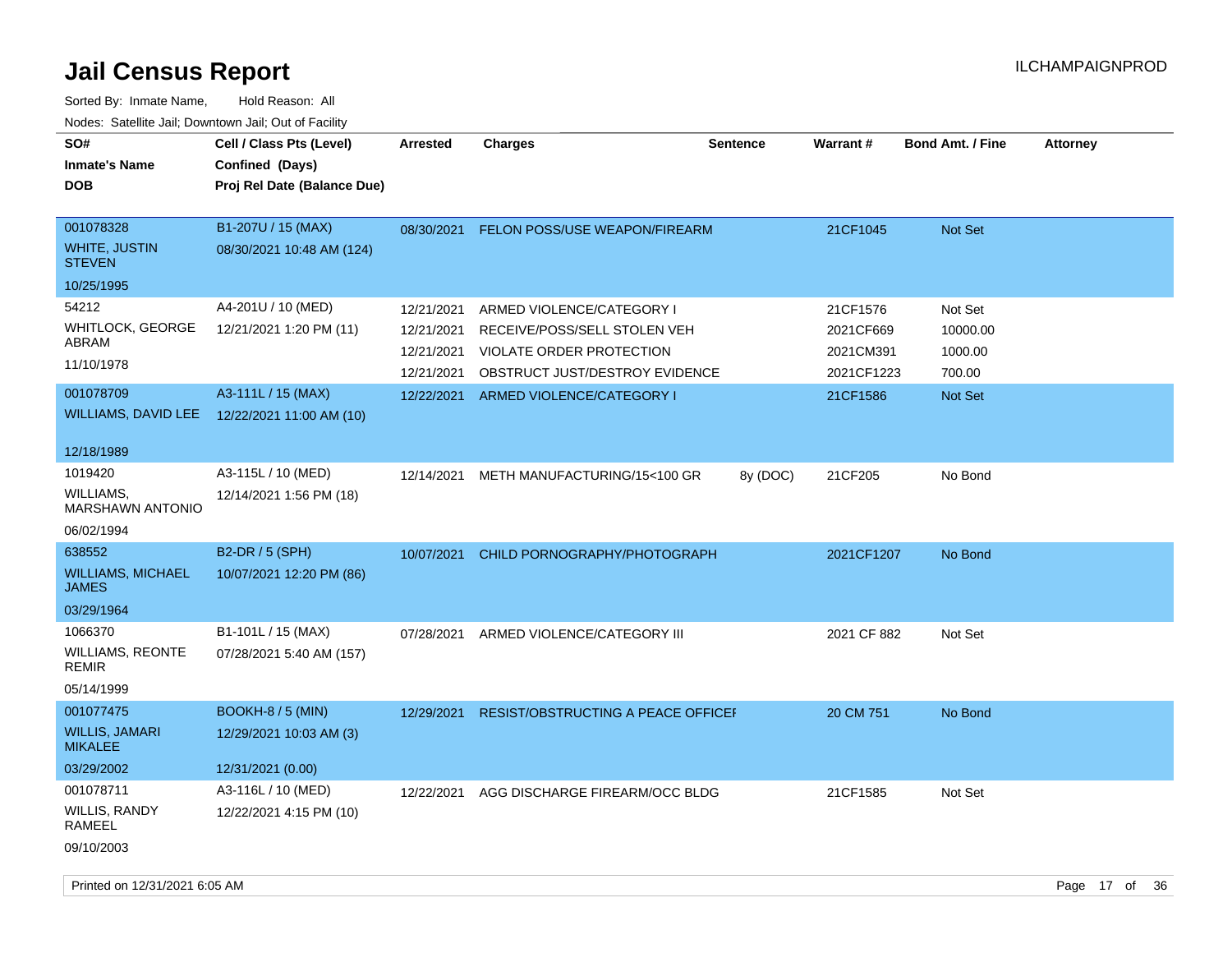Sorted By: Inmate Name, Hold Reason: All Nodes: Satellite Jail; Downtown Jail; Out of Facility

**Total Satellite Jail: 134 Males: 118 Females: 16 Unknown: 0**

Printed on 12/31/2021 6:05 AM Page 18 of 36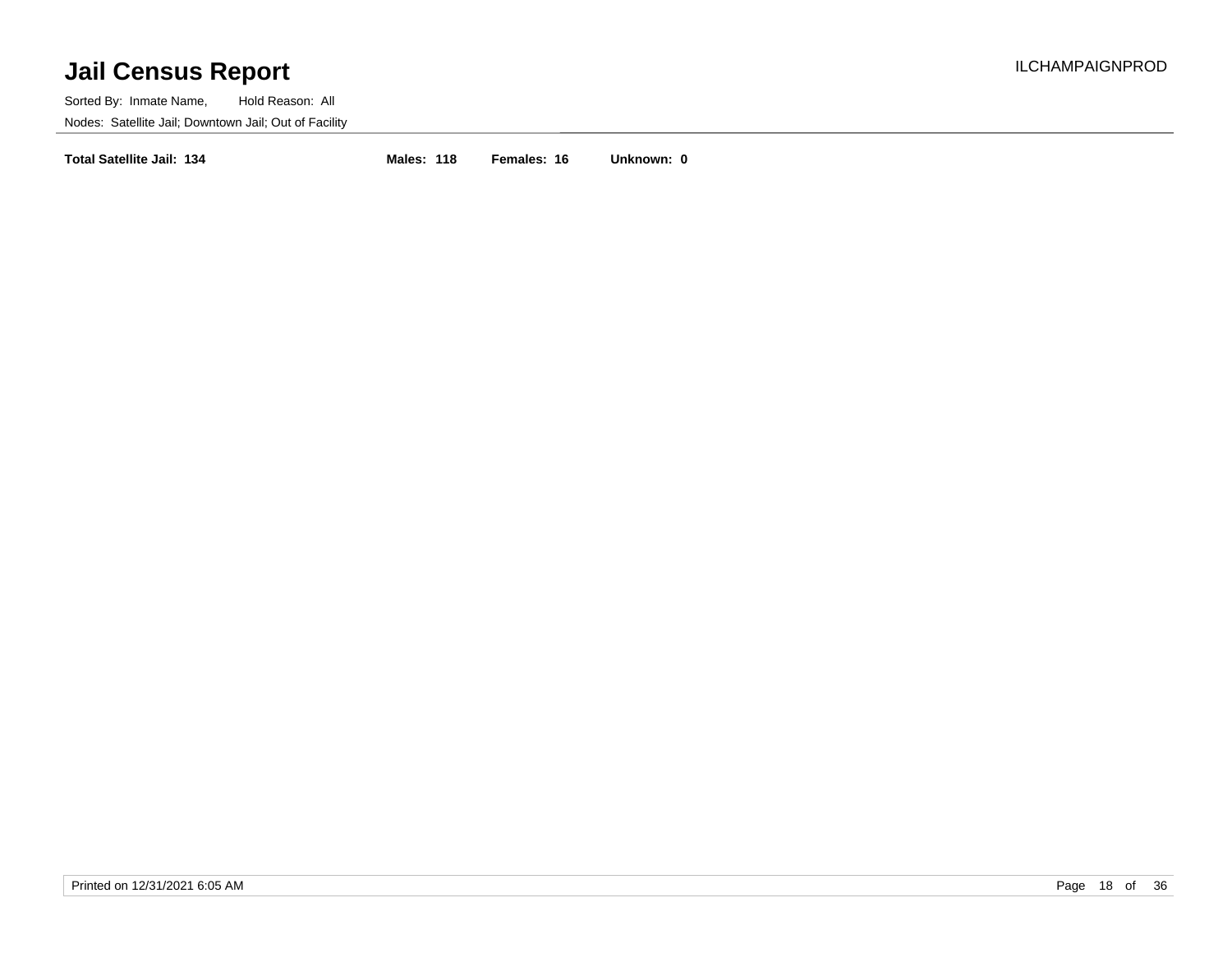| <b>Downtown Jail</b><br>SO#<br><b>Inmate's Name</b><br><b>DOB</b> | Cell / Class Pts (Level)<br>Confined (Days)<br>Proj Rel Date (Balance Due) | <b>Arrested</b>                        | <b>Charges</b>                                                       | <b>Sentence</b> | Warrant#             | <b>Bond Amt. / Fine</b>          | <b>Attorney</b> |
|-------------------------------------------------------------------|----------------------------------------------------------------------------|----------------------------------------|----------------------------------------------------------------------|-----------------|----------------------|----------------------------------|-----------------|
| 1073165                                                           | G4L / 5 (MIN)                                                              | 04/30/2021                             | <b>BURGLARY</b>                                                      |                 | 21CF516              | Not Set                          |                 |
| <b>ACKERMAN, CODY</b><br><b>JAMES</b>                             | 04/30/2021 4:48 PM (246)                                                   | 04/30/2021                             | UNLWFL POSS/DRIVER/VEH/STOLEN                                        |                 | 21CF486              | <b>Not Set</b>                   |                 |
| 02/01/1989                                                        |                                                                            | 04/30/2021<br>05/03/2021               | FORGERY/ISSUE/DELIVER DOCUMENT<br>FORGERY/ISSUE/DELIVER DOCUMENT     |                 | 19CF143<br>2018CF689 | 75000.00<br>2500.00 / 75.00      |                 |
| 969121<br>BECKLEY, ANTHONY<br><b>PATRICK</b>                      | B1 / 15 (SPH)<br>11/25/2021 7:16 PM (37)                                   | 11/25/2021                             | <b>CRIM TRESPASS TO RESIDENCE</b>                                    |                 | 21CF1444             | Not Set                          |                 |
| 06/30/1989<br>517915                                              |                                                                            |                                        |                                                                      |                 |                      |                                  |                 |
| <b>BOXLEY, CHARLES</b><br><b>OMAR</b>                             | G5U / 5 (MIN)<br>08/03/2021 2:18 PM (151)                                  | 08/03/2021<br>08/03/2021<br>08/03/2021 | FORGERY/ISSUE/DELIVER DOCUMENT<br><b>BURGLARY</b><br><b>BURGLARY</b> |                 | 21CF289<br>21CF679   | No Bond<br>20000.00<br>20000.00  |                 |
| 01/10/1985                                                        |                                                                            |                                        |                                                                      |                 |                      |                                  |                 |
| 1067476<br><b>BROWN, JAMES</b><br><b>BRONELL</b><br>01/08/1996    | F5L / 10 (MED)<br>11/13/2021 2:35 AM (49)                                  | 11/13/2021<br>11/13/2021               | AGG DOMESTIC BATTERY/STRANGLE<br><b>RESIDENTIAL BURGLARY</b>         |                 | 20CF575<br>21CF385   | 5000.00<br>25000.00              |                 |
| 1075941<br><b>BROWN, LIONEL</b><br><b>TERRELL</b><br>10/19/1981   | G2L / 5 (MIN)<br>10/08/2021 5:16 PM (85)                                   | 10/08/2021                             | <b>HARASS WITNESS/FAMILY MBR/REP</b>                                 |                 | 2021CF1188           | 500000.00                        |                 |
| 61904<br><b>BURNETT, TIMOTHY</b><br><b>LYNN</b><br>09/09/1983     | D4 / 15 (ADS)<br>10/23/2021 5:43 PM (70)                                   | 10/23/2021                             | <b>ROBBERY</b>                                                       |                 | 21CF1287             | Not Set                          |                 |
| 34805                                                             | C3U / 15 (MAX)                                                             | 10/01/2021                             | <b>DOMESTIC BATTERY</b>                                              |                 | 21CF1183             | <b>Not Set</b>                   |                 |
| 11/16/1971                                                        | CONERLY, KIN JOSEPH 10/01/2021 1:53 AM (92)                                | 10/01/2021<br>10/06/2021               | ARMED HABITUAL CRIMINAL<br>POSS STOLEN VEHICLE > \$25,000            |                 | 21CF1184<br>19CF1786 | <b>Not Set</b><br><b>Not Set</b> |                 |
|                                                                   |                                                                            |                                        |                                                                      |                 |                      |                                  |                 |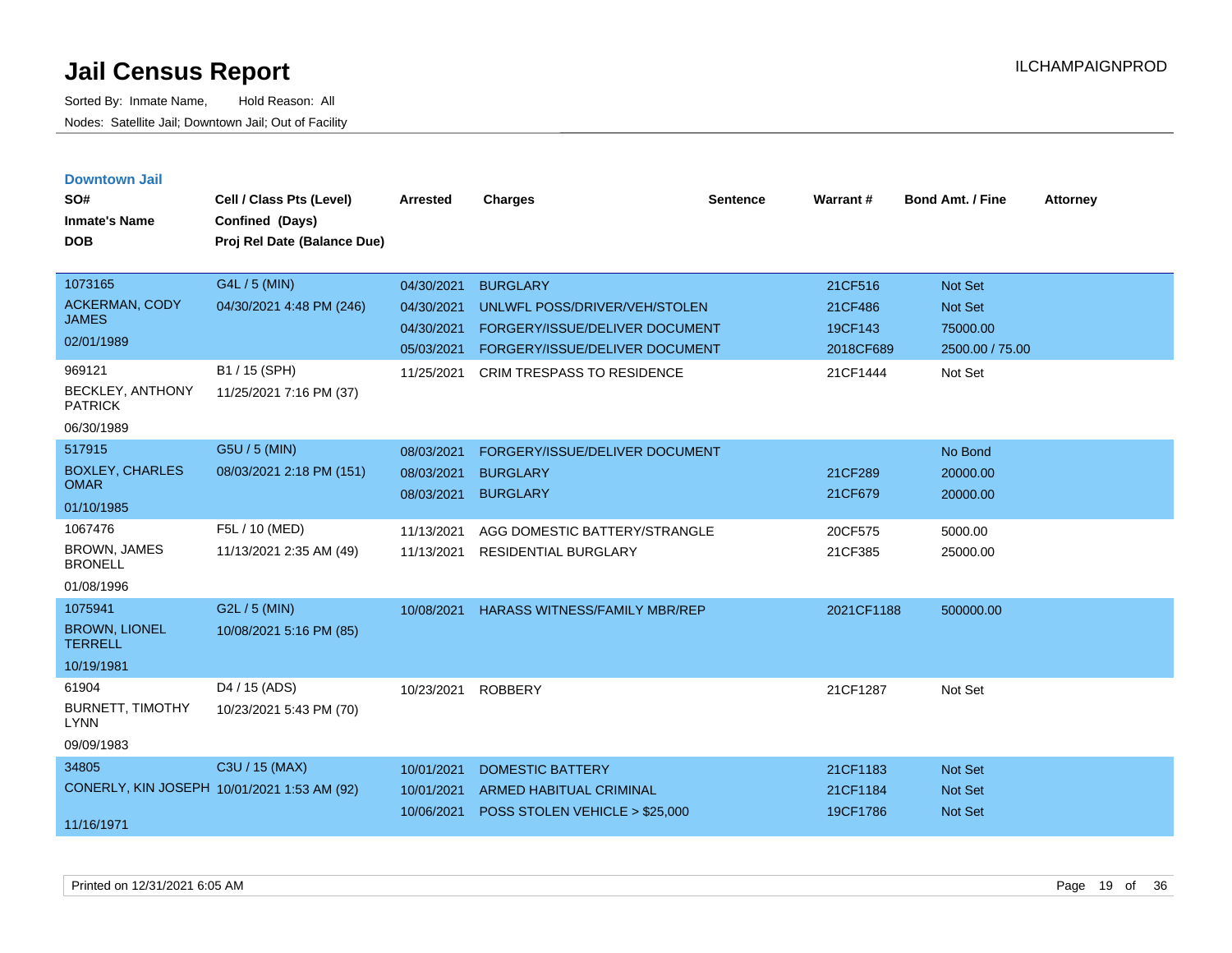|                                                  | Noues. Salenne Jan, Downtown Jan, Out of Facility |            |                                  |                 |                 |                         |                 |
|--------------------------------------------------|---------------------------------------------------|------------|----------------------------------|-----------------|-----------------|-------------------------|-----------------|
| SO#                                              | Cell / Class Pts (Level)                          | Arrested   | <b>Charges</b>                   | <b>Sentence</b> | <b>Warrant#</b> | <b>Bond Amt. / Fine</b> | <b>Attorney</b> |
| <b>Inmate's Name</b>                             | Confined (Days)                                   |            |                                  |                 |                 |                         |                 |
| <b>DOB</b>                                       | Proj Rel Date (Balance Due)                       |            |                                  |                 |                 |                         |                 |
|                                                  |                                                   |            |                                  |                 |                 |                         |                 |
| 1075361                                          | J6L / 5 (ADS)                                     | 04/16/2021 | <b>BURGLARY</b>                  |                 | 21CF414         | <b>Not Set</b>          |                 |
| <b>COWART, TORREY</b><br><b>BENJAMEN, Junior</b> | 04/16/2021 9:17 PM (260)                          |            |                                  |                 |                 |                         |                 |
| 11/22/1987                                       |                                                   |            |                                  |                 |                 |                         |                 |
| 1067370                                          | E3L / 15 (MAX)                                    | 11/05/2021 | FIREARM/FOID INVALID/NOT ELIG    |                 | 21CF1370        | Not Set                 |                 |
| DAVIS, AUSTIN<br><b>CHRISTOPHER</b>              | 11/06/2021 12:23 AM (56)                          |            |                                  |                 |                 |                         |                 |
| 08/11/1997                                       |                                                   |            |                                  |                 |                 |                         |                 |
| 1066719                                          | E4L / 10 (MED)                                    | 06/09/2021 | AGG DOMESTIC BATTERY/STRANGLE    |                 | 21CF310         | 100000.00               |                 |
| DAVIS, TAVEON                                    | 06/09/2021 10:50 PM (206)                         | 06/09/2021 | RET THEFT/DISP MERCH/>\$300      |                 | 19CF959         | 5000.00                 |                 |
| <b>CORNELIUS</b>                                 |                                                   | 06/09/2021 | RETAIL THEFT/DISP MERCH/<\$300   |                 | 19CM897         | 3000.00                 |                 |
| 12/21/1997                                       |                                                   |            |                                  |                 |                 |                         |                 |
| 001078223                                        | G6L / 5 (MIN)                                     | 11/09/2021 | AGG DUI/NO VALID DL              |                 | 21CF1382        | Not Set                 |                 |
| DIEGO-MATEO.<br><b>JOAQUIN</b>                   | 11/09/2021 10:52 PM (53)                          |            |                                  |                 |                 |                         |                 |
| 01/23/2002                                       |                                                   |            |                                  |                 |                 |                         |                 |
| 571307                                           | J3L / 15 (ADS)                                    | 09/14/2020 | <b>CRIM SEXUAL ABUSE/CONSENT</b> |                 | 2020CF1026      | <b>Not Set</b>          |                 |
| DOMINGO-<br>CASTANEDA,                           | 09/14/2020 11:19 PM (474)                         | 09/14/2020 | PRED CRIM SEX ASLT/VICTIM <13    |                 | 2020CF1025      | <b>Not Set</b>          |                 |
| 09/29/1989                                       |                                                   |            |                                  |                 |                 |                         |                 |
| 527379                                           | C9U / 15 (ADS)                                    | 10/25/2021 | ARMED HABITUAL CRIMINAL          |                 | 21CF1297        | Not Set                 |                 |
| DRAKE, MARCELL<br>DEON                           | 10/25/2021 5:05 PM (68)                           | 10/27/2021 | AGG DOMESTIC BATTERY/STRANGLE    |                 | 21CF1245        | Not Set                 |                 |
| 04/20/1987                                       |                                                   |            |                                  |                 |                 |                         |                 |
| 959292                                           | K1 / 15 (ADS)                                     | 04/01/2021 | ATTEMPT (FIRST DEGREE MURDER)    |                 | 2020CF565       | 2000000.00              |                 |
| DUNCAN, COREYON<br><b>ANTHONY</b>                | 04/01/2021 8:46 PM (275)                          | 12/17/2021 | <b>MURDER</b>                    |                 | 21CF1542        | Not Set                 |                 |
| 01/17/1989                                       |                                                   |            |                                  |                 |                 |                         |                 |
| 1053207                                          | K2 / 15 (SPH)                                     | 06/06/2019 | MURDER/INTENT TO KILL/INJURE     |                 | 2019-CF849      | 2000000.00              |                 |
| FAUST, JAQUAVEON<br>LAVELL                       | 06/06/2019 2:24 PM (940)                          |            |                                  |                 |                 |                         |                 |
| 07/25/1996                                       |                                                   |            |                                  |                 |                 |                         |                 |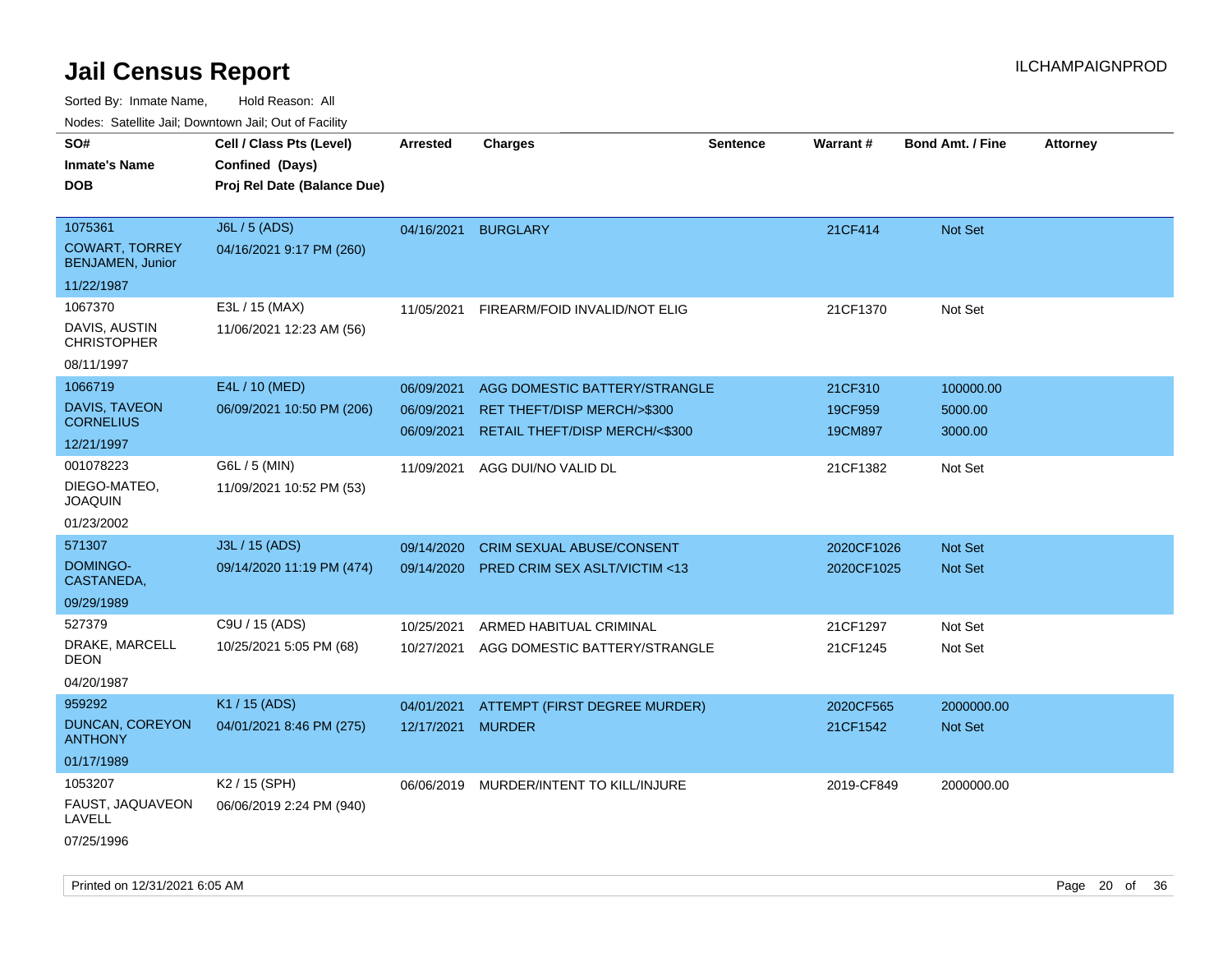| roaco. Catolino dall, Downtown dall, Out of Fability |                                              |                 |                                          |                 |             |                         |                 |
|------------------------------------------------------|----------------------------------------------|-----------------|------------------------------------------|-----------------|-------------|-------------------------|-----------------|
| SO#<br><b>Inmate's Name</b>                          | Cell / Class Pts (Level)<br>Confined (Days)  | <b>Arrested</b> | <b>Charges</b>                           | <b>Sentence</b> | Warrant#    | <b>Bond Amt. / Fine</b> | <b>Attorney</b> |
| <b>DOB</b>                                           | Proj Rel Date (Balance Due)                  |                 |                                          |                 |             |                         |                 |
| 962759                                               | E6L / 5 (ADS)                                | 07/16/2021      | METH DELIVERY<5 GRAMS                    |                 | 21CF833     | Not Set                 |                 |
|                                                      | FINLEY, KEVIN DANTE 07/16/2021 9:44 PM (169) | 07/29/2021      | AGG CRIM SEX ASSAULT/FELONY              |                 | 21CF891     | No Bond                 |                 |
| 12/28/1988                                           |                                              |                 |                                          |                 |             |                         |                 |
| 524764<br><b>FISCUS, ROBERT</b><br>LOWELL            | G3L / 5 (MIN)<br>09/18/2021 10:50 AM (105)   | 09/18/2021      | METH DELIVERY/15<100 GRAMS               |                 | 21CF627     | 50000.00                |                 |
| 02/17/1986                                           |                                              |                 |                                          |                 |             |                         |                 |
| 1068518                                              | G8U / 5 (MIN)                                | 12/16/2021      | <b>BURGLARY</b>                          |                 | 21CF54      | 10000.00                |                 |
| <b>FULFORD, WILLIE</b><br>Junior                     | 12/15/2021 11:16 PM (17)                     | 12/16/2021      | <b>BURGLARY</b>                          |                 | 21CF416     | 10000.00                |                 |
| 12/12/1963                                           |                                              | 12/16/2021      | <b>RESIST/OBSTRUCT WITH INJURY</b>       |                 | 21C370      | 5000.00                 |                 |
| 1068917<br>GARCIA, JUAN                              | H1L / 5 (MIN)<br>08/11/2021 9:24 PM (143)    | 08/11/2021      | VIO ORDER/PRIOR VIO OF ORDER             |                 | 21CF965     | Not Set                 |                 |
| CARLOS                                               |                                              |                 |                                          |                 |             |                         |                 |
| 10/21/1997                                           |                                              |                 |                                          |                 |             |                         |                 |
| 32913                                                | I1 / 15 (ADS)                                | 12/03/2021      | PRED CRIM SEX ASLT/VICTIM <13            |                 | 21CF1481    | <b>Not Set</b>          |                 |
| <b>GROB, WARREN A,</b><br>Junior                     | 12/03/2021 4:24 PM (29)                      |                 |                                          |                 |             |                         |                 |
| 12/07/1950                                           |                                              |                 |                                          |                 |             |                         |                 |
| 1073611                                              | G3U / 5 (MIN)                                | 02/09/2021      | DELIVERY OF OR POSSESSION OF W/INT       |                 | 21CF160     | Not Set                 |                 |
| HAYES, CAMERON<br><b>TAYLOR MALEEK</b>               | 02/09/2021 3:10 PM (326)                     | 02/09/2021      | MFG 15>100 GR ECSTASY/ANALOG             |                 | 21CF121     | 500000.00               |                 |
| 08/10/1998                                           |                                              |                 |                                          |                 |             |                         |                 |
| 544770                                               | D3 / 10 (MED)                                | 08/14/2021      | AGG DOMESTIC BATTERY/STRANGLE            |                 | 2021CF514   | 25000.00                |                 |
| HAYES, DEVON<br><b>JERMAINE</b>                      | 08/14/2021 2:56 AM (140)                     | 08/14/2021      | AGGRAVATED DOMESTIC BATTERY              |                 | 21CF977     | No Bond                 |                 |
| 11/07/1987                                           |                                              |                 |                                          |                 |             |                         |                 |
| 1024228                                              | K3 / 15 (SPH)                                |                 | 04/24/2018 *MURDER/INTENT TO KILL/INJURE |                 | 2018-CF1170 | 5000000.00              |                 |
| HILL, JAMONTE<br>RASHAD                              | 04/24/2018 4:07 PM (1,348)                   |                 |                                          |                 |             |                         |                 |
| 05/23/1994                                           |                                              |                 |                                          |                 |             |                         |                 |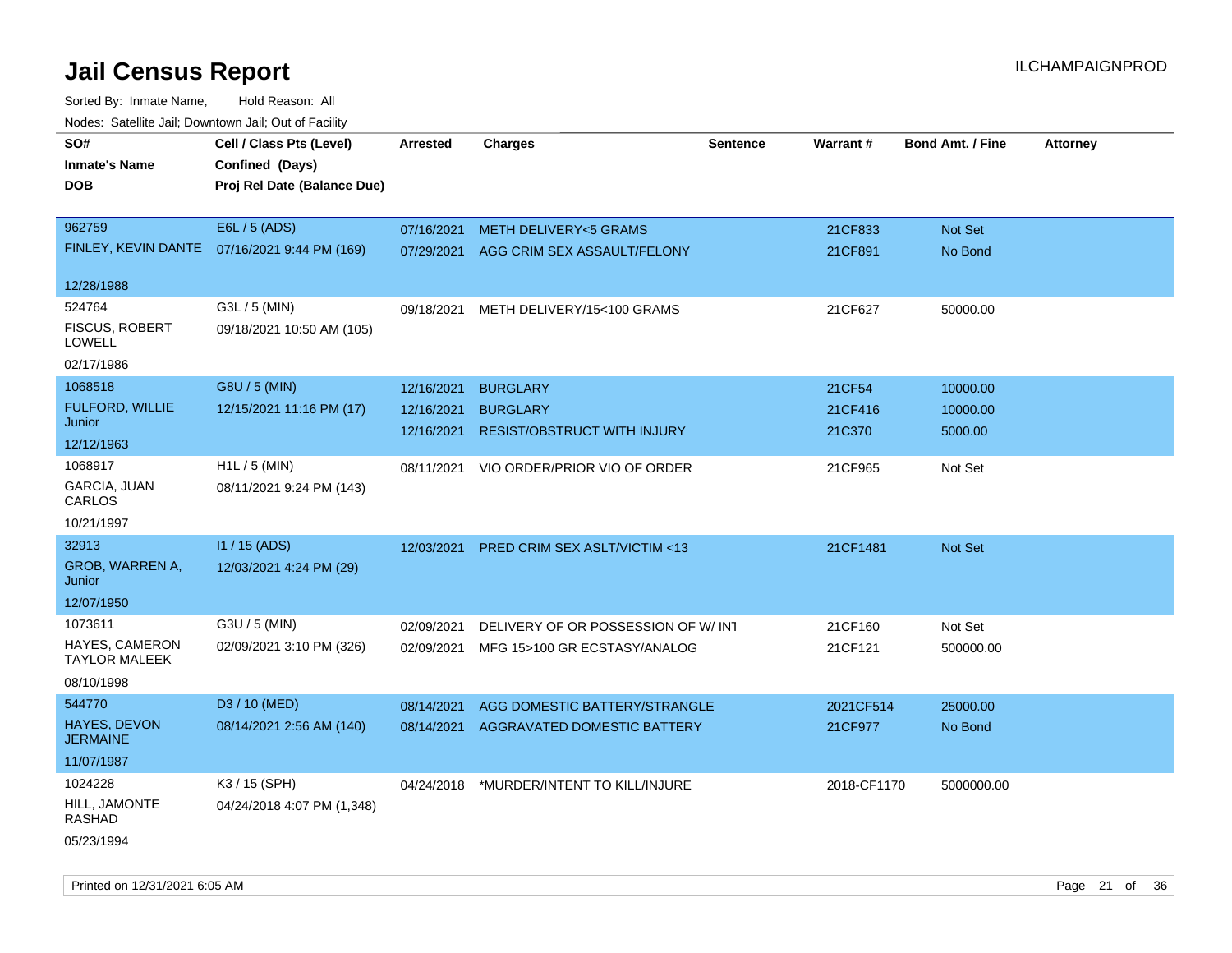| ivuutos. Saltiilit Jall, Duwilluwii Jall, Oul of Facility |                                             |                 |                                    |                 |            |                         |                 |
|-----------------------------------------------------------|---------------------------------------------|-----------------|------------------------------------|-----------------|------------|-------------------------|-----------------|
| SO#                                                       | Cell / Class Pts (Level)                    | <b>Arrested</b> | <b>Charges</b>                     | <b>Sentence</b> | Warrant#   | <b>Bond Amt. / Fine</b> | <b>Attorney</b> |
| <b>Inmate's Name</b>                                      | Confined (Days)                             |                 |                                    |                 |            |                         |                 |
| <b>DOB</b>                                                | Proj Rel Date (Balance Due)                 |                 |                                    |                 |            |                         |                 |
|                                                           |                                             |                 |                                    |                 |            |                         |                 |
| 1063119                                                   | J5L / 10 (MED)                              | 11/05/2021      | <b>BURGLARY</b>                    |                 | 2018CF877  | 10000.00                |                 |
| HUNT, KHALLEEL<br><b>MALIK</b>                            | 11/05/2021 7:47 AM (57)                     |                 |                                    |                 |            |                         |                 |
| 03/28/1999                                                |                                             |                 |                                    |                 |            |                         |                 |
| 1073894                                                   | E1U / 10 (ADS)                              | 09/09/2021      | VIOLATE SEX OFFENDER REGIS/2+      |                 | 2021CF920  | 10000.00                |                 |
|                                                           | JOKICH, ANTON VEGO 09/09/2021 2:14 PM (114) |                 |                                    |                 |            |                         |                 |
|                                                           |                                             |                 |                                    |                 |            |                         |                 |
| 05/30/1969                                                |                                             |                 |                                    |                 |            |                         |                 |
| 23138                                                     | D1 / 15 (MAX)                               | 06/17/2021      | AGG STALKING/CONFINE/RESTRAIN      | 5y (DOC)        | 18-CF-1333 | Not Set                 |                 |
| JONES, GLENN<br><b>CLAYTON</b>                            | 06/17/2021 12:51 PM (198)                   |                 |                                    |                 |            |                         |                 |
| 08/17/1958                                                |                                             |                 |                                    |                 |            |                         |                 |
| 24308                                                     | D <sub>2</sub> / 15 (MAX)                   | 06/03/2021      | <b>ROBBERY</b>                     |                 | 21CF625    | No Bond                 |                 |
| KWIATKOWSKI,<br>ROBERT JOHN                               | 06/03/2021 10:40 PM (212)                   |                 |                                    |                 |            |                         |                 |
| 08/08/1963                                                |                                             |                 |                                    |                 |            |                         |                 |
| 29681                                                     | J2L / 15 (ADS)                              | 07/14/2020      | PREDATORY CRIMINAL SEX ASSLT/CHILD |                 | 20CF-781   | 250000.00               |                 |
| LENOIR, JOHN<br><b>CHRISTOPHER</b>                        | 07/14/2020 12:51 PM (536)                   |                 |                                    |                 |            |                         |                 |
| 04/20/1966                                                |                                             |                 |                                    |                 |            |                         |                 |
| 001078320                                                 | J1L / 10 (SPH)                              | 11/23/2021      | RESIST/OBSTRUCTING A PEACE OFFICEI |                 | 21CM539    | Not Set                 |                 |
| <b>MARSH, PAUL</b><br>OLUFUNMILAYO                        | 11/23/2021 2:32 PM (39)                     |                 |                                    |                 |            |                         |                 |
| 07/13/1994                                                |                                             |                 |                                    |                 |            |                         |                 |
| 45113                                                     | E2L / 15 (MAX)                              | 11/20/2021      | ARMED HABITUAL CRIMINAL            |                 | 21CF1424   | No Bond                 |                 |
| <b>MARTIN, JEREMIAH</b><br><b>FRANCIS</b>                 | 11/20/2021 1:18 AM (42)                     |                 |                                    |                 |            |                         |                 |
| 01/18/1977                                                |                                             |                 |                                    |                 |            |                         |                 |
| 1066623                                                   | G6U / 5 (MIN)                               | 11/17/2021      | MFG/DEL 15<100 GR COCA/ANALOG      |                 | 17CF1093   | 75000.00                |                 |
| MATA-OROZCO,<br><b>OLEGARIO</b>                           | 11/17/2021 5:08 PM (45)                     |                 |                                    |                 |            |                         |                 |
| 03/06/1995                                                |                                             |                 |                                    |                 |            |                         |                 |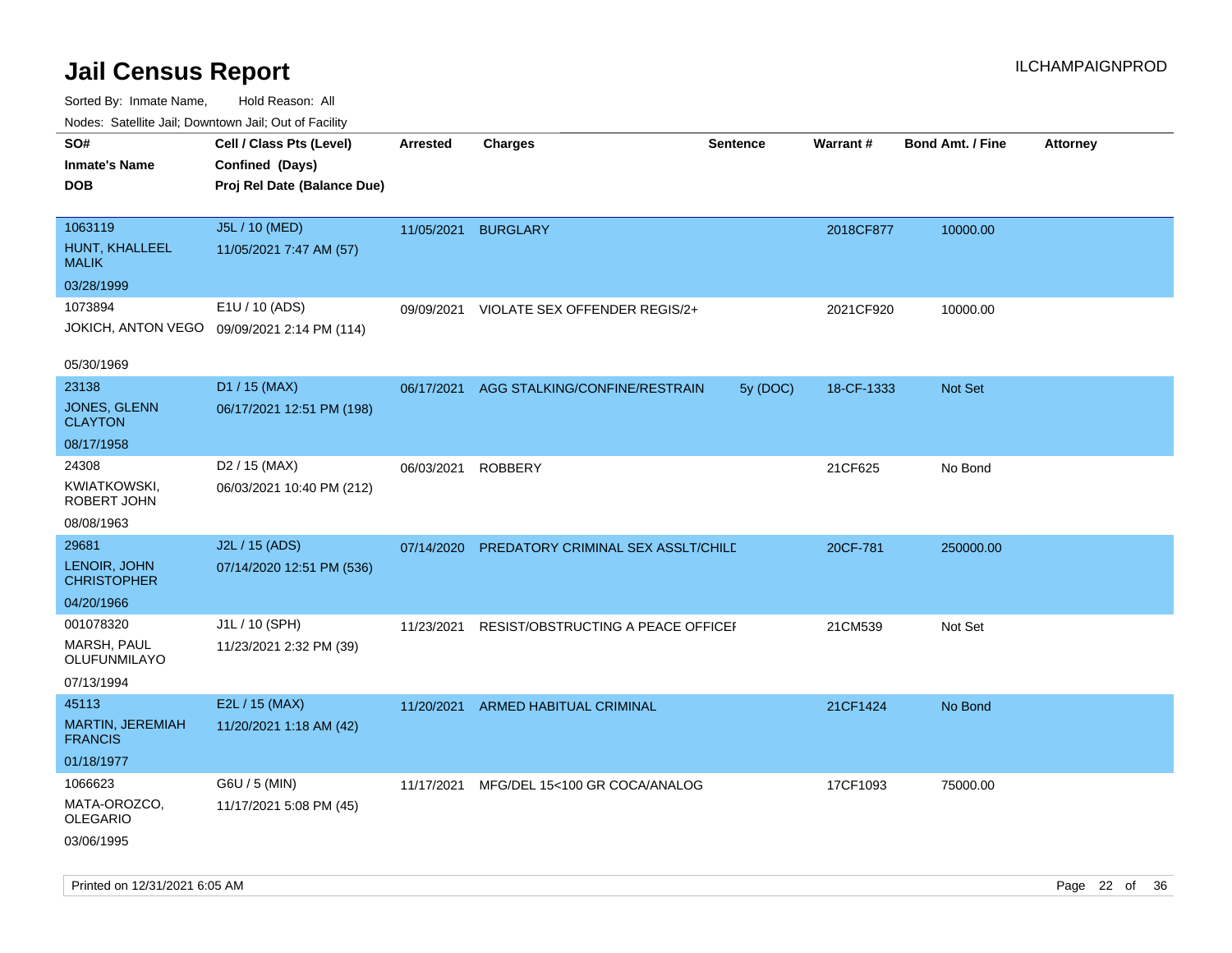Sorted By: Inmate Name, Hold Reason: All

Nodes: Satellite Jail; Downtown Jail; Out of Facility

| SO#<br><b>Inmate's Name</b><br><b>DOB</b>                                | Cell / Class Pts (Level)<br>Confined (Days)<br>Proj Rel Date (Balance Due) | <b>Arrested</b>          | <b>Charges</b>                                                 | <b>Sentence</b> | Warrant#                   | <b>Bond Amt. / Fine</b> | <b>Attorney</b> |
|--------------------------------------------------------------------------|----------------------------------------------------------------------------|--------------------------|----------------------------------------------------------------|-----------------|----------------------------|-------------------------|-----------------|
| 001078249<br>MCCLENDON, CALVIN<br>M                                      | B3 / 10 (MED)<br>08/07/2021 8:56 AM (147)                                  | 08/07/2021               | FELON POSS/USE WEAPON/FIREARM                                  |                 | 21CF947                    | Not Set                 |                 |
| 04/29/1990<br>40235<br>MERRIWEATHER,<br><b>MARCUS TODD</b><br>11/28/1967 | G9U / 5 (MIN)<br>10/04/2021 4:41 PM (89)                                   | 10/04/2021               | AGG DUI/4                                                      |                 | 2021CF1145                 | 35000.00                |                 |
| 1040273<br>METCALFE, LANELL<br><b>JARON</b>                              | E5U / 15 (ADS)<br>09/30/2021 11:32 PM (93)                                 | 09/30/2021               | PRED CRIM SEX ASLT/VICTIM <13                                  |                 | 21CF329                    | 500000.00               |                 |
| 09/22/1988<br>1075635<br>MILES, DEVLON VON,<br>Junior<br>11/04/2000      | B <sub>2</sub> / 10 (ADS)<br>05/11/2021 10:39 PM (235)                     | 05/11/2021<br>05/11/2021 | MFG/DEL CANNABIS/30-500 GRAMS<br>AGG DISCHARGE FIREARM/OCC VEH |                 | 20CF1402<br>21CF538        | 100000.00<br>Not Set    |                 |
| 48033<br>MOORE,<br><b>CHRISTOPHER ALLEN</b><br>07/02/1976                | G9L / 5 (ADS)<br>12/04/2021 4:38 PM (28)                                   | 12/04/2021               | DOMESTIC BATTERY/OTHER PRIOR                                   | 4y (DOC)        | 21CF1482                   | <b>Not Set</b>          |                 |
| 1069209<br>MOORE, DEVONTE<br>JAMAL<br>09/24/1995                         | H2L / 10 (ADS)<br>04/07/2021 6:25 PM (269)                                 | 04/07/2021               | AGG BATTERY/GREAT BODILY HARM                                  |                 | 21CF376                    | Not Set                 |                 |
| 1022441<br>PICKENS, DONTRELL<br><b>DEMAR</b><br>12/10/1993               | H6L / 10 (ADS)<br>10/27/2021 1:39 PM (66)                                  | 10/27/2021<br>10/27/2021 | AGG BATTERY/PEACE OFFICER<br>AGG BATTERY/PEACE OFFICER         |                 | 2021 CF 12<br>2020 CF 1488 | No Bond<br>No Bond      |                 |
| 001078602<br>RICHARDSON,<br>JOHNNY LINDAL<br>06/27/2000                  | C7L / 10 (MED)<br>11/21/2021 10:00 AM (41)                                 | 11/21/2021               | AGGRAVATED DOMESTIC BATTERY                                    |                 | 21CF1428                   | Not Set                 |                 |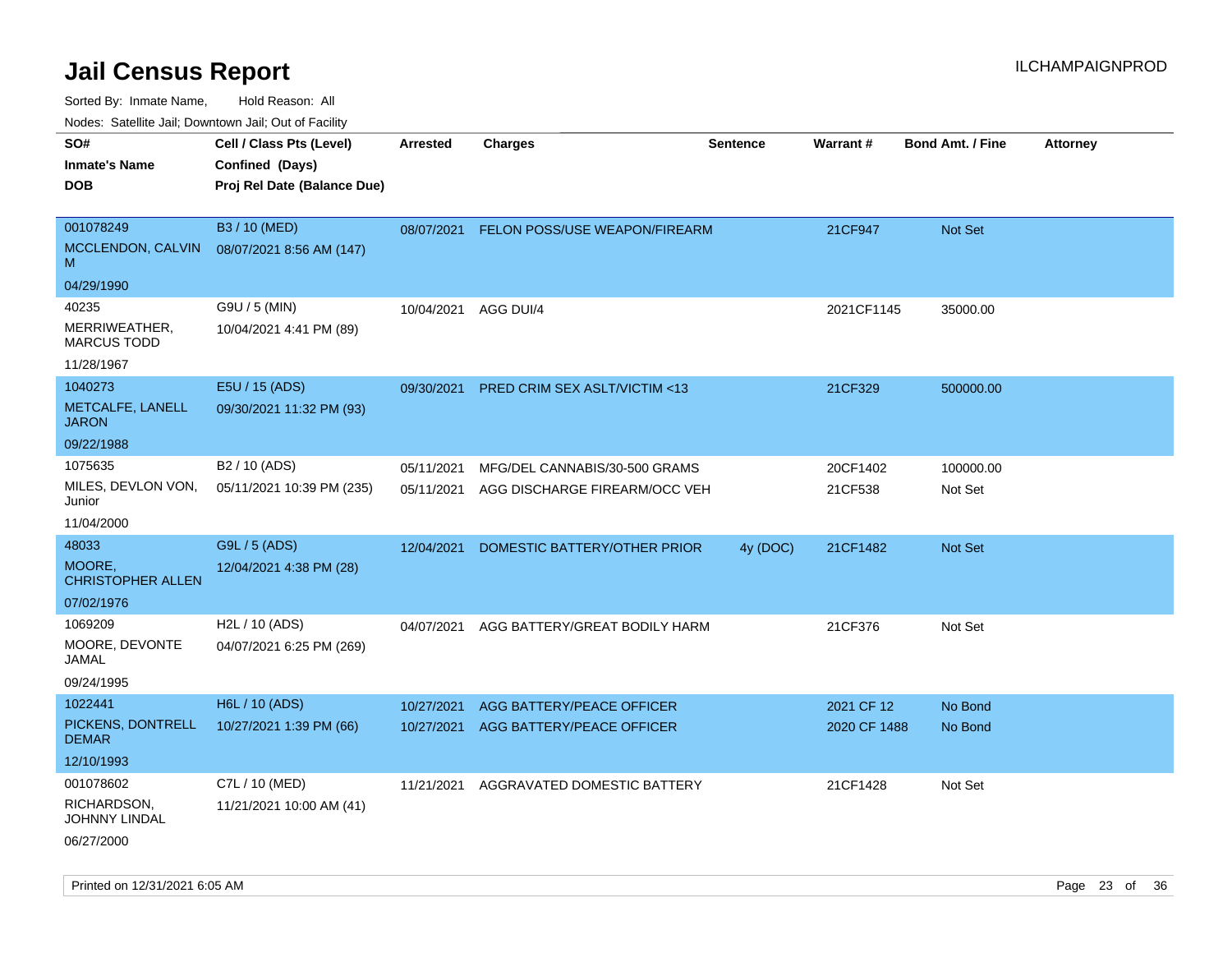Sorted By: Inmate Name, Hold Reason: All Nodes: Satellite Jail; Downtown Jail; Out of Facility

| SO#                                    | Cell / Class Pts (Level)    | <b>Arrested</b> | <b>Charges</b>                 | <b>Sentence</b> | <b>Warrant#</b> | <b>Bond Amt. / Fine</b> | <b>Attorney</b> |
|----------------------------------------|-----------------------------|-----------------|--------------------------------|-----------------|-----------------|-------------------------|-----------------|
| <b>Inmate's Name</b>                   | Confined (Days)             |                 |                                |                 |                 |                         |                 |
| <b>DOB</b>                             | Proj Rel Date (Balance Due) |                 |                                |                 |                 |                         |                 |
|                                        |                             |                 |                                |                 |                 |                         |                 |
| 1072114                                | A1U / 15 (SPH)              | 01/17/2021      | ATTEMPT (FIRST DEGREE MURDER)  |                 | 2021CF65        | Not Set                 |                 |
| ROBINSON, DONNELL                      | 01/17/2021 2:40 PM (349)    | 01/17/2021      | ARMED ROBBERY/NO FIREARM       |                 | 2020CF824       | 75000.00                |                 |
| <b>LEVON</b>                           |                             | 02/17/2021      | <b>AGGRAVATED BATTERY</b>      | 4y (DOC)        |                 | 250000.00               |                 |
| 10/23/2000                             |                             |                 |                                |                 |                 |                         |                 |
| 1068592                                | J7L / 15 (ADS)              | 11/12/2021      | <b>BURGLARY</b>                |                 | 21CF1393        | Not Set                 |                 |
| ROSS, TEVONTAE<br><b>TERRANCE</b>      | 11/12/2021 8:41 AM (50)     |                 |                                |                 |                 |                         |                 |
| 12/15/1998                             |                             |                 |                                |                 |                 |                         |                 |
| 59178                                  | F8L / 15 (MAX)              | 12/13/2021      | AGG DISCHARGE FIREARM/OCC VEH  |                 | 21CF1274        | 1500000.00              |                 |
| <b>SANDERS, MICHAEL</b><br><b>JEAN</b> | 12/13/2021 4:17 PM (19)     |                 |                                |                 |                 |                         |                 |
| 12/22/1967                             |                             |                 |                                |                 |                 |                         |                 |
| 1057312                                | G2U / 5 (MIN)               | 11/10/2021      | HOME INVASION/FIREARM          |                 | 21CF1388        | Not Set                 |                 |
| STARKS, RAMEON<br><b>TAHZIER</b>       | 11/10/2021 9:51 PM (52)     | 11/30/2021      | THEFT                          |                 | 21CF1194        | 100000.00               |                 |
| 12/18/1996                             |                             |                 |                                |                 |                 |                         |                 |
| 1051104                                | G1U / 5 (MIN)               | 05/26/2021      | METH DELIVERY/5<15 GRAMS       |                 | 21CF598         | <b>Not Set</b>          |                 |
| STOVER, ANDREW                         | 05/27/2021 12:59 AM (219)   | 05/26/2021      | <b>BURGLARY</b>                |                 | 21CF667         | Not Set                 |                 |
| <b>WADE</b>                            |                             | 05/26/2021      | DRIVING ON REVOKED LICENSE     |                 | 21TR4000        | Not Set                 |                 |
| 07/20/1994                             |                             |                 |                                |                 |                 |                         |                 |
| 1068839                                | F6U / 15 (MAX)              | 08/07/2020      | <b>HOMICIDE</b>                |                 | 2020-CF851      | 1000000.00              |                 |
| TAYLOR, LONDON<br><b>JAVON</b>         | 08/07/2020 10:30 AM (512)   |                 |                                |                 |                 |                         |                 |
| 08/16/1999                             |                             |                 |                                |                 |                 |                         |                 |
| 1004142                                | F7L / 15 (MAX)              | 10/27/2021      | POSSESSION OF METH/15<100GRAMS |                 | 2021CF1298      | 1500000.00              |                 |
| TOY, KAYON LARENZ                      | 10/22/2021 1:01 PM (71)     |                 |                                |                 |                 |                         |                 |
| 09/12/1991                             |                             |                 |                                |                 |                 |                         |                 |
| 1056971                                | D6 / 10 (ADS)               | 08/07/2021      | FELON POSS/USE WEAPON/FIREARM  |                 | 21CF948         | No Bond                 |                 |
| TRAVIS, DENZEL<br><b>DANTRELL</b>      | 08/07/2021 7:36 AM (147)    | 08/08/2021      | AGG BATTERY/PUBLIC PLACE       |                 | 2020CF647       | 25000.00                |                 |
| 03/21/1993                             |                             |                 |                                |                 |                 |                         |                 |

Printed on 12/31/2021 6:05 AM Page 24 of 36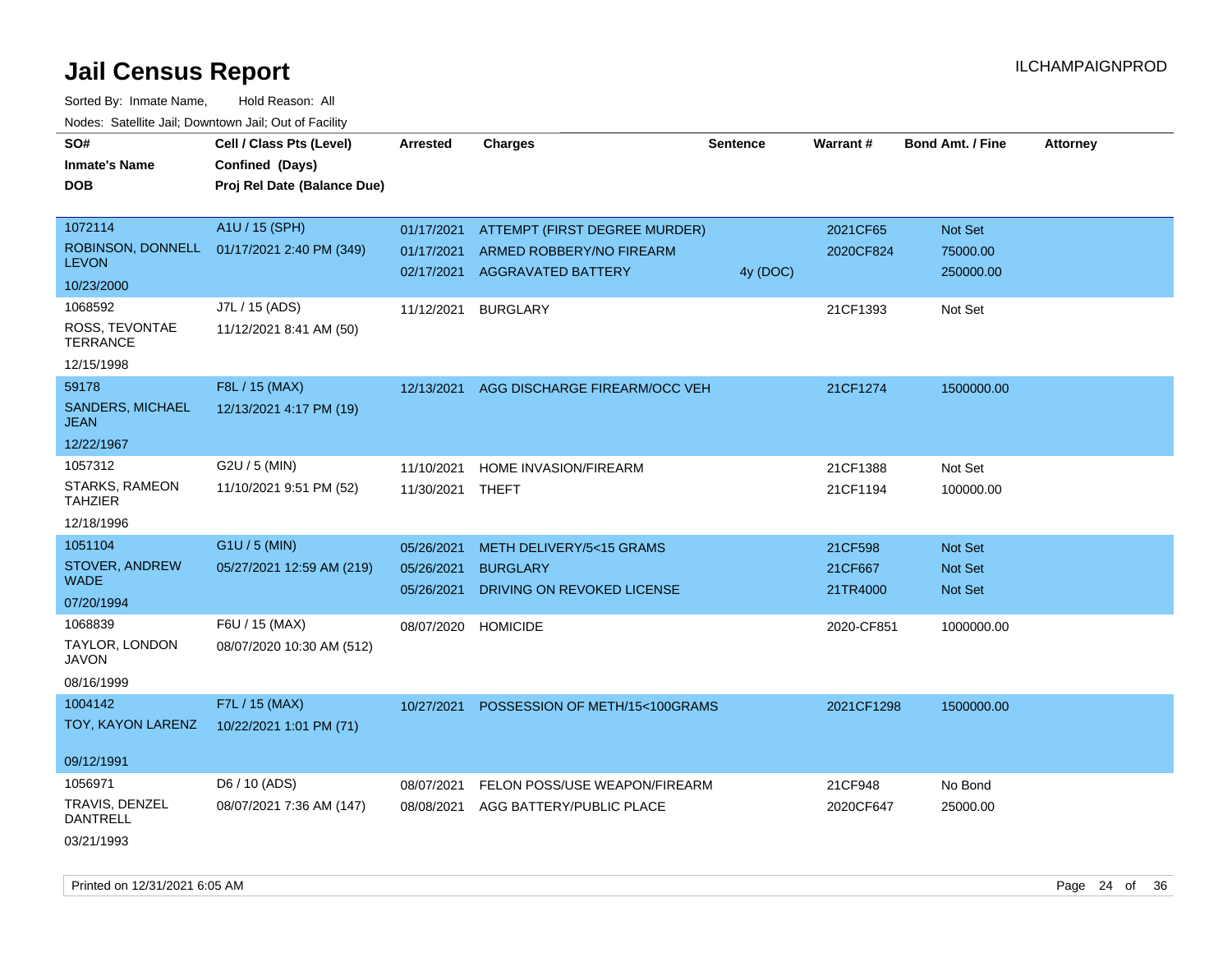| Todoo. Catolino can, Bowritown can, Oat or I domt<br>SO#<br><b>Inmate's Name</b><br><b>DOB</b> | Cell / Class Pts (Level)<br>Confined (Days)<br>Proj Rel Date (Balance Due) | <b>Arrested</b>          | <b>Charges</b>                                               | <b>Sentence</b> | Warrant#              | <b>Bond Amt. / Fine</b> | <b>Attorney</b> |
|------------------------------------------------------------------------------------------------|----------------------------------------------------------------------------|--------------------------|--------------------------------------------------------------|-----------------|-----------------------|-------------------------|-----------------|
| 001078250<br><b>TRAVIS, JORDAN</b><br><b>TESHAUN</b>                                           | F2L / 10 (MED)<br>08/07/2021 10:27 AM (147)                                | 08/07/2021               | FELON POSS WEAPON/BODY ARMOR                                 |                 | 21CF950               | Not Set                 |                 |
| 03/03/1996                                                                                     |                                                                            |                          |                                                              |                 |                       |                         |                 |
| 56994<br><b>TURNER, ROBERT</b><br>EARL, Senior<br>09/07/1982                                   | A1L / 15 (SPH)<br>12/09/2021 9:23 PM (23)                                  | 12/09/2021<br>12/13/2021 | STALKING/CAUSE FEAR FOR SAFETY<br>PAROLE REVOCATION          |                 | 21CF1514<br>CH2107735 | Not Set<br>Not Set      |                 |
| 30108<br>VANDYKE, DARYL<br><b>ANTHONY</b>                                                      | J4L / 15 (ADS)<br>07/30/2021 8:29 PM (155)                                 | 07/30/2021               | <b>MURDER</b>                                                |                 | 21CF902               | 2000000.00              |                 |
| 10/04/1965                                                                                     |                                                                            |                          |                                                              |                 |                       |                         |                 |
| 968681<br><b>WADE, DEMETRIUS</b><br>DARYL                                                      | D5 / 15 (ADS)<br>08/27/2021 2:25 AM (127)                                  | 08/27/2021<br>08/27/2021 | AGG CRIM SX AB/VIC 13<18/TRUST<br>INDIRECT CRIMINAL CONTEMPT | 3y (DOC)        | 2020CF499<br>2021CC16 | 250000.00<br>No Bond    |                 |
| 01/07/1987                                                                                     |                                                                            |                          |                                                              |                 |                       |                         |                 |
| 1070904<br><b>WANKEL, JONAH</b><br><b>JAMES</b>                                                | G7U / 5 (MIN)<br>10/28/2021 3:42 AM (65)                                   | 10/28/2021               | <b>BURGLARY</b>                                              | 3y (DOC)        | 2021CF321             | 15000.00                |                 |
| 12/15/1993                                                                                     |                                                                            |                          |                                                              |                 |                       |                         |                 |
| 1070971<br><b>WEIR, CLINTON</b><br><b>HOWARD</b><br>03/15/1983                                 | H3L / 5 (ADS)<br>12/08/2021 3:45 AM (24)                                   | 12/07/2021<br>12/07/2021 | <b>IDENTITY THEFT/&lt;\$300</b><br><b>RECKLESS DRIVING</b>   |                 | 20CF922<br>19TR2348   | Not Set<br>Not Set      |                 |
| 1058072<br><b>WILLIAMS, KENNETH</b><br><b>BERNARD</b><br>10/04/1985                            | A2U / 15 (SPH)<br>02/25/2021 3:24 PM (310)                                 | 02/25/2021               | <b>ARMED HABITUAL CRIMINAL</b>                               |                 |                       | Not Set                 |                 |
| 9326<br>YOUNG, ANTHONY<br>PAUL<br>03/13/1954                                                   | $12/5$ (ADS)<br>06/14/2021 12:07 PM (201)                                  | 06/14/2021               | <b>BURGLARY</b>                                              |                 | 2020-CF-625           | Not Set                 |                 |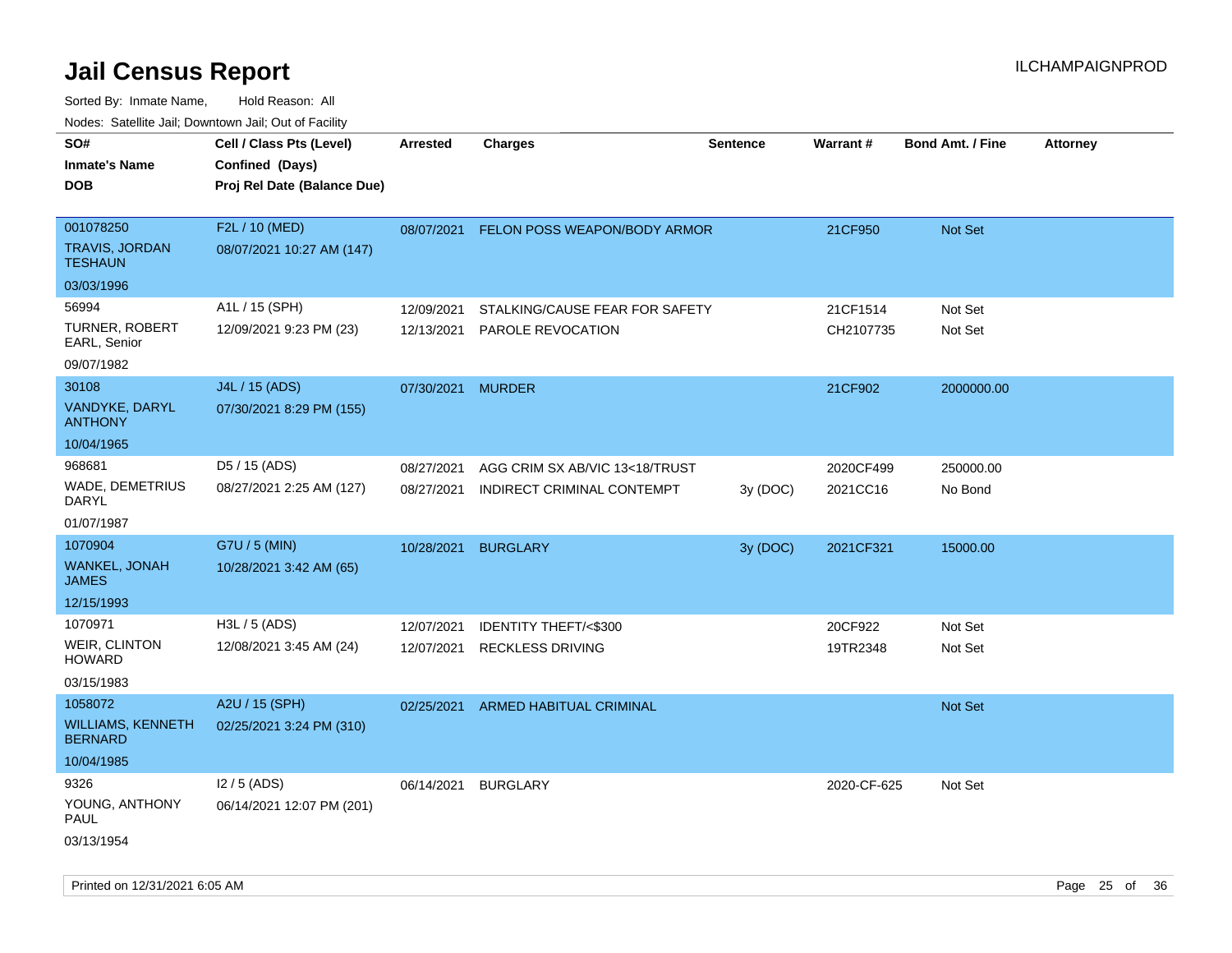Sorted By: Inmate Name, Hold Reason: All Nodes: Satellite Jail; Downtown Jail; Out of Facility

**Total Downtown Jail: 55 Males: 55 Females: 0 Unknown: 0**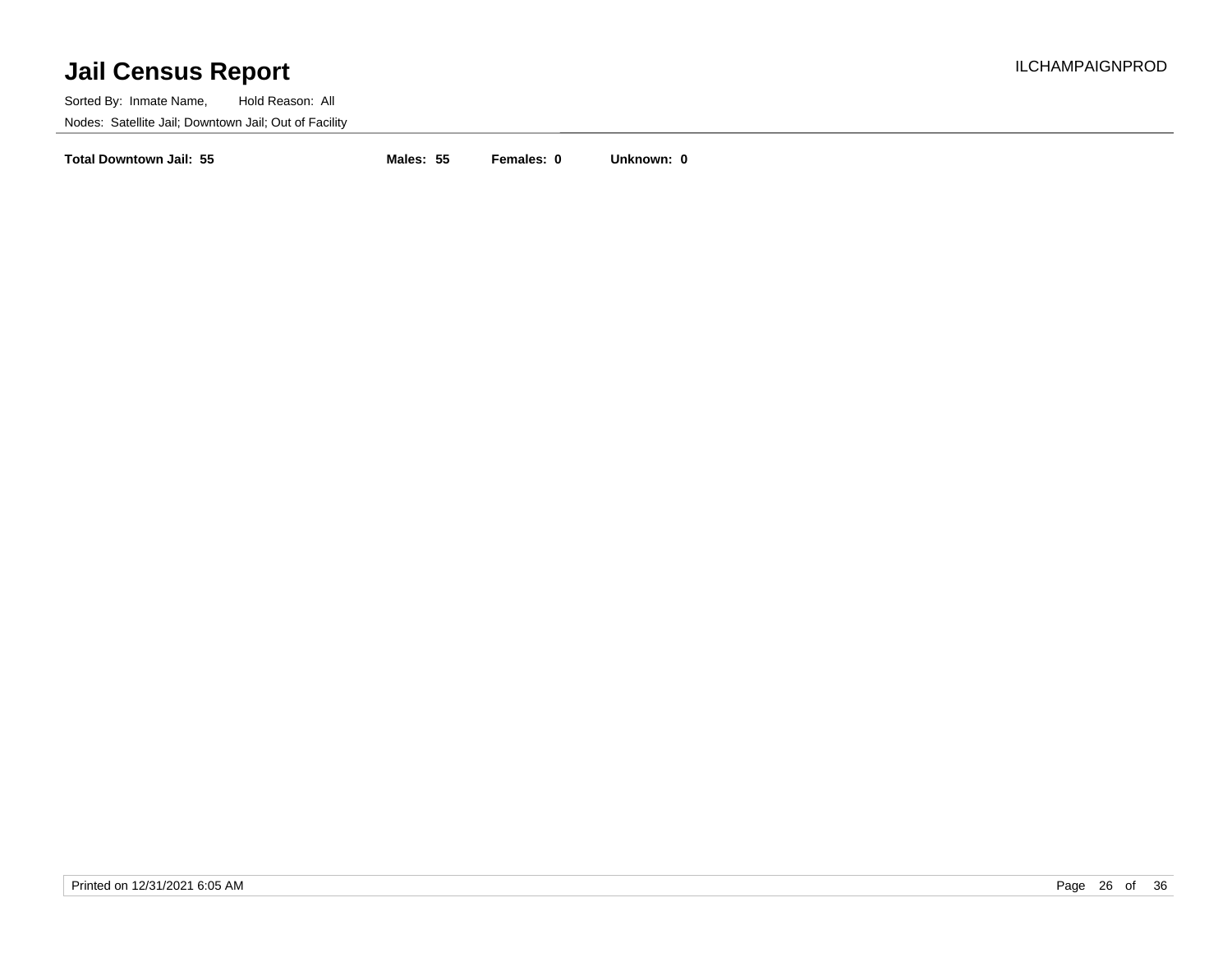| <b>Out of Facility</b> |  |  |
|------------------------|--|--|
|                        |  |  |

| SO#<br><b>Inmate's Name</b><br><b>DOB</b>                         | Cell / Class Pts (Level)<br>Confined (Days)<br>Proj Rel Date (Balance Due) | Arrested                 | <b>Charges</b>                                          | <b>Sentence</b> | Warrant#             | Bond Amt. / Fine   | <b>Attorney</b> |
|-------------------------------------------------------------------|----------------------------------------------------------------------------|--------------------------|---------------------------------------------------------|-----------------|----------------------|--------------------|-----------------|
| 61095<br>AMOS, DERRICK<br><b>JAMES</b>                            | <b>DEW / 10 (ADS)</b><br>05/02/2021 9:02 PM (244)                          | 05/02/2021               | HOME INVASION/CAUSE INJURY                              |                 | 2021CF323            | 100000.00          |                 |
| 06/12/1985                                                        |                                                                            |                          |                                                         |                 |                      |                    |                 |
| 19971<br><b>LYNN</b>                                              | <b>EHD</b><br>BARNESKE, RAYMOND 11/09/2021 9:32 AM (53)                    | 11/09/2021               | DRIVING RVK/SUSP DUI/SSS 4-9                            |                 | 2021CF968            | Not Set            |                 |
| 08/17/1961                                                        | 5/6/2022 (0.00)                                                            |                          |                                                         |                 |                      |                    |                 |
| 516062                                                            | <b>DEW / 15 (MAX)</b>                                                      | 02/22/2021               | <b>PHONE HARASSMENT/2+</b>                              |                 | 20CF194              | 5000.00            |                 |
| <b>BENNETT, JOHN</b><br><b>MICHAEL</b>                            | 02/22/2021 10:47 AM (313)                                                  | 02/22/2021               | AGG DISCH FIR/VEH/PC OFF/FRMAN                          |                 | 21CF210              | No Bond            |                 |
| 04/30/1986                                                        |                                                                            |                          |                                                         |                 |                      |                    |                 |
| 976538                                                            | EHD<br>BLISSIT, WYATT TYRES 10/12/2021 10:05 AM (81)                       | 10/12/2021               | DOMESTIC BATTERY/OTHER PRIOR                            |                 | 2020CF1095           | Not Set            |                 |
| 09/05/1989                                                        | 1/6/2022 (0.00)                                                            |                          |                                                         |                 |                      |                    |                 |
| 33993                                                             | <b>DEW / 10 (MED)</b>                                                      | 06/14/2021               | POSSESSING A CONTROLLED SUBSTANC                        |                 | 21CF657              | Not Set            |                 |
| <b>BOOKER, STEPHON</b><br><b>MONTELL</b>                          | 06/14/2021 7:42 PM (201)                                                   | 06/14/2021<br>06/14/2021 | AGGRAVATED DOMESTIC BATTERY<br><b>PAROLE REVOCATION</b> |                 | 21CF688<br>CH2103612 | Not Set<br>No Bond |                 |
| 06/11/1971                                                        |                                                                            |                          |                                                         |                 |                      |                    |                 |
| 1074315<br><b>BRIGGS, PATRICK</b><br><b>MONTAY</b><br>08/05/2001  | DEW / 15 (MAX)<br>08/03/2021 4:56 PM (151)                                 | 07/27/2021               | AGG DISCHARGE FIREARM/VEH/SCH                           |                 | 21CF927              | Not Set            |                 |
| 001078065<br><b>BROWN, CHARMAN</b><br><b>LAKEEF</b><br>11/30/2002 | <b>KAN / 10 (ADS)</b><br>06/17/2021 12:32 PM (198)                         | 06/17/2021               | AGG BATTERY/DISCHARGE FIREARM                           |                 | 21CF704              | 1000000.00         |                 |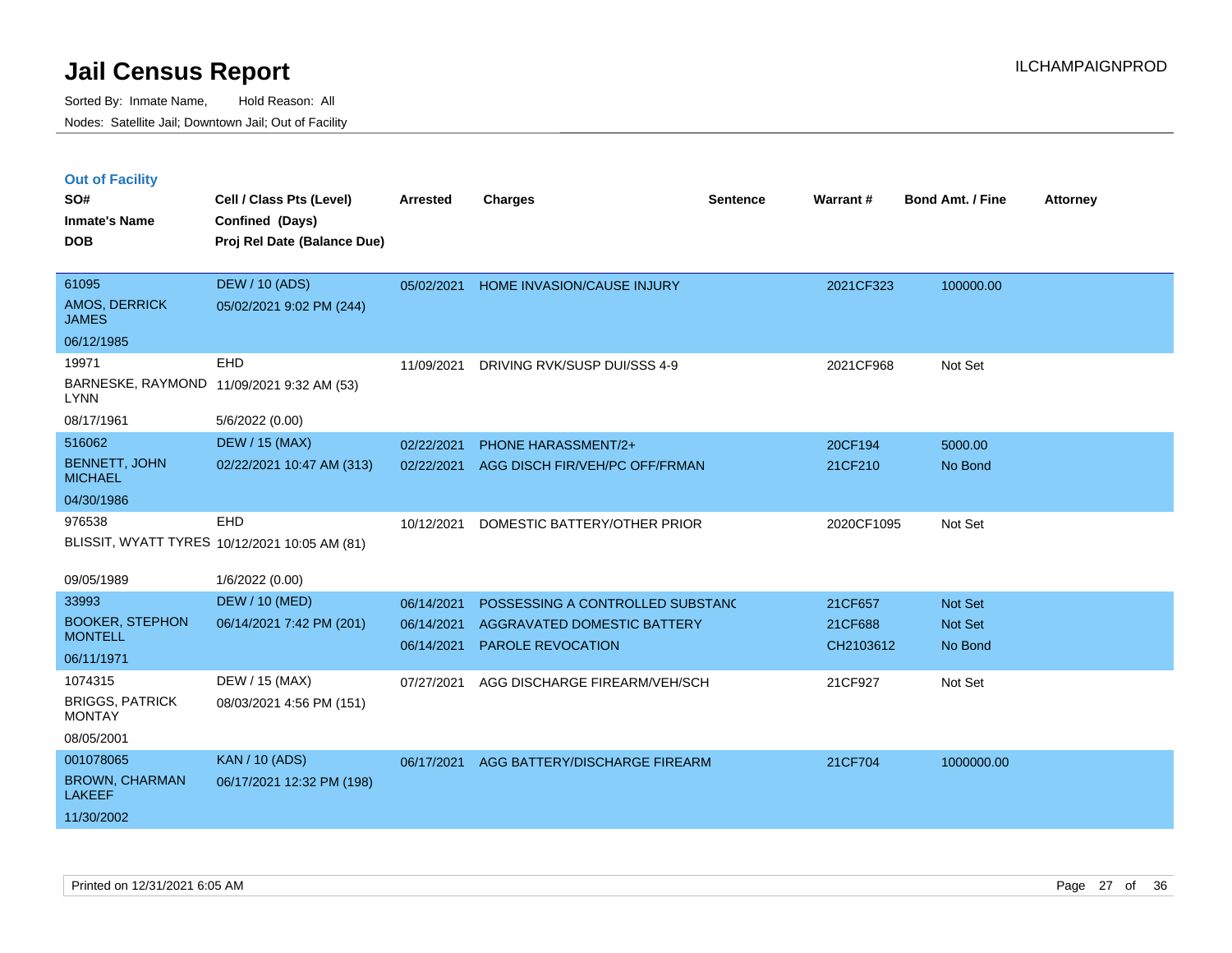| noaco. Catomto can, Domntonn can, Cat or I domt<br>SO#<br><b>Inmate's Name</b><br><b>DOB</b> | Cell / Class Pts (Level)<br>Confined (Days)<br>Proj Rel Date (Balance Due) | Arrested   | <b>Charges</b>                     | <b>Sentence</b> | Warrant#   | <b>Bond Amt. / Fine</b> | <b>Attorney</b> |
|----------------------------------------------------------------------------------------------|----------------------------------------------------------------------------|------------|------------------------------------|-----------------|------------|-------------------------|-----------------|
|                                                                                              |                                                                            |            |                                    |                 |            |                         |                 |
| 1038554                                                                                      | <b>KAN / 15 (MAX)</b>                                                      | 08/18/2021 | <b>ARMED HABITUAL CRIMINAL</b>     |                 | 21CF1162   | Not Set                 |                 |
| <b>BROWN, CORRION</b><br><b>DEVONTAE</b>                                                     | 08/18/2021 5:40 PM (136)                                                   | 08/18/2021 | DELIVERY OF OR POSSESSION OF W/INT |                 | 21CF1009   | No Bond                 |                 |
| 04/19/1995                                                                                   |                                                                            |            |                                    |                 |            |                         |                 |
| 1038579                                                                                      | KAN / 15 (MAX)                                                             | 08/18/2021 | FELON POSS/USE WEAPON/FIREARM      |                 | 21CF1010   | Not Set                 |                 |
| <b>BROWN, MARKEL</b><br><b>RIKKI</b>                                                         | 08/18/2021 2:05 PM (136)                                                   |            |                                    |                 |            |                         |                 |
| 01/06/1995                                                                                   |                                                                            |            |                                    |                 |            |                         |                 |
| 1003006                                                                                      | <b>KAN / 15 (MAX)</b>                                                      | 08/19/2021 | FELON POSS/USE MACHINE GUN         |                 | 21CF1011   | No Bond                 |                 |
| <b>BROWN, ROCKEITH</b><br><b>JAVONTE</b>                                                     | 08/19/2021 12:55 AM (135)                                                  |            |                                    |                 |            |                         |                 |
| 07/23/1991                                                                                   |                                                                            |            |                                    |                 |            |                         |                 |
| 987334                                                                                       | DEW / 15 (MAX)                                                             | 03/10/2021 | ATTEMPT (FIRST DEGREE MURDER)      |                 | 19CF689    | Not Set                 |                 |
| CAIN, ISAIAH<br><b>DEPRIEST</b>                                                              | 03/10/2021 2:22 PM (297)                                                   |            |                                    |                 |            |                         |                 |
| 12/23/1990                                                                                   |                                                                            |            |                                    |                 |            |                         |                 |
| 001078638                                                                                    | <b>EHD</b>                                                                 | 12/15/2021 | DRIVING ON SUSPENDED LICENSE       |                 | 2021TR1120 | Not Set                 |                 |
| <b>CAMPBELL, CARLA</b><br><b>GISSELLE</b>                                                    | 12/15/2021 11:03 AM (17)                                                   |            |                                    |                 |            |                         |                 |
| 08/12/1980                                                                                   | 2/12/2022 (0.00)                                                           |            |                                    |                 |            |                         |                 |
| 992962                                                                                       | DEW / 15 (ADS)                                                             | 05/25/2021 | MURDER/INTENT TO KILL/INJURE       |                 | 2018CF1045 | 1000000.00              |                 |
| CAMPBELL, KEITH<br><b>KNAQEEB</b>                                                            | 05/25/2021 1:19 PM (221)                                                   |            |                                    |                 |            |                         |                 |
| 07/22/1991                                                                                   |                                                                            |            |                                    |                 |            |                         |                 |
| 001078576                                                                                    | <b>KAN / 15 (MAX)</b>                                                      | 11/09/2021 | UNLAWFUL USE OF A WEAPON           |                 | 21CF1383   | <b>Not Set</b>          |                 |
| CARTER, DEMONDRE<br><b>DAVON</b>                                                             | 11/09/2021 6:01 PM (53)                                                    |            |                                    |                 |            |                         |                 |
| 05/27/2001                                                                                   |                                                                            |            |                                    |                 |            |                         |                 |
| 1064992                                                                                      | KAN / 15 (MAX)                                                             | 09/20/2021 | ARMED VIOLENCE/CATEGORY I          |                 | 21CF1137   | Not Set                 |                 |
| CARTER, KEJUAN<br><b>JAVONTE</b>                                                             | 09/20/2021 11:42 PM (103)                                                  |            |                                    |                 |            |                         |                 |
| 06/27/1998                                                                                   |                                                                            |            |                                    |                 |            |                         |                 |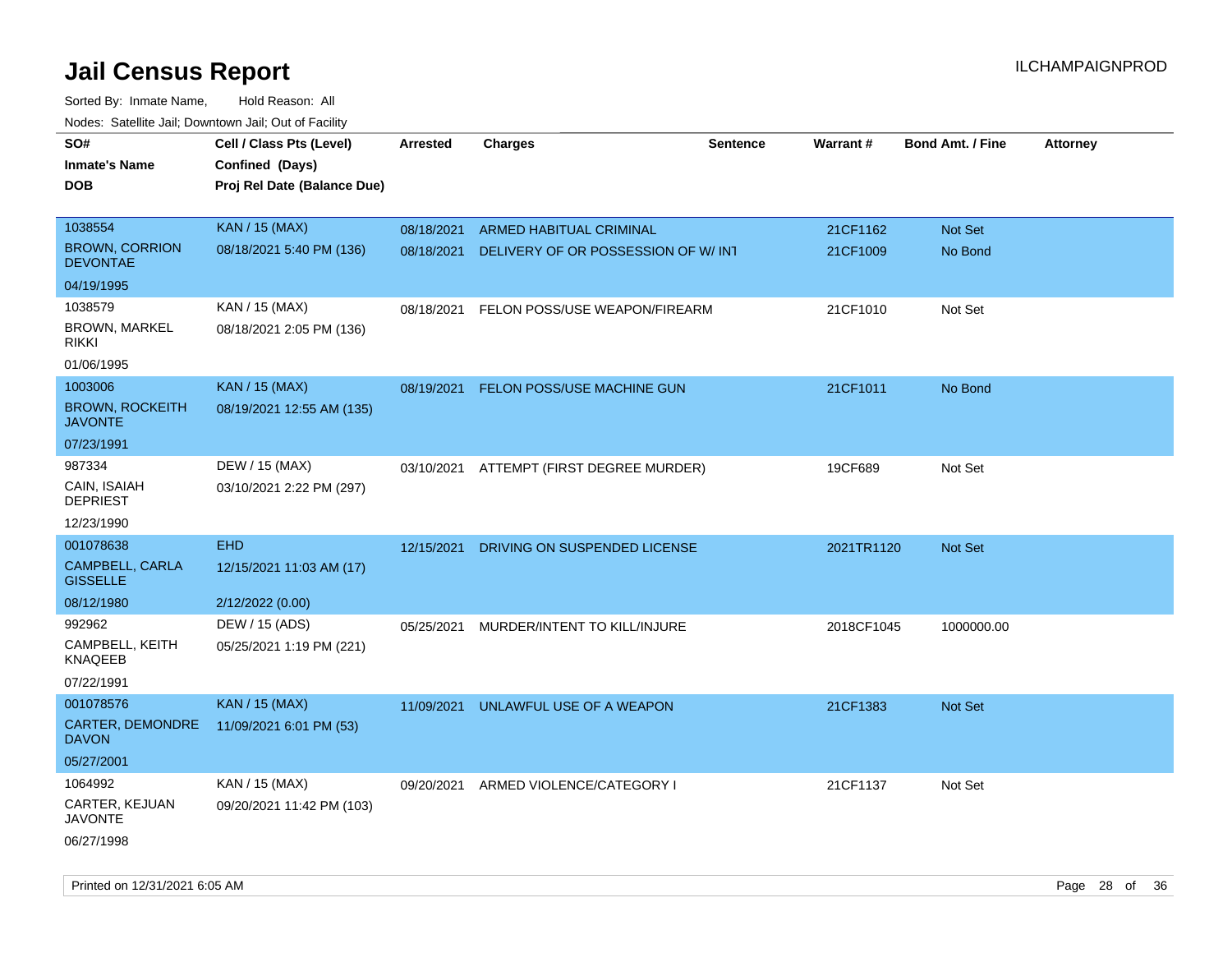| SO#                                       | Cell / Class Pts (Level)    | <b>Arrested</b> | <b>Charges</b>                       | <b>Sentence</b> | <b>Warrant#</b> | <b>Bond Amt. / Fine</b> | <b>Attorney</b> |
|-------------------------------------------|-----------------------------|-----------------|--------------------------------------|-----------------|-----------------|-------------------------|-----------------|
| <b>Inmate's Name</b>                      | Confined (Days)             |                 |                                      |                 |                 |                         |                 |
| <b>DOB</b>                                | Proj Rel Date (Balance Due) |                 |                                      |                 |                 |                         |                 |
|                                           |                             |                 |                                      |                 |                 |                         |                 |
| 001078461                                 | <b>KAN / 10 (MED)</b>       | 10/07/2021      | AGG UNLAWFUL USE WEAPON/PERSON       |                 | 2021CF1209      | No Bond                 |                 |
| <b>COLE, ERIC JOSE</b>                    | 10/08/2021 12:25 AM (85)    | 10/07/2021      | AGG DOMESTIC BATTERY/STRANGLE        |                 | 2021CF1208      | Not Set                 |                 |
| 01/24/2002                                |                             | 10/08/2021      | <b>HARASS WITNESS/FAMILY MBR/REP</b> |                 | 21CF1218        | Not Set                 |                 |
| 57733                                     | KAN / 15 (SPH)              | 02/25/2020      | <b>HOMICIDE</b>                      |                 | 2020-CF250      | 2000000.00              |                 |
| <b>CRAIG, ANTOINE</b><br><b>DARRELL</b>   | 02/25/2020 4:08 PM (676)    | 02/25/2020      | FELON POSS/USE WEAPON/FIREARM        |                 | 19CF-1827       | 80000.00                |                 |
| 10/09/1982                                |                             |                 |                                      |                 |                 |                         |                 |
| 001077939                                 | <b>DEW / 10 (MED)</b>       | 05/10/2021      | FIREARM/FOID INVALID/NOT ELIG        |                 | 21CF526         | No Bond                 |                 |
| <b>CROSS, PATRICK</b><br><b>DONTRELLE</b> | 05/10/2021 7:31 PM (236)    | 06/02/2021      | POSS STOLEN VEHICLE > \$25,000       |                 | 21CF612         | Not Set                 |                 |
| 11/07/2001                                |                             |                 |                                      |                 |                 |                         |                 |
| 1061304                                   | DEW / 15 (MAX)              | 10/11/2021      | ARMED HABITUAL CRIMINAL              |                 | 21CF1226        | No Bond                 |                 |
| DORRIS, KEMION                            | 10/11/2021 7:30 PM (82)     | 10/11/2021      | ARMED HABITUAL CRIMINAL              |                 | 21CF1227        | No Bond                 |                 |
| <b>DAETOCE</b>                            |                             | 10/11/2021      | HOME INVASION/FIREARM                |                 | 21CF1228        | No Bond                 |                 |
| 11/19/1997                                |                             |                 |                                      |                 |                 |                         |                 |
| 60154                                     | <b>EHD</b>                  | 10/20/2021      | AGG DUI/LIC SUSP OR REVOKED          |                 | 2021cf261       | Not Set                 |                 |
| GARCIA-MEZA,<br><b>CARLOS</b>             | 10/20/2021 9:23 AM (73)     |                 |                                      |                 |                 |                         |                 |
| 03/06/1983                                | 1/16/2022 (0.00)            |                 |                                      |                 |                 |                         |                 |
| 986642                                    | <b>EHD</b>                  | 12/14/2021      | DRIVING ON SUSPENDED LICENSE         |                 | 2020TR8374      | Not Set                 |                 |
| <b>GARELLI, SAMMY</b><br><b>JOSEPH</b>    | 12/14/2021 9:32 AM (18)     |                 |                                      |                 |                 |                         |                 |
| 06/24/1982                                | 1/12/2022 (0.00)            |                 |                                      |                 |                 |                         |                 |
| 001077363                                 | <b>KAN / 25 (SPH)</b>       | 10/30/2020      | <b>HOME INVASION/FIREARM</b>         |                 | 20CF1202        | 500000.00               |                 |
| GARY, DAKOTA<br><b>TREVON</b>             | 10/30/2020 10:41 AM (428)   |                 |                                      |                 |                 |                         |                 |
| 12/31/2001                                |                             |                 |                                      |                 |                 |                         |                 |
| 1013012                                   | KAN / 15 (MAX)              | 07/08/2021      | FELON POSS/USE FIREARM PRIOR         |                 | 21CF798         | Not Set                 |                 |
| GARY, XAVIER LAMAR                        | 07/08/2021 9:24 AM (177)    | 07/08/2021      | ATTEMPT (FIRST DEGREE MURDER)        |                 | 2021CF790       | 1000000.00              |                 |
|                                           |                             | 07/08/2021      | FELON POSS/USE FIREARM PRIOR         |                 | 2020CF650       | 25000.00                |                 |
| 12/14/1991                                |                             |                 |                                      |                 |                 |                         |                 |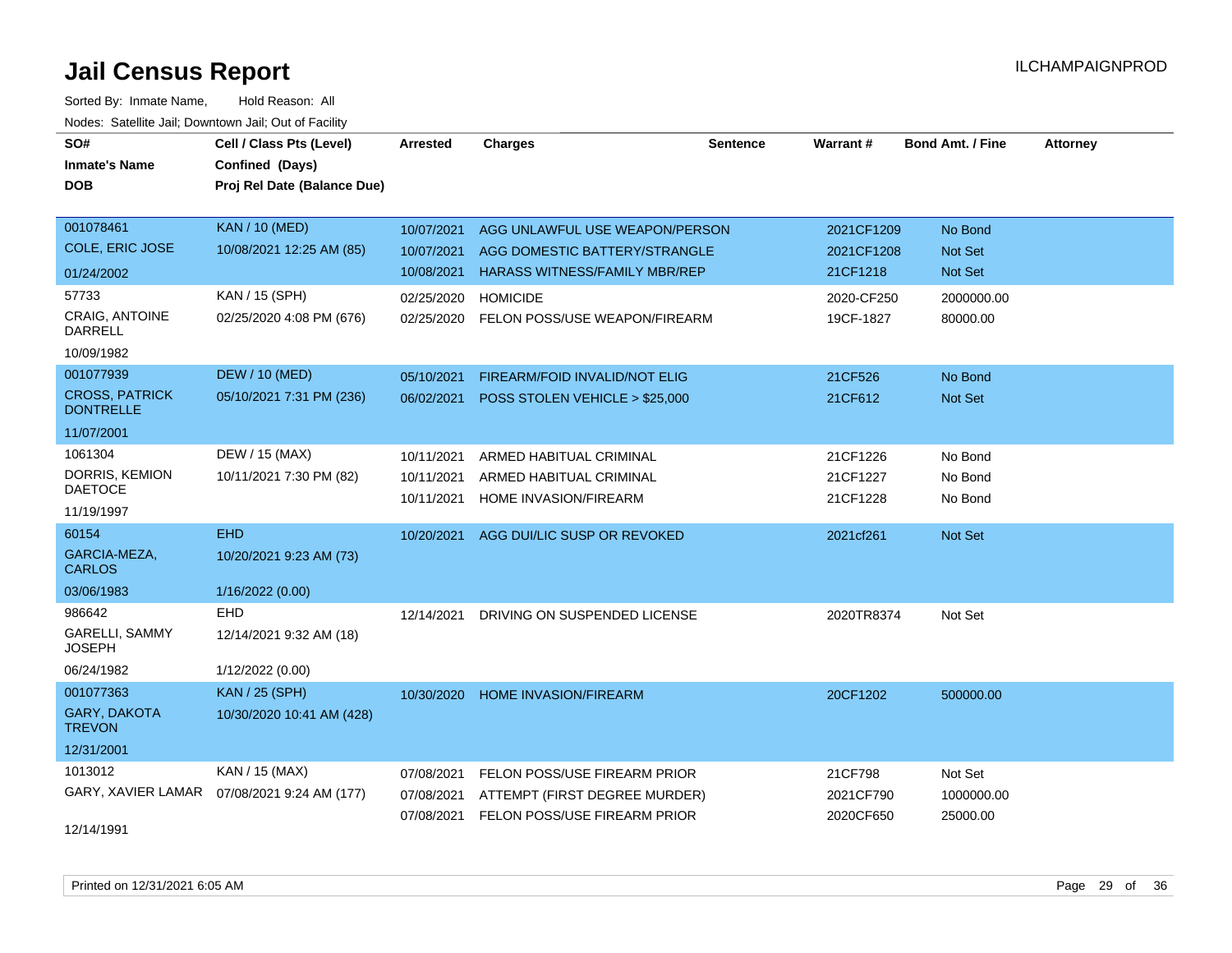| SO#<br><b>Inmate's Name</b><br><b>DOB</b> | Cell / Class Pts (Level)<br>Confined (Days)<br>Proj Rel Date (Balance Due) | Arrested   | <b>Charges</b>                            | <b>Sentence</b> | Warrant#  | <b>Bond Amt. / Fine</b> | <b>Attorney</b> |
|-------------------------------------------|----------------------------------------------------------------------------|------------|-------------------------------------------|-----------------|-----------|-------------------------|-----------------|
| 1065946                                   | <b>KAN / 10 (MED)</b>                                                      | 09/04/2021 | AGG BATTERY/DISCHARGE FIREARM             |                 | 21CF1057  | 750000.00               |                 |
| GODBOLT, DESMOND<br><b>DEVONTAE</b>       | 09/04/2021 1:17 AM (119)                                                   | 09/04/2021 | <b>RESIST/OBSTRUCTING A PEACE OFFICEF</b> |                 | 21CM407   | <b>Not Set</b>          |                 |
| 11/15/1997                                |                                                                            |            |                                           |                 |           |                         |                 |
| 1070118                                   | KAN / 15 (MAX)                                                             | 08/31/2021 | AGGRAVATED DOMESTIC BATTERY               |                 | 21CF1049  | No Bond                 |                 |
| <b>GRAHAM, CORTEZ</b><br>LAMON            | 08/31/2021 9:32 PM (123)                                                   | 09/02/2021 | <b>PROBATION VIOLATION</b>                |                 | 21CF55    | Not Set                 |                 |
| 03/31/1976                                |                                                                            |            |                                           |                 |           |                         |                 |
| 1000641                                   | <b>KAN / 10 (MED)</b>                                                      | 09/14/2021 | ARMED HABITUAL CRIMINAL                   |                 | 21CF1116  | No Bond                 |                 |
| <b>GRANT, CEDRIC</b><br><b>DYSHAWN</b>    | 09/14/2021 6:32 PM (109)                                                   |            |                                           |                 |           |                         |                 |
| 01/03/1991                                |                                                                            |            |                                           |                 |           |                         |                 |
| 1076506                                   | KAN / 15 (MAX)                                                             | 09/17/2021 | AGG UUW/PERSON/CM THREAT VIOL             |                 | 21CF1131  | Not Set                 |                 |
|                                           | GRAY, JAMARH EMERE 09/17/2021 10:41 AM (106)                               | 09/20/2021 | DOMESTIC BATTERY                          |                 | 21CM430   | Not Set                 |                 |
| 06/21/2003                                |                                                                            |            |                                           |                 |           |                         |                 |
| 973845                                    | <b>EHD</b>                                                                 | 12/21/2021 | DRIVING ON SUSPENDED LICENSE              |                 | 2021TR647 | <b>Not Set</b>          |                 |
| <b>GRIFFITH, PRESTON</b><br><b>JOEL</b>   | 12/21/2021 10:42 AM (11)                                                   |            |                                           |                 |           |                         |                 |
| 08/16/1982                                | 1/19/2022 (0.00)                                                           |            |                                           |                 |           |                         |                 |
| 1041176                                   | DEW / 15 (MAX)                                                             | 10/05/2021 | PAROLE REVOCATION                         |                 |           | Not Set                 |                 |
| HART, DAVEON<br>LATTEEF                   | 10/05/2021 10:35 AM (88)                                                   | 10/06/2021 | AGGRAVATED DOMESTIC BATTERY               |                 |           | Not Set                 |                 |
| 03/15/1996                                |                                                                            |            |                                           |                 |           |                         |                 |
| 1045186                                   | <b>DEW / 15 (MAX)</b>                                                      | 08/16/2021 | ARMED VIOLENCE/CATEGORY I                 |                 | 21CF934   | 1000000.00              |                 |
| HOLBROOK, JOHNNIE                         | 08/16/2021 11:07 AM (138)                                                  | 08/16/2021 | FELON POSS/USE WEAPON/FIREARM             |                 | 19CF968   | <b>Not Set</b>          |                 |
| <b>MATHIS</b>                             |                                                                            | 08/16/2021 | AGG FLEEING POLICE/21 MPH OVER            |                 | 21CF988   | <b>Not Set</b>          |                 |
| 07/19/1996                                |                                                                            | 08/16/2021 | FELON POSS/USE WEAPON/FIREARM             |                 | 21CF989   | Not Set                 |                 |
| 001078146                                 | DEW / 15 (MAX)                                                             | 07/09/2021 | AGG BATTERY/DISCHARGE FIREARM             |                 | 21CF795   | 1000000.00              |                 |
| HUNT, TEIGAN<br><b>JAZAIREO</b>           | 07/09/2021 12:41 PM (176)                                                  | 07/09/2021 | ARMED ROBBERY/ARMED W/FIREARM             |                 | 21CF806   | Not Set                 |                 |
| 05/14/2003                                |                                                                            |            |                                           |                 |           |                         |                 |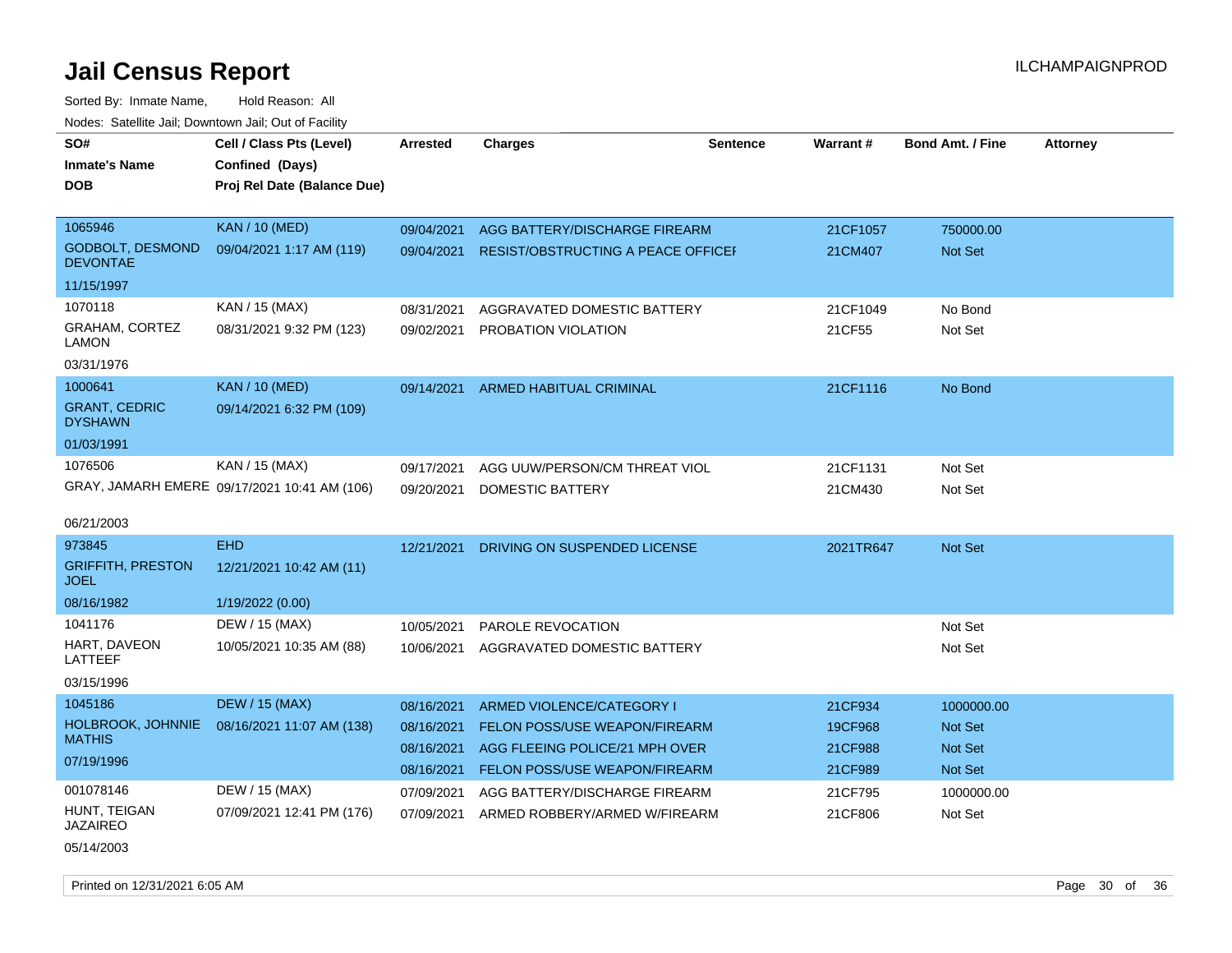Sorted By: Inmate Name, Hold Reason: All Nodes: Satellite Jail; Downtown Jail; Out of Facility

| SO#                                     | Cell / Class Pts (Level)    | <b>Arrested</b> | <b>Charges</b>                 | <b>Sentence</b> | Warrant#                | <b>Bond Amt. / Fine</b> | <b>Attorney</b> |
|-----------------------------------------|-----------------------------|-----------------|--------------------------------|-----------------|-------------------------|-------------------------|-----------------|
| <b>Inmate's Name</b>                    | Confined (Days)             |                 |                                |                 |                         |                         |                 |
| <b>DOB</b>                              | Proj Rel Date (Balance Due) |                 |                                |                 |                         |                         |                 |
|                                         |                             |                 |                                |                 |                         |                         |                 |
| 989743                                  | <b>DEW / 15 (ADS)</b>       | 04/13/2021      | AGG DISCHARGE FIREARM/VEH/SCH  |                 | 21CF400                 | <b>Not Set</b>          |                 |
| <b>JACKSON, STEVE</b><br><b>ALLEN</b>   | 04/13/2021 2:45 AM (263)    | 04/13/2021      | AGGRAVATED DOMESTIC BATTERY    |                 | 21CF399                 | Not Set                 |                 |
| 06/04/1991                              |                             |                 |                                |                 |                         |                         |                 |
| 50495                                   | EHD                         | 08/10/2021      | DRIVING RVK/SUSP DUI/SSS 10-14 |                 | 2020CF997               | Not Set                 |                 |
| <b>JENKINS, ARNOLD</b><br><b>FARRIS</b> | 08/10/2021 9:08 AM (144)    | 08/10/2021      | DRIVING RVK/SUSP DUI/SSS 10-14 |                 | 2019CF1363              | Not Set                 |                 |
| 04/19/1962                              |                             |                 |                                |                 |                         |                         |                 |
| 001077709                               | <b>EHD</b>                  | 07/06/2021      | DRIVING RVK/SUSP DUI/SSS 4-9   |                 | 2021CF167               | <b>Not Set</b>          |                 |
| <b>JINKINS, DEWAYNE</b><br><b>ALLEN</b> | 07/06/2021 9:00 AM (179)    |                 |                                |                 |                         |                         |                 |
| 01/02/1967                              | 1/1/2022 (0.00)             |                 |                                |                 |                         |                         |                 |
| 1076450                                 | DEW / 15 (MAX)              | 06/25/2020      | AGG DISCHARGE OF A FIREARM     |                 | 6y/0m/0d (DOI 2020CF703 | Not Set                 |                 |
| <b>JONES, CARLOS</b><br><b>ANTONIO</b>  | 06/25/2020 2:13 PM (555)    | 11/02/2020      | HOME INVASION/FIREARM          | 11y (DOC)       | 20CF1204                | No Bond                 |                 |
| 11/18/2001                              |                             |                 |                                |                 |                         |                         |                 |
| 998873                                  | <b>EHD</b>                  | 10/12/2021      | DRIVING RVK/SUSP DUI/SSS 3RD   |                 | 2021CF235               | Not Set                 |                 |
| KINCAID, AMANDA<br><b>MICHELLE</b>      | 10/12/2021 11:31 AM (81)    |                 |                                |                 |                         |                         |                 |
| 01/07/1990                              | 1/9/2022 (0.00)             |                 |                                |                 |                         |                         |                 |
| 001078401                               | DEW / 10 (ADS)              | 09/19/2021      | UNLAWFUL VEHICULAR INVASION    |                 | 21CF1134                | Not Set                 |                 |
| <b>KNIGHT, ERIC</b>                     | 09/19/2021 7:32 PM (104)    | 09/19/2021      | HRSMT/THREATEN PERSON/KILL     |                 | 2021CF561               | 50000.00                |                 |
| 07/11/1991                              |                             | 09/21/2021      | <b>BURGLARY</b>                |                 | 21CF1139                | Not Set                 |                 |
| 1064445                                 | <b>DEW / 15 (MAX)</b>       | 04/23/2021      | FELON POSS/USE FIREARM/PAROLE  |                 | 21CF899                 | Not Set                 |                 |
| LARUE, TERENCE                          | 04/23/2021 11:18 AM (253)   | 04/23/2021      | AGG DISCHARGE FIREARM/OCC VEH  |                 | 2021CF295               | 500000.00               |                 |
| <b>TRAMEL</b>                           |                             | 04/23/2021      | POSSESS 15<100 GRAMS COCAINE   |                 | 19CF1052                | 10000.00                |                 |
| 12/23/1998                              |                             |                 |                                |                 |                         |                         |                 |
| 001078237                               | KAN / 15 (ADS)              | 08/03/2021      | AGG DISCHARGE FIREARM/OCC VEH  |                 | 21CF928                 | No Bond                 |                 |
| LAWS, TERON<br>RAMONTE                  | 08/03/2021 6:29 PM (151)    |                 |                                |                 |                         |                         |                 |
|                                         |                             |                 |                                |                 |                         |                         |                 |

04/03/2001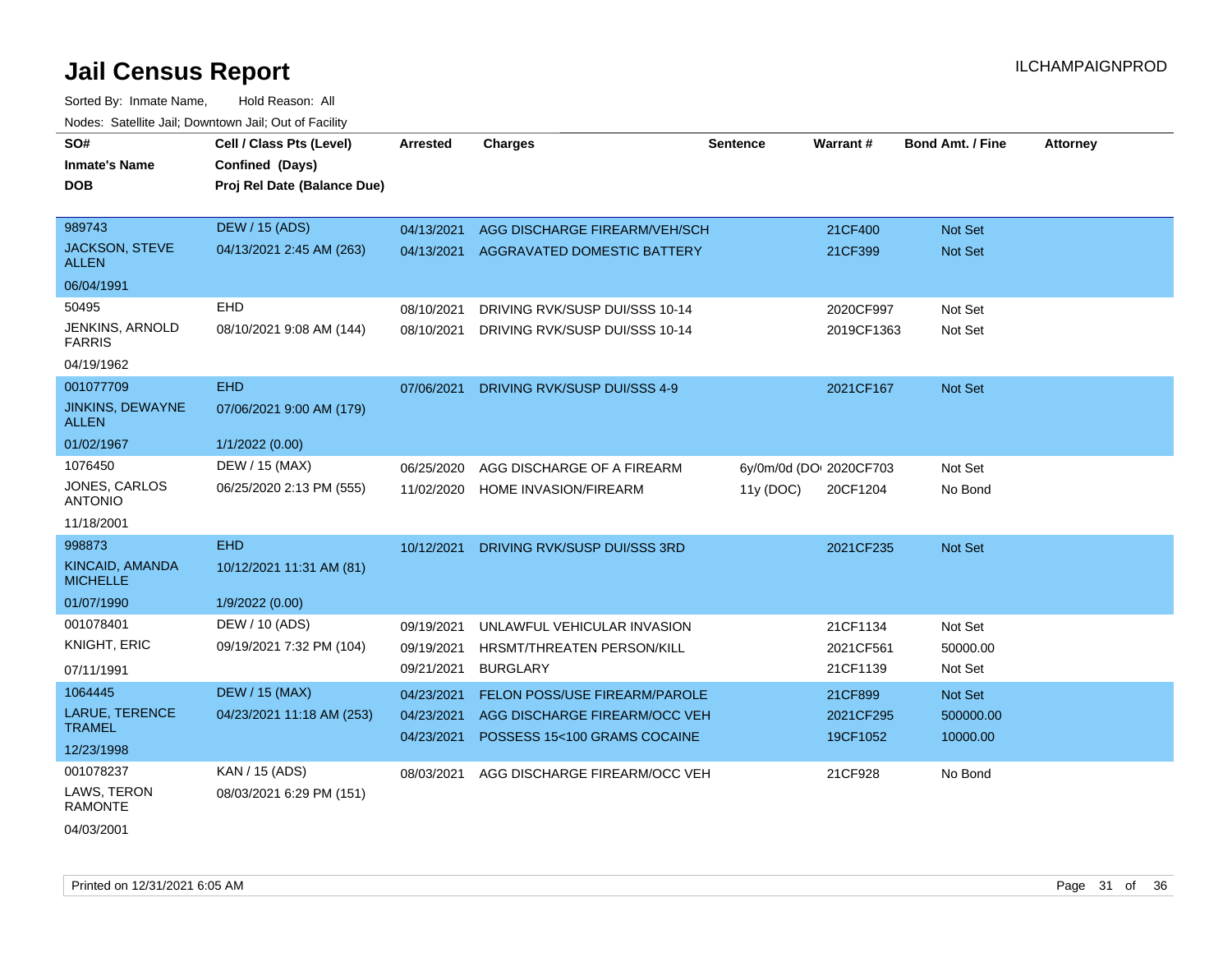| SO#                                      | Cell / Class Pts (Level)                     | <b>Arrested</b> | <b>Charges</b>                 | <b>Sentence</b> | Warrant#    | <b>Bond Amt. / Fine</b> | <b>Attorney</b> |
|------------------------------------------|----------------------------------------------|-----------------|--------------------------------|-----------------|-------------|-------------------------|-----------------|
| <b>Inmate's Name</b>                     | Confined (Days)                              |                 |                                |                 |             |                         |                 |
| <b>DOB</b>                               | Proj Rel Date (Balance Due)                  |                 |                                |                 |             |                         |                 |
|                                          |                                              |                 |                                |                 |             |                         |                 |
| 001078470                                | <b>DEW / 15 (MAX)</b>                        | 10/10/2021      | MURDER/INTENT TO KILL/INJURE   |                 | 21CF1221    | Not Set                 |                 |
| LEE, AMAHRION<br><b>JA'MERE</b>          | 10/10/2021 1:23 PM (83)                      |                 |                                |                 |             |                         |                 |
| 11/05/2002                               |                                              |                 |                                |                 |             |                         |                 |
| 56792                                    | DEW / 10 (MED)                               | 02/02/2021      | ARMED HABITUAL CRIMINAL        |                 | 2021CF141   | 500000.00               |                 |
| LILLARD, LAWRENCE<br><b>TYRONE</b>       | 02/02/2021 2:11 PM (333)                     | 02/22/2021      | DRIVING ON REVOKED LICENSE     |                 | 21TR426     | 5000.00                 |                 |
| 10/20/1982                               |                                              |                 |                                |                 |             |                         |                 |
| 001078575                                | <b>KAN / 10 (MED)</b>                        | 11/09/2021      | <b>GUNRUNNING</b>              |                 | 21CF1330    | 750000.00               |                 |
| <b>MCLAURIN, KEYON A</b>                 | 11/09/2021 12:41 PM (53)                     |                 |                                |                 |             |                         |                 |
|                                          |                                              |                 |                                |                 |             |                         |                 |
| 11/19/2002                               |                                              |                 |                                |                 |             |                         |                 |
| 1011046                                  | KAN / 15 (ADS)                               | 04/10/2021      | ATTEMPT (FIRST DEGREE MURDER)  |                 | 21CF392     | Not Set                 |                 |
| MILES, DARRION<br><b>ANTONIO KEVONTA</b> | 04/11/2021 12:46 AM (265)                    |                 |                                |                 |             |                         |                 |
| 03/18/1990                               |                                              |                 |                                |                 |             |                         |                 |
| 001077278                                | <b>DEW / 15 (MAX)</b>                        | 10/06/2020      | MURDER/INTENT TO KILL/INJURE   |                 | 2020CF146   | 2000000.00              |                 |
| MILLER, D'ANDRE                          | 10/06/2020 12:49 PM (452)                    | 10/06/2020      | AGG FLEEING POLICE/21 MPH OVER |                 | 2019CF1171  | 50000.00                |                 |
| 09/08/1986                               |                                              |                 |                                |                 |             |                         |                 |
| 1026477                                  | KAN / 15 (ADS)                               | 09/21/2021      | AGG DISCHARGE FIREARM/OCC VEH  |                 | 21CF1138    | Not Set                 |                 |
| NEWBILL, DEVONTRE                        | 09/21/2021 2:27 AM (102)                     | 09/22/2021      | PROBATION VIOLATION            |                 | 20CF577     | Not Set                 |                 |
| <b>LAMONT</b>                            |                                              |                 |                                |                 |             |                         |                 |
| 11/22/1993                               |                                              |                 |                                |                 |             |                         |                 |
| 1072907                                  | <b>KAN</b>                                   | 07/14/2021      | CRIMINAL DAMAGE <\$500/SCHOOL  |                 | 2021CF840   | 5000.00                 |                 |
|                                          | NIKOLAEV, YEVGENIY 07/14/2021 10:10 PM (171) | 07/14/2021      | ATTEMPT (FIRST DEGREE MURDER)  |                 | 2021-CF-832 | 2000000.00              |                 |
| 10/06/1983                               |                                              |                 |                                |                 |             |                         |                 |
| 001078558                                | DEW / 10 (MED)                               | 11/03/2021      | UNLAWFUL USE OF A WEAPON       |                 | 21CF1352    | Not Set                 |                 |
| PARRISH, DOMINIC<br>WALTER               | 11/03/2021 1:25 PM (59)                      |                 |                                |                 |             |                         |                 |
| 08/23/2001                               |                                              |                 |                                |                 |             |                         |                 |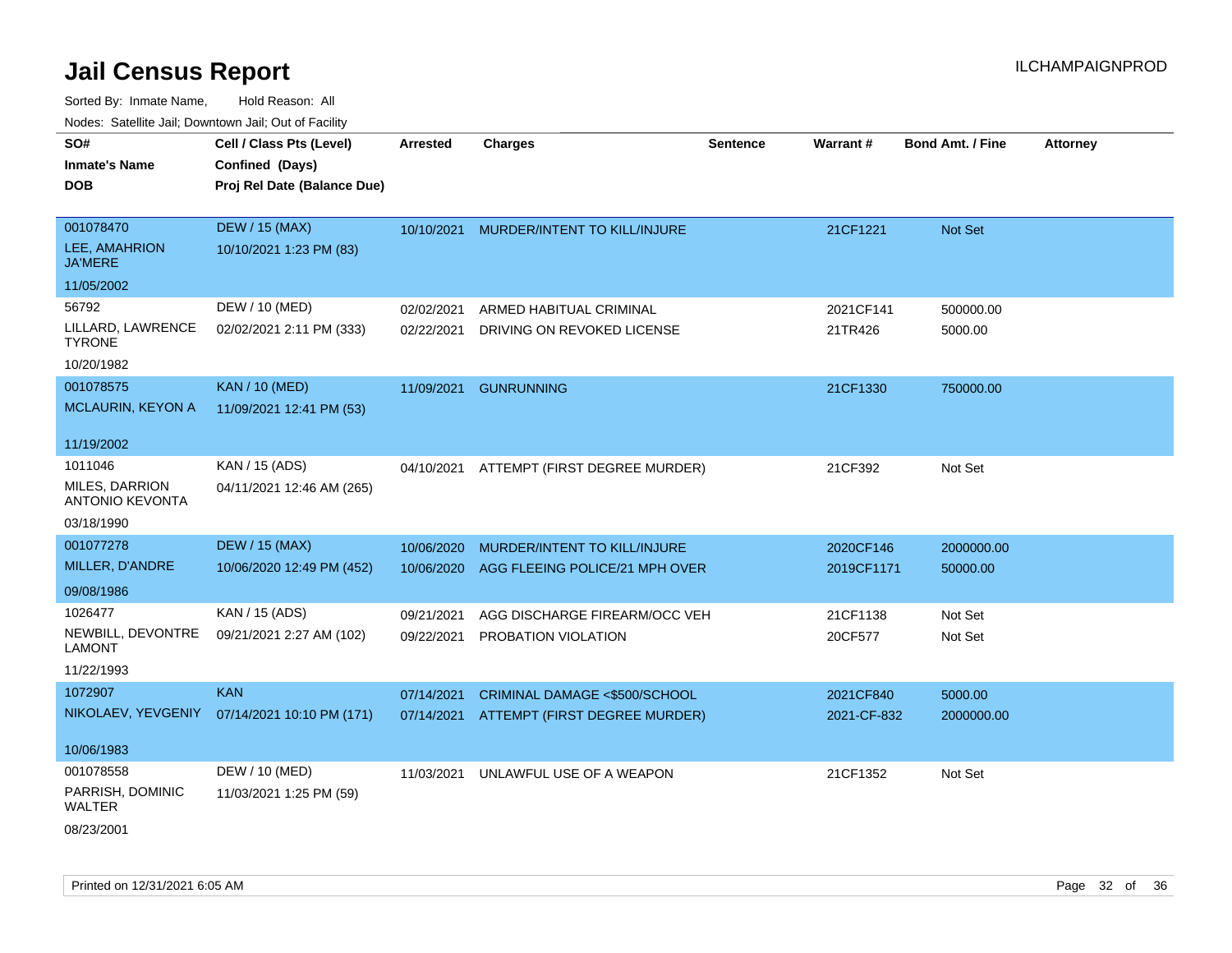| SO#                              | Cell / Class Pts (Level)                      | <b>Arrested</b> | <b>Charges</b>                 | Sentence | Warrant#    | <b>Bond Amt. / Fine</b> | <b>Attorney</b> |
|----------------------------------|-----------------------------------------------|-----------------|--------------------------------|----------|-------------|-------------------------|-----------------|
| <b>Inmate's Name</b>             | Confined (Days)                               |                 |                                |          |             |                         |                 |
| <b>DOB</b>                       | Proj Rel Date (Balance Due)                   |                 |                                |          |             |                         |                 |
|                                  |                                               |                 |                                |          |             |                         |                 |
| 001077928                        | <b>EHD</b>                                    | 09/01/2021      | AGG DOMESTIC BATTERY/STRANGLE  |          | 2021CF515   | <b>Not Set</b>          |                 |
| PATTON, MICHAEL<br><b>RYAN</b>   | 09/01/2021 9:43 AM (122)                      |                 |                                |          |             |                         |                 |
| 08/15/1994                       | 12/31/2021 (0.00)                             |                 |                                |          |             |                         |                 |
| 001078063                        | DEW / 15 (MAX)                                | 06/15/2021      | AGG CRIM SEX ASSAULT/WEAPON    |          | 2021CF678   | 1000000.00              |                 |
|                                  | PERRY, ROBERT Junior 06/15/2021 4:37 PM (200) | 06/15/2021      | <b>ROBBERY</b>                 |          | 2021CF159   | 25000.00                |                 |
| 12/21/1990                       |                                               |                 |                                |          |             |                         |                 |
| 001077614                        | KAN / 15 (MAX)                                | 01/17/2021      | ATTEMPT (FIRST DEGREE MURDER)  |          | 21CF66      | <b>Not Set</b>          |                 |
| <b>DEVON</b>                     | ROBINSON, DONTRELL 01/17/2021 3:08 PM (349)   |                 |                                |          |             |                         |                 |
| 09/22/2002                       |                                               |                 |                                |          |             |                         |                 |
| 1061216                          | KAN / 10 (MED)                                | 06/22/2021      | HOME INVASION/FIREARM          |          | 21CF727     | Not Set                 |                 |
| RUNGE, ANDRE<br><b>MARSEAN</b>   | 06/22/2021 4:42 PM (193)                      |                 |                                |          |             |                         |                 |
| 12/05/1997                       |                                               |                 |                                |          |             |                         |                 |
| 650295                           | <b>PIA / 50 (MAX)</b>                         | 04/22/2020      | <b>CRIMINAL SEXUAL ASSAULT</b> |          | 2020-CF407  | 750000.00               |                 |
| SANDAGE, JERALD                  | 04/22/2020 6:30 AM (619)                      | 04/22/2020      | <b>CRIMINAL SEXUAL ASSAULT</b> |          | 2020-CF408  | 750000.00               |                 |
| <b>EUGENE</b>                    |                                               | 04/22/2020      | <b>CRIMINAL SEXUAL ABUSE</b>   |          | 2020-CF409  | 750000.00               |                 |
| 06/07/1971                       |                                               | 04/22/2020      | <b>CRIMINAL SEXUAL ASSAULT</b> |          | 2020-CF410  | 750000.00               |                 |
|                                  |                                               | 04/22/2020      | OFFICIAL MISCONDUCT            |          | 2019-CF1811 | 25000.00                |                 |
| 50614                            | EHD                                           | 12/15/2021      | DRIVING RVK/SUSP DUI/SSS 3RD   |          | 2021CF677   | Not Set                 |                 |
| SANFORD, AMBER<br><b>NICOLE</b>  | 12/15/2021 10:18 AM (17)                      |                 |                                |          |             |                         |                 |
| 12/07/1979                       | 1/12/2022 (0.00)                              |                 |                                |          |             |                         |                 |
| 1062194                          | <b>DEW / 15 (MAX)</b>                         | 02/27/2020      | MURDER/OTHER FORCIBLE FELONY   |          | 20CF-247    | 1000000.00              |                 |
| SIMMONS, MICHAEL<br><b>JAMAL</b> | 02/27/2020 1:11 PM (674)                      | 09/23/2020      | AGG BATTERY/DISCHARGE FIREARM  |          | 20CF1061    | <b>Not Set</b>          |                 |
| 11/03/1997                       |                                               |                 |                                |          |             |                         |                 |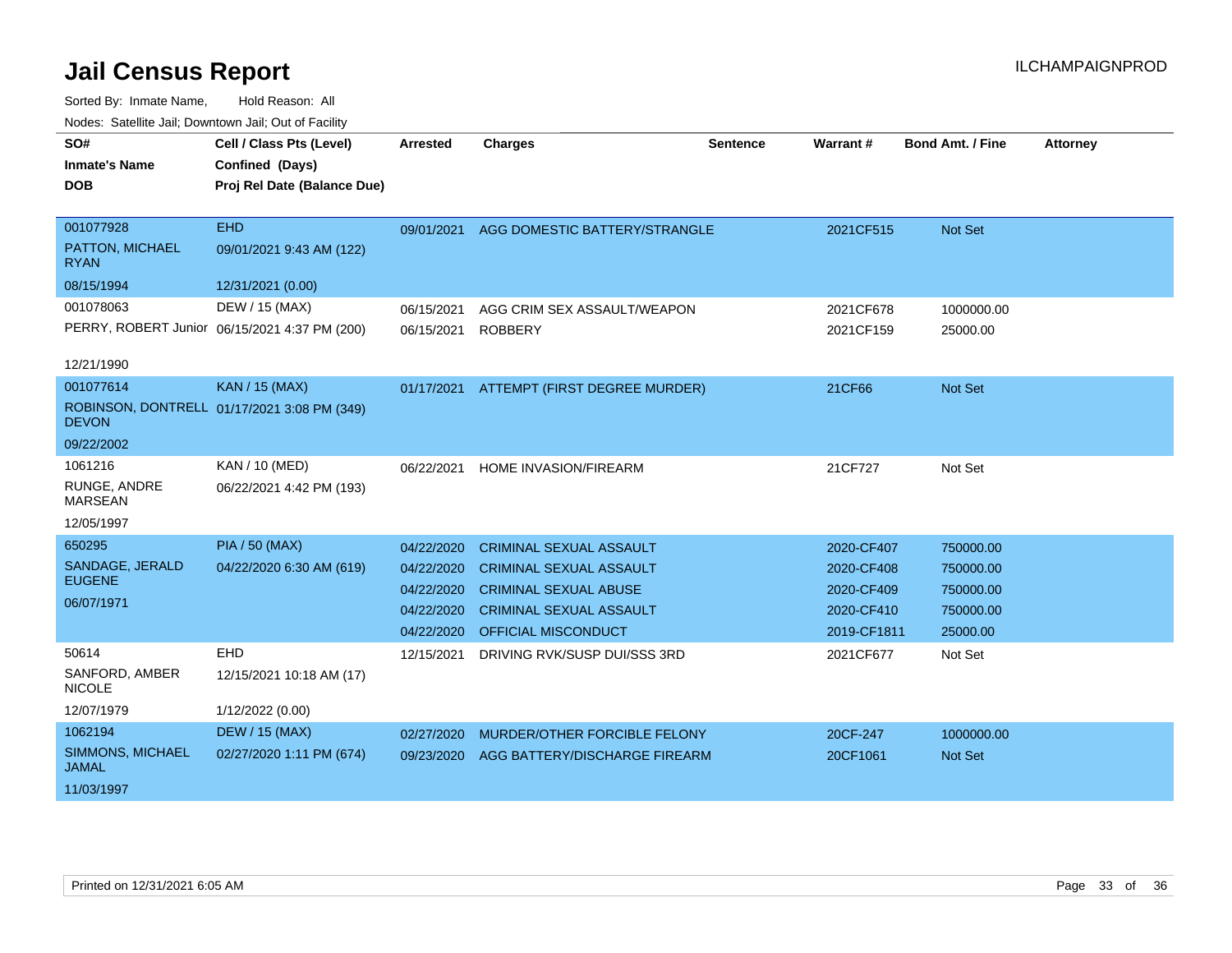| SO#                                           | Cell / Class Pts (Level)                      | <b>Arrested</b> | <b>Charges</b>                 | <b>Sentence</b> | Warrant#   | <b>Bond Amt. / Fine</b> | <b>Attorney</b> |
|-----------------------------------------------|-----------------------------------------------|-----------------|--------------------------------|-----------------|------------|-------------------------|-----------------|
| <b>Inmate's Name</b>                          | Confined (Days)                               |                 |                                |                 |            |                         |                 |
| <b>DOB</b>                                    | Proj Rel Date (Balance Due)                   |                 |                                |                 |            |                         |                 |
|                                               |                                               |                 |                                |                 |            |                         |                 |
| 001078115                                     | <b>KAN / 15 (MAX)</b>                         | 07/01/2021      | ARMED VIOLENCE/CATEGORY I      |                 | 21CF772    | <b>Not Set</b>          |                 |
| <b>SMITH, JAMES</b><br><b>NASHAUN, Junior</b> | 07/01/2021 2:44 PM (184)                      | 07/30/2021      | DRIVING ON SUSPENDED LICENSE   |                 | 21TR5804   | 1500.00                 |                 |
| 09/18/2000                                    |                                               |                 |                                |                 |            |                         |                 |
| 001077868                                     | DEW / 15 (MAX)                                | 04/21/2021      | ARMED ROBBERY/ARMED W/FIREARM  |                 | 21CF445    | Not Set                 |                 |
| SPEARMENT,<br><b>KENTRELL</b>                 | 04/21/2021 9:48 PM (255)                      | 08/19/2021      | FLEEING/ATTEMPT ELUDE OFFICER  |                 | 2021TR1053 | 1000.00                 |                 |
| 01/21/2002                                    |                                               |                 |                                |                 |            |                         |                 |
| 001077854                                     | <b>EHD</b>                                    | 09/15/2021      | DRIVING RVK/SUSP DUI/SSS 4-9   |                 | 2021CF306  | Not Set                 |                 |
| STUKINS, DANNY RAY                            | 09/15/2021 10:17 AM (108)                     |                 |                                |                 |            |                         |                 |
|                                               |                                               |                 |                                |                 |            |                         |                 |
| 07/05/1985                                    | 3/13/2022 (0.00)                              |                 |                                |                 |            |                         |                 |
| 1046632                                       | KAN / 15 (MAX)                                | 09/14/2021      | ARMED VIOLENCE/CATEGORY II     |                 | 21CF912    | 750000.00               |                 |
|                                               | TATE, JAVON MARQUIS 09/14/2021 12:10 PM (109) |                 |                                |                 |            |                         |                 |
| 08/10/1996                                    |                                               |                 |                                |                 |            |                         |                 |
| 1033031                                       | KAN / 15 (MAX)                                | 08/19/2020      | *AGG BATTERY W/FIREARM/PERSON  |                 | 2020-CF923 | 500000.00               |                 |
| TOMS, ANDREW<br><b>CHUCKY</b>                 | 08/19/2020 5:59 PM (500)                      |                 |                                |                 |            |                         |                 |
| 09/28/1978                                    |                                               |                 |                                |                 |            |                         |                 |
| 27007                                         | KAN / 15 (MAX)                                | 09/19/2021      | DOMESTIC BATTERY/OTHER PRIOR   |                 | 21CF1133   | No Bond                 |                 |
| TUELL, ROBERT<br><b>STEPHEN</b>               | 09/19/2021 9:51 AM (104)                      |                 |                                |                 |            |                         |                 |
| 09/25/1967                                    |                                               |                 |                                |                 |            |                         |                 |
| 001078263                                     | <b>KAN / 10 (ADS)</b>                         | 08/11/2021      | AGG FLEEING POLICE/21 MPH OVER | 15m (DOC)       | 2020CF928  | 200000.00               |                 |
| <b>TURK, BRANDON</b><br><b>LARSHAWN</b>       | 08/11/2021 6:23 PM (143)                      |                 |                                |                 |            |                         |                 |
| 10/18/1995                                    |                                               |                 |                                |                 |            |                         |                 |
| 001078386                                     | <b>KAN / 10 (MED)</b>                         | 09/14/2021      | POSSESSION OF STOLEN FIREARM   |                 | 2021CF1099 | 250000.00               |                 |
| TURNER, AMARIO                                | 09/14/2021 11:42 PM (109)                     |                 |                                |                 |            |                         |                 |
| 09/23/2002                                    |                                               |                 |                                |                 |            |                         |                 |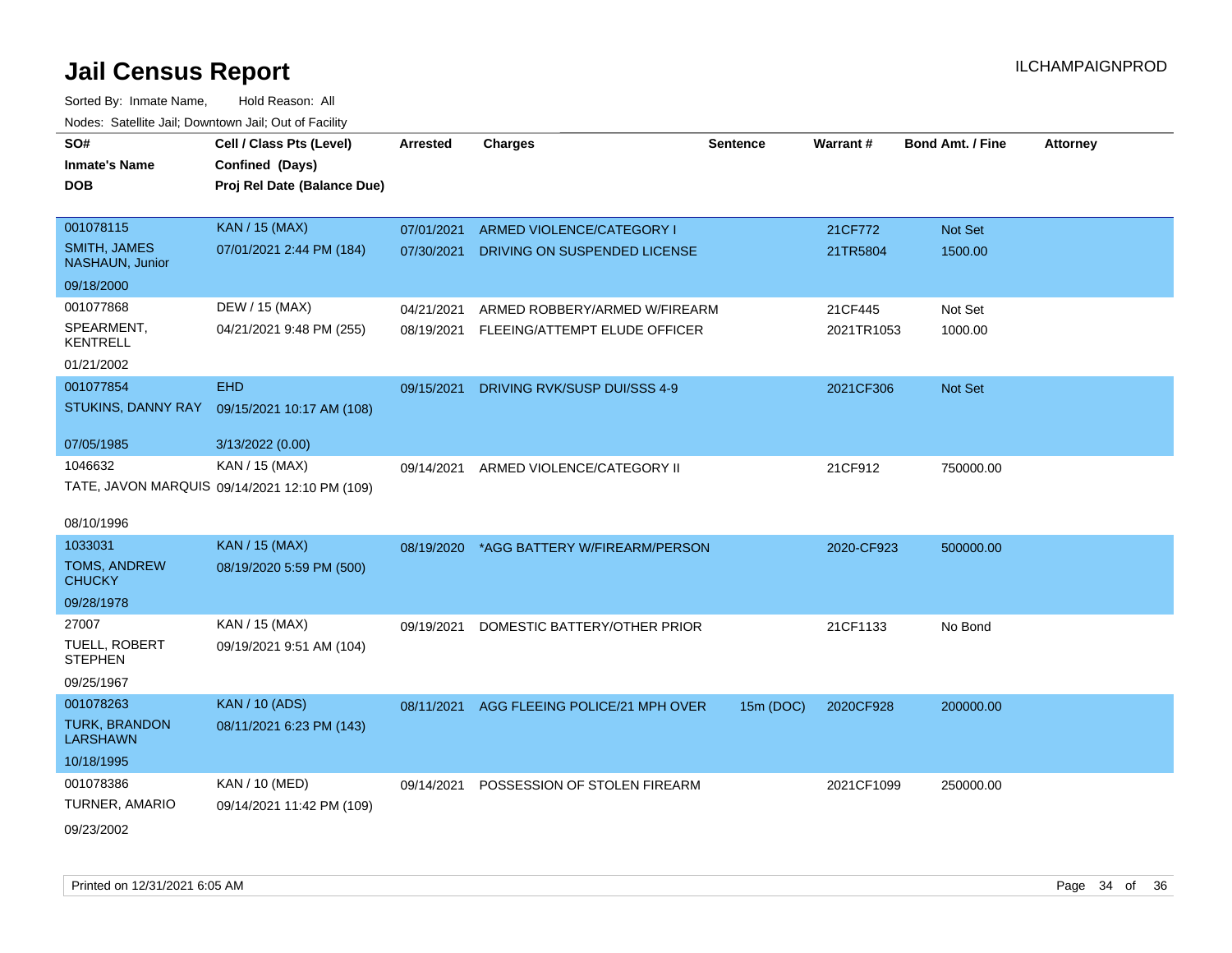Sorted By: Inmate Name, Hold Reason: All

| Nodes: Satellite Jail; Downtown Jail; Out of Facility |                             |                 |                                           |                 |               |                         |                 |
|-------------------------------------------------------|-----------------------------|-----------------|-------------------------------------------|-----------------|---------------|-------------------------|-----------------|
| SO#                                                   | Cell / Class Pts (Level)    | <b>Arrested</b> | <b>Charges</b>                            | <b>Sentence</b> | Warrant#      | <b>Bond Amt. / Fine</b> | <b>Attorney</b> |
| <b>Inmate's Name</b>                                  | Confined (Days)             |                 |                                           |                 |               |                         |                 |
| <b>DOB</b>                                            | Proj Rel Date (Balance Due) |                 |                                           |                 |               |                         |                 |
|                                                       |                             |                 |                                           |                 |               |                         |                 |
| 1040925                                               | <b>KAN / 10 (MED)</b>       | 10/05/2021      | AGG BATTERY/DISCHARGE FIREARM             |                 | 2021CF1105    | 1000000.00              |                 |
| <b>WEATHERALL,</b><br><b>JOHNNY EARL JAMES</b>        | 10/05/2021 4:17 PM (88)     |                 |                                           |                 |               |                         |                 |
| 04/29/1994                                            |                             |                 |                                           |                 |               |                         |                 |
| 1062558                                               | DEW / 10 (MED)              | 10/02/2021      | FELON POSS/USE WEAPON/FIREARM             |                 | 21CF1185      | Not Set                 |                 |
| <b>WELLS, JIAMANTE</b><br><b>AMORE</b>                | 10/02/2021 8:29 PM (91)     |                 |                                           |                 |               |                         |                 |
| 09/02/1995                                            |                             |                 |                                           |                 |               |                         |                 |
| 1002033                                               | <b>KAN / 15 (MAX)</b>       | 09/08/2021      | DRIVING ON SUSPENDED LICENSE              |                 | 2019-TR-11944 | 5000.00                 |                 |
| <b>WEST, ANTONIO</b>                                  | 09/08/2021 11:01 PM (115)   | 09/08/2021      | ARMED ROBBERY/ARMED W/FIREARM             |                 | 2020-CF-1406  | 500000.00               |                 |
| <b>DEONTA</b>                                         |                             | 09/08/2021      | AGG UNLAWFUL USE OF WEAPON/VEH            |                 | 2021-CF-AWOW  | <b>Not Set</b>          |                 |
| 04/15/1992                                            |                             | 09/08/2021      | <b>OBSTRCT JUSTICE/LEAVE STATE</b>        |                 | 2021-CF-AWOW  | <b>Not Set</b>          |                 |
|                                                       |                             | 09/08/2021      | ARMED VIOLENCE/CATEGORY I                 |                 | 2021-CF-AWOW  | <b>Not Set</b>          |                 |
| 1022068                                               | DEW / 15 (ADS)              | 10/10/2021      | FELON POSS/USE WEAPON/FIREARM             |                 | 21CF1212      | Not Set                 |                 |
| <b>WILKINS, MICHAEL</b><br>CARL                       | 10/10/2021 5:07 AM (83)     |                 |                                           |                 |               |                         |                 |
| 07/10/1992                                            |                             |                 |                                           |                 |               |                         |                 |
| 001077508                                             | <b>DEW / 15 (ADS)</b>       |                 | 12/10/2020 MURDER/STRONG PROB KILL/INJURE | 55y (DOC)       | 2020CF1293    | No Bond                 |                 |
| <b>WILLIAMS, CALVIN</b><br><b>TIMOTHY</b>             | 12/10/2020 8:55 PM (387)    |                 |                                           |                 |               |                         |                 |
| 10/23/2002                                            |                             |                 |                                           |                 |               |                         |                 |
| 539662                                                | KAN / 10 (MED)              | 08/14/2021      | <b>AGGRAVATED BATTERY</b>                 |                 | 21CF979       | No Bond                 |                 |
| WILLIAMS, JAVONTAE                                    | 08/14/2021 1:28 AM (140)    | 08/14/2021      | AGGRAVATED DOMESTIC BATTERY               |                 | 2020CF1098    | 25000.00                |                 |
| <b>DEMAR</b>                                          |                             | 08/14/2021      | DOM BTRY/CONTACT/1-2 PRECONV              |                 | 2021CF770     | 250000.00               |                 |
| 07/28/1991                                            |                             | 08/14/2021      | <b>CITY OV ARREST</b>                     |                 | 2017OV893     | 1000.00                 |                 |
| 1037579                                               | <b>KAN / 10 (MED)</b>       | 08/17/2021      | FELON POSS/USE WEAPON/FIREARM             |                 | 2019CF73      | No Bond                 |                 |
| <b>WILLIAMS, STEVEN</b><br>PATRICK, Second            | 08/17/2021 8:16 PM (137)    |                 |                                           |                 |               |                         |                 |
| 11/25/1994                                            |                             |                 |                                           |                 |               |                         |                 |